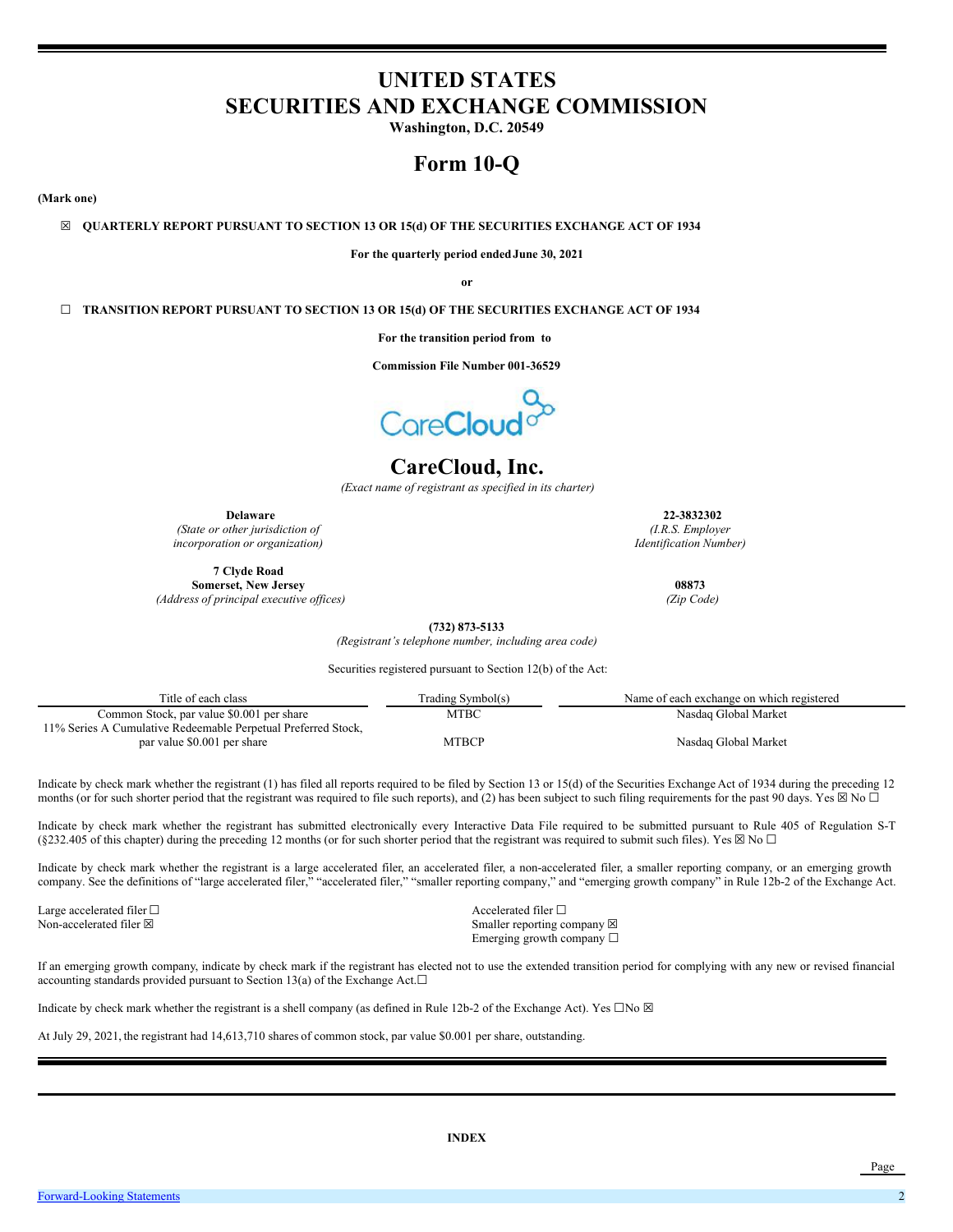## **PART I. FINANCIAL [INFORMATION](#page-0-0)**

| Item 1.  | Condensed Consolidated Financial Statements (Unaudited)                                                             |    |
|----------|---------------------------------------------------------------------------------------------------------------------|----|
|          | Condensed Consolidated Balance Sheets at June 30, 2021 and December 31, 2020                                        |    |
|          | Condensed Consolidated Statements of Operations for the three and six months ended June 30, 2021 and 2020           |    |
|          | Condensed Consolidated Statements of Comprehensive Loss for the three and six months ended June 30, 2021 and 2020   |    |
|          | Condensed Consolidated Statements of Shareholders' Equity for the three and six months ended June 30, 2021 and 2020 |    |
|          | Condensed Consolidated Statements of Cash Flows for the six months ended June 30, 2021 and 2020                     |    |
|          | Notes to Condensed Consolidated Financial Statements                                                                |    |
| Item 2.  | Management's Discussion and Analysis of Financial Condition and Results of Operations                               | 27 |
| Item 3.  | <b>Quantitative and Qualitative Disclosures about Market Risk</b>                                                   | 38 |
| Item 4.  | <b>Controls and Procedures</b>                                                                                      | 38 |
|          |                                                                                                                     |    |
|          | <b>PART II. OTHER INFORMATION</b>                                                                                   |    |
|          |                                                                                                                     |    |
| Item 1.  | <b>Legal Proceedings</b>                                                                                            | 39 |
| Item 1A. | <b>Risk Factors</b>                                                                                                 | 39 |
| Item 2.  | Unregistered Sales of Equity Securities and Use of Proceeds                                                         | 39 |
| Item 3.  | <b>Defaults Upon Senior Securities</b>                                                                              | 39 |

**[Signatures](#page-0-0)** 40

1

Item 4. Mine Safety [Disclosures](#page-0-0) 39 **Item 5.** Other [Information](#page-0-0) 39 Item 6. [Exhibits](#page-0-0) 39

#### Forward-Looking Statements

Certain statements that we make from time to time, including statements contained in this Quarterly Report on Form 10-Q, constitute "forward-looking statements" within the meaning of Section 27A of the Securities Act of 1933, as amended, or the Securities Act, and Section 21E of the Securities Exchange Act of 1934, as amended, or the Exchange Act. All statements other than statements of historical fact contained in this Quarterly Report on Form 10-Q are forward-looking statements. These statements relate to anticipated future events, future results of operations or future financial performance. In some cases, you can identify forward-looking statements by terminology such as "may," "might," "will," "should," "intends," "expects," "plans," "goals," "projects," "anticipates," "believes," "estimates," "predicts," "potential," or "continue" or the negative of these terms or other comparable terminology. Our operations involve risks and uncertainties, many of which are outside of our control, and any one of which, or a combination of which, could materially affect our results of operations and whether the forward-looking statements ultimately prove to be correct. Forward-looking statements in this Quarterly Report on Form 10-Q include, without limitation, statements reflecting management's expectations for future financial performance and operating expenditures (including our ability to continue as a going concern, to raise additional capital and to succeed in our future operations), expected growth, profitability and business outlook, increased sales and marketing expenses, and the expected results from the integration of our acquisitions.

Forward-looking statements are only predictions, are uncertain and involve substantial known and unknown risks, uncertainties, and other factors which may cause our (or our industry's) actual results, levels of activity or performance to be materially different from any future results, levels of activity or performance expressed or implied by these forward-looking statements. These factors include, among other things, the unknown risks and uncertainties that we believe could cause actual results to differ from these forward-looking statements as set forth under the heading "Risk Factors" in our Annual Report on Form 10-K filed with the SEC on February 25, 2021. New risks and uncertainties emerge from time to time, and it is not possible for us to predict all of the risks and uncertainties that could have an impact on the forward-looking statements, *including without limitation, risks and uncertainties relating to:*

- our ability to manage our growth, including acquiring, partnering with, and effectively integrating acquired businesses into our infrastructure and avoiding legal exposure and liabilities associated with acquired companies and assets;
- our ability to retain our clients and revenue levels, including effectively migrating new clients and maintaining or growing the revenue levels of our new and existing clients;
- our ability to maintain operations in our Pakistan Offices and Sri Lanka in a manner that continues to enable us to offer competitively priced products and services;
- our ability to keep pace with a rapidly changing healthcare industry;
- our ability to consistently achieve and maintain compliance with a myriad of federal, state, foreign, local, payor and industry requirements, regulations, rules, laws and contracts;
- our ability to maintain and protect the privacy of confidential and protected Company, client and patient information;
- our ability to develop new technologies, upgrade and adapt legacy and acquired technologies to work with evolving industry standards and third-party software platforms and technologies, and protect and enforce all of these and other intellectual property rights;
- our ability to attract and retain key officers and employees, and the continued involvement of Mahmud Haq as Executive Chairman and A. Hadi Chaudhry as Chief Executive Officer and President, all of which are critical to our ongoing operations, growing our business and integrating of our newly acquired businesses;
- our ability to comply with covenants contained in our credit agreement with our senior secured lender, Silicon Valley Bank and other future debt facilities;
- our ability to pay our monthly preferred dividends to the holders of our Series A Preferred Stock;
- our ability to compete with other companies developing products and selling services competitive with ours, and who may have greater resources and name recognition than we have;
- our ability to respond to the uncertainty resulting from the spread of the COVID-19 pandemic and the impact it may have on our operations, the demand for our services, and economic activity in general; and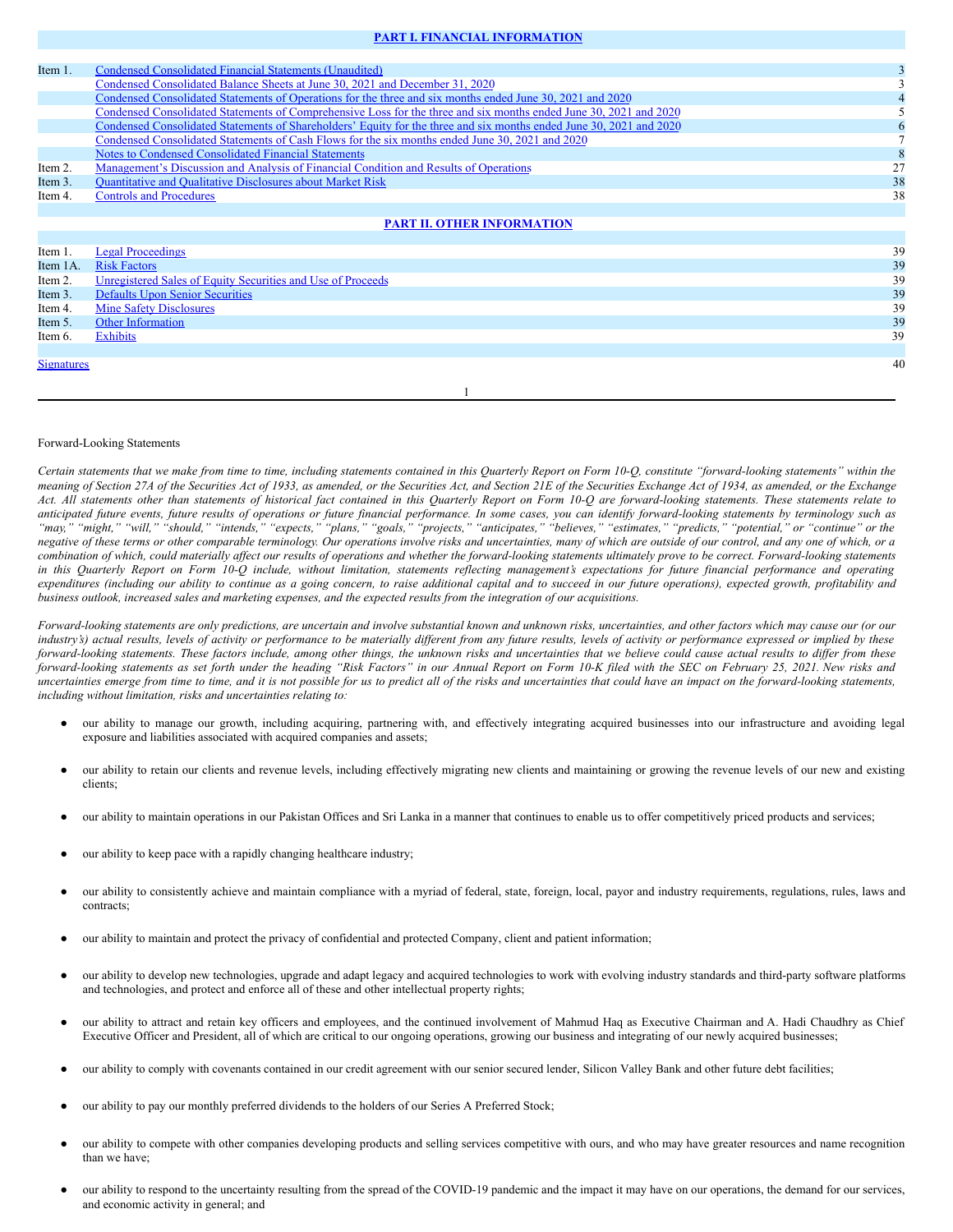● our ability to keep and increase market acceptance of our products and services.

Although we believe that the expectations reflected in the forward-looking statements contained in this Quarterly Report on Form 10-Q are reasonable, we cannot guarantee future results, levels of activity, performance, or achievements. Except as required by law, we are under no duty to update or revise any of such forward-looking statements, whether as a result of new information, future events, or otherwise, after the date of this Quarterly Report on Form 10-Q.

You should read this Quarterly Report on Form 10-Q with the understanding that our actual future results, levels of activity, performance and events and circumstances may be *materially dif erent from what we expect.*

## **PART I. FINANCIAL INFORMATION** Item 1. Condensed Consolidated Financial Statements **CARECLOUD, INC. CONDENSED CONSOLIDATED BALANCE SHEETS** (\$ in thousands, except share and per share amounts)

|                                                                                                                                                     | <b>June 30,</b><br>2021 |             |               | December 31,<br>2020     |  |  |
|-----------------------------------------------------------------------------------------------------------------------------------------------------|-------------------------|-------------|---------------|--------------------------|--|--|
|                                                                                                                                                     |                         | (Unaudited) |               |                          |  |  |
| <b>ASSETS</b>                                                                                                                                       |                         |             |               |                          |  |  |
| <b>CURRENT ASSETS:</b>                                                                                                                              |                         |             |               |                          |  |  |
| Cash                                                                                                                                                | $\mathbf S$             | 8.002       | <sup>\$</sup> | 20.925                   |  |  |
| Restricted cash                                                                                                                                     |                         | 1,500       |               |                          |  |  |
| Accounts receivable - net, of allowance for doubtful accounts of \$430 and \$522 at June 30, 2021 and December 31,                                  |                         |             |               |                          |  |  |
| 2020, respectively                                                                                                                                  |                         | 16,224      |               | 12,089                   |  |  |
| Contract asset                                                                                                                                      |                         | 5,470       |               | 4,105                    |  |  |
| Inventory                                                                                                                                           |                         | 441         |               | 399                      |  |  |
| Current assets - related party                                                                                                                      |                         | 13          |               | 13                       |  |  |
| Prepaid expenses and other current assets                                                                                                           |                         | 3,279       |               | 7,288                    |  |  |
| Total current assets                                                                                                                                |                         | 34.929      |               | 44,819                   |  |  |
| Property and equipment - net                                                                                                                        |                         | 5,544       |               | 4,921                    |  |  |
| Operating lease right-of-use assets                                                                                                                 |                         | 7,712       |               | 7,743                    |  |  |
| Intangible assets - net                                                                                                                             |                         | 33,267      |               | 29,978                   |  |  |
| Goodwill                                                                                                                                            |                         | 60,661      |               | 49,291                   |  |  |
| Other assets                                                                                                                                        |                         | 1,245       |               | 1,247                    |  |  |
| <b>TOTAL ASSETS</b>                                                                                                                                 | $\mathbf S$             | 143,358     | \$            | 137,999                  |  |  |
| LIABILITIES AND SHAREHOLDERS' EQUITY                                                                                                                |                         |             |               |                          |  |  |
| <b>CURRENT LIABILITIES:</b>                                                                                                                         |                         |             |               |                          |  |  |
| Accounts payable                                                                                                                                    | $\mathbb{S}$            | 4,758       | $\mathbb{S}$  | 6,461                    |  |  |
| Accrued compensation                                                                                                                                |                         | 3,577       |               | 2,590                    |  |  |
| Accrued expenses                                                                                                                                    |                         | 6,993       |               | 8,501                    |  |  |
| Operating lease liability (current portion)                                                                                                         |                         | 4,098       |               | 4,729                    |  |  |
| Deferred revenue (current portion)                                                                                                                  |                         | 1,181       |               | 1,173                    |  |  |
| Accrued liability to related party                                                                                                                  |                         | 1           |               | -1                       |  |  |
| Deferred payroll taxes                                                                                                                              |                         | 927         |               | 927                      |  |  |
| Notes payable (current portion)                                                                                                                     |                         | 22          |               | 401                      |  |  |
| Dividend payable                                                                                                                                    |                         | 3,810       |               | 4,241                    |  |  |
| Consideration payable                                                                                                                               |                         | 1,571       |               |                          |  |  |
| Total current liabilities                                                                                                                           |                         | 26.938      |               | 29.024                   |  |  |
| Notes payable                                                                                                                                       |                         | 31          |               | 41                       |  |  |
| Contingent consideration                                                                                                                            |                         | 6,500       |               | $\mathcal{L}$            |  |  |
| Borrowings under line of credit                                                                                                                     |                         | 5,000       |               | $\overline{\phantom{a}}$ |  |  |
| Deferred payroll taxes                                                                                                                              |                         | 927         |               | 927                      |  |  |
| Operating lease liability                                                                                                                           |                         | 5,727       |               | 6,297                    |  |  |
| Deferred revenue                                                                                                                                    |                         | 184         |               | 305                      |  |  |
| Deferred tax liability                                                                                                                              |                         | 286         |               | 160                      |  |  |
|                                                                                                                                                     |                         | 45.593      |               | 36.754                   |  |  |
| <b>Total liabilities</b>                                                                                                                            |                         |             |               |                          |  |  |
| COMMITMENTS AND CONTINGENCIES (NOTE 8)                                                                                                              |                         |             |               |                          |  |  |
| <b>SHAREHOLDERS' EQUITY:</b><br>Preferred stock, \$0.001 par value - authorized 7,000,000 shares at June 30, 2021 and December 31, 2020; issued and |                         |             |               |                          |  |  |
| outstanding 5,291,383 and 5,475,279 shares at June 30, 2021 and December 31, 2020, respectively                                                     |                         | 5           |               | 5                        |  |  |
| Common stock, \$0.001 par value - authorized 29,000,000 shares at June 30, 2021 and December 31, 2020; issued                                       |                         |             |               |                          |  |  |
| 15,352,405 and 14,121,044 shares at June 30, 2021 and December 31, 2020, respectively;14,611,606 and 13,380,245                                     |                         |             |               |                          |  |  |
| shares outstanding at June 30, 2021 and December 31, 2020, respectively                                                                             |                         | 15          |               | 14                       |  |  |
| Additional paid-in capital                                                                                                                          |                         | 135,551     |               | 136,781                  |  |  |
| Accumulated deficit                                                                                                                                 |                         | (36,080)    |               | (33, 889)                |  |  |
| Accumulated other comprehensive loss                                                                                                                |                         | (1,064)     |               | (1,004)                  |  |  |
| Less: 740,799 common shares held in treasury, at cost at June 30, 2021 and December 31, 2020                                                        |                         | (662)       |               | (662)                    |  |  |
|                                                                                                                                                     |                         |             |               |                          |  |  |
| Total shareholders' equity                                                                                                                          |                         | 97,765      |               | 101,245                  |  |  |
| TOTAL LIABILITIES AND SHAREHOLDERS' EQUITY                                                                                                          | \$                      | 143,358     | \$            | 137,999                  |  |  |

See notes to condensed consolidated financial statements.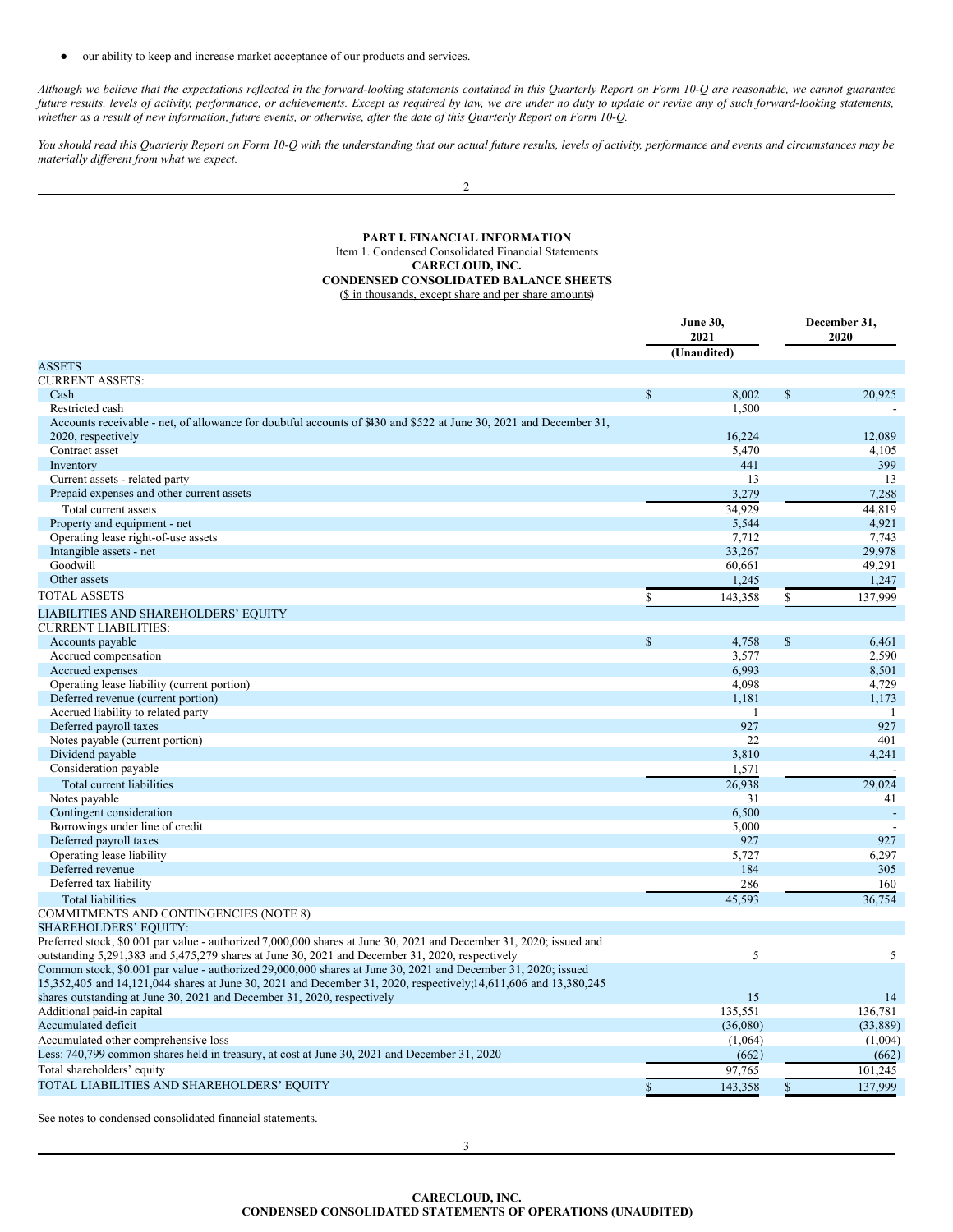## (\$ in thousands, except share and per share amounts)

|                                                                                    | <b>Three Months Ended</b><br><b>June 30.</b> |                | <b>Six Months Ended</b><br><b>June 30,</b> |            |               |              |            |
|------------------------------------------------------------------------------------|----------------------------------------------|----------------|--------------------------------------------|------------|---------------|--------------|------------|
|                                                                                    |                                              | 2021           |                                            | 2020       | 2021          |              | 2020       |
| <b>NET REVENUE</b>                                                                 |                                              | 34,065         |                                            | 19,579     | 63,834        |              | 41,446     |
| <b>OPERATING EXPENSES:</b>                                                         |                                              |                |                                            |            |               |              |            |
| Direct operating costs                                                             |                                              | 20,534         |                                            | 12,557     | 38,595        |              | 26,123     |
| Selling and marketing                                                              |                                              | 2,204          |                                            | 1,625      | 4,094         |              | 3,206      |
| General and administrative                                                         |                                              | 6,269          |                                            | 5,393      | 11,893        |              | 10,986     |
| Research and development                                                           |                                              | 1,813          |                                            | 2,146      | 3,839         |              | 4,479      |
| Depreciation and amortization                                                      |                                              | 3,128          |                                            | 2,405      | 5,959         |              | 3,738      |
| Impairment and unoccupied lease charges                                            |                                              | 223            |                                            | 63         | 1,241         |              | 361        |
| Total operating expenses                                                           |                                              | 34,171         |                                            | 24,189     | 65,621        |              | 48,893     |
| <b>OPERATING LOSS</b>                                                              |                                              | (106)          |                                            | (4,610)    | (1,787)       |              | (7, 447)   |
| OTHER:                                                                             |                                              |                |                                            |            |               |              |            |
| Interest income                                                                    |                                              | $\overline{2}$ |                                            | 4          | 6             |              | 42         |
| Interest expense                                                                   |                                              | (115)          |                                            | (146)      | (183)         |              | (264)      |
| Other income (expense) - net                                                       |                                              | 205            |                                            | (114)      | (15)          |              | 331        |
| LOSS BEFORE PROVISION (BENEFIT) FOR INCOME TAXES                                   |                                              | (14)           |                                            | (4, 866)   | (1,979)       |              | (7, 338)   |
| Income tax provision (benefit)                                                     |                                              | 213            |                                            | (74)       | 212           |              | (44)       |
| <b>NET LOSS</b>                                                                    |                                              | (227)          | \$                                         | (4,792)    | \$<br>(2,191) | $\mathbb{S}$ | (7,294)    |
| Preferred stock dividend                                                           |                                              | 3,638          |                                            | 3,277      | 6,767         |              | 5,920      |
| NET LOSS ATTRIBUTABLE TO COMMON SHAREHOLDERS                                       |                                              | (3,865)        | \$                                         | (8,069)    | \$<br>(8,958) | S            | (13,214)   |
|                                                                                    |                                              |                |                                            |            |               |              |            |
| Net loss per common share: basic and diluted                                       | \$                                           | (0.27)         | <sup>\$</sup>                              | (0.65)     | \$<br>(0.63)  | S            | (1.07)     |
| Weighted-average common shares used to compute basic and diluted loss<br>per share |                                              | 14,430,882     |                                            | 12,395,197 | 14,258,772    |              | 12,353,007 |
|                                                                                    |                                              |                |                                            |            |               |              |            |

See notes to condensed consolidated financial statements.

**CARECLOUD, INC. CONDENSED CONSOLIDATED STATEMENTS OF COMPREHENSIVE LOSS (UNAUDITED)** (\$ in thousands)

4

|                                               | <b>Three Months Ended</b><br><b>June 30.</b> |         | <b>Six Months Ended</b> | <b>June 30.</b> |          |
|-----------------------------------------------|----------------------------------------------|---------|-------------------------|-----------------|----------|
|                                               | 2021                                         | 2020    | 2021                    |                 | 2020     |
| <b>NET LOSS</b>                               | (227)                                        | (4,792) | (2,191)                 |                 | (7, 294) |
| OTHER COMPREHENSIVE (LOSS) INCOME, NET OF TAX |                                              |         |                         |                 |          |
| Foreign currency translation adjustment (a)   | (405)                                        | Iб      | (60)                    |                 | (574)    |
| <b>COMPREHENSIVE LOSS</b>                     | (632)                                        | (4.776) | (2, 251)                |                 | (7,868)  |

(a) No tax effect has been recorded as the Company recorded a valuation allowance against the tax benefit from its foreign currency translation adjustments.

See notes to condensed consolidated financial statements.

### **CARECLOUD, INC. CONDENSED CONSOLIDATED STATEMENTS OF SHAREHOLDERS' EQUITY (UNAUDITED) FOR THE THREE AND SIX MONTHS ENDED JUNE 30, 2021 AND JUNE 30, 2020** (\$ in thousands, except for number of shares)

5

|                                                                        | <b>Preferred Stock</b> |        |     | <b>Common Stock</b> |        | <b>Additional</b><br>Paid-in |    | Accumulated |    | Accumulated<br>Other<br>Comprehensive |   | <b>Treasury</b><br>(Common) |              | Total<br>Shareholders' |
|------------------------------------------------------------------------|------------------------|--------|-----|---------------------|--------|------------------------------|----|-------------|----|---------------------------------------|---|-----------------------------|--------------|------------------------|
|                                                                        | <b>Shares</b>          | Amount |     | <b>Shares</b>       | Amount | Capital                      |    | Deficit     |    | Loss                                  |   | <b>Stock</b>                |              | Equity                 |
| Balance - January 1, 2021                                              | 5,475,279              |        |     | 14, 121, 044        |        | 136,781                      |    | (33,889)    | -S | (1,004)                               |   | (662)                       |              | 101,245                |
| Net loss                                                               |                        |        |     |                     |        |                              |    | (1,964)     |    |                                       |   |                             |              | (1,964)                |
| Foreign currency translation adjustment                                |                        |        |     |                     |        |                              |    |             |    | 345                                   |   |                             |              | 345                    |
| Issuance of stock under the equity incentive plan                      | 27,682                 |        |     | 161,545             |        | (1)                          |    |             |    |                                       |   |                             |              |                        |
| Stock-based compensation, net of cash settlements                      |                        |        |     |                     |        | 623                          |    |             |    |                                       |   |                             |              | 623                    |
| Exercise of common stock warrants                                      |                        |        |     | 858,000             |        | 6,391                        |    |             |    |                                       |   | ٠                           |              | 6,392                  |
| Preferred stock dividends                                              |                        |        |     |                     |        | (3,128)                      |    |             |    |                                       |   |                             |              | (3,128)                |
| Balance - March 31, 2021                                               | 5,502,961              |        |     | 15,140,589          |        | 140,666                      |    | (35, 853)   |    | (659)                                 |   | (662)                       |              | 103,513                |
|                                                                        |                        |        |     |                     |        |                              |    |             |    |                                       |   |                             |              |                        |
| Balance - April 1, 2021                                                | 5,502,961              |        | 6   | 15,140,589          | 15     | 140,666                      | -8 | (35.853)    | -S | (659)                                 |   | (662)                       | - S          | 103,513                |
| Net loss                                                               |                        |        |     |                     |        |                              |    | (227)       |    |                                       |   | $\overline{\phantom{a}}$    |              | (227)                  |
| Foreign currency translation adjustment                                |                        |        |     |                     |        |                              |    |             |    | (405)                                 |   |                             |              | (405)                  |
| Issuance of stock under the Amended and Restated Equity Incentive Plan | 4.244                  |        |     | 33,724              |        |                              |    |             |    |                                       |   |                             |              |                        |
| Issuance of common stock, net of fees and expenses                     |                        |        |     | 178,092             |        | 1.360                        |    |             |    |                                       |   |                             |              | 1,360                  |
| Stock-based compensation, net of cash settlements                      |                        |        |     |                     |        | 1.163                        |    |             |    |                                       |   |                             |              | 1.163                  |
| Cancellation of shares held in escrow                                  | (215, 822)             |        | (1) |                     |        | (4,000)                      |    |             |    |                                       |   | $\overline{\phantom{a}}$    |              | (4,001)                |
| Preferred stock dividends                                              |                        |        |     |                     |        | (3,638)                      |    |             |    |                                       |   |                             |              | (3,638)                |
| Balance - June 30, 2021                                                | 5,291,383              |        |     | 15,352,405          |        | 135,551                      |    | (36,080)    |    | (1,064)                               |   | (662)                       |              | 97,765                 |
|                                                                        |                        |        |     |                     |        |                              |    |             |    |                                       |   |                             |              |                        |
| Balance-January 1, 2020                                                | 2,539,325              |        | 2   | 12,978,485          | 13     | 69,403                       | -S | (25,075)    | -S | (843)                                 | S | (662)                       | $\mathbf{s}$ | 42,838                 |
| Net loss                                                               |                        |        |     |                     |        |                              |    | (2,502)     |    |                                       |   | ٠                           |              | (2,502)                |
| Foreign currency translation adjustment                                |                        |        |     |                     |        |                              |    |             |    | (590)                                 |   | $\overline{\phantom{a}}$    |              | (590)                  |
| Issuance of stock under the equity incentive plan                      | 28,870                 |        |     | 129,607             |        |                              |    |             |    |                                       |   | $\overline{\phantom{a}}$    |              |                        |
| Issuance of preferred stock in connection with an acquisition          | 760,000                |        |     |                     |        | 18,999                       |    |             |    |                                       |   | $\overline{\phantom{a}}$    |              | 19,000                 |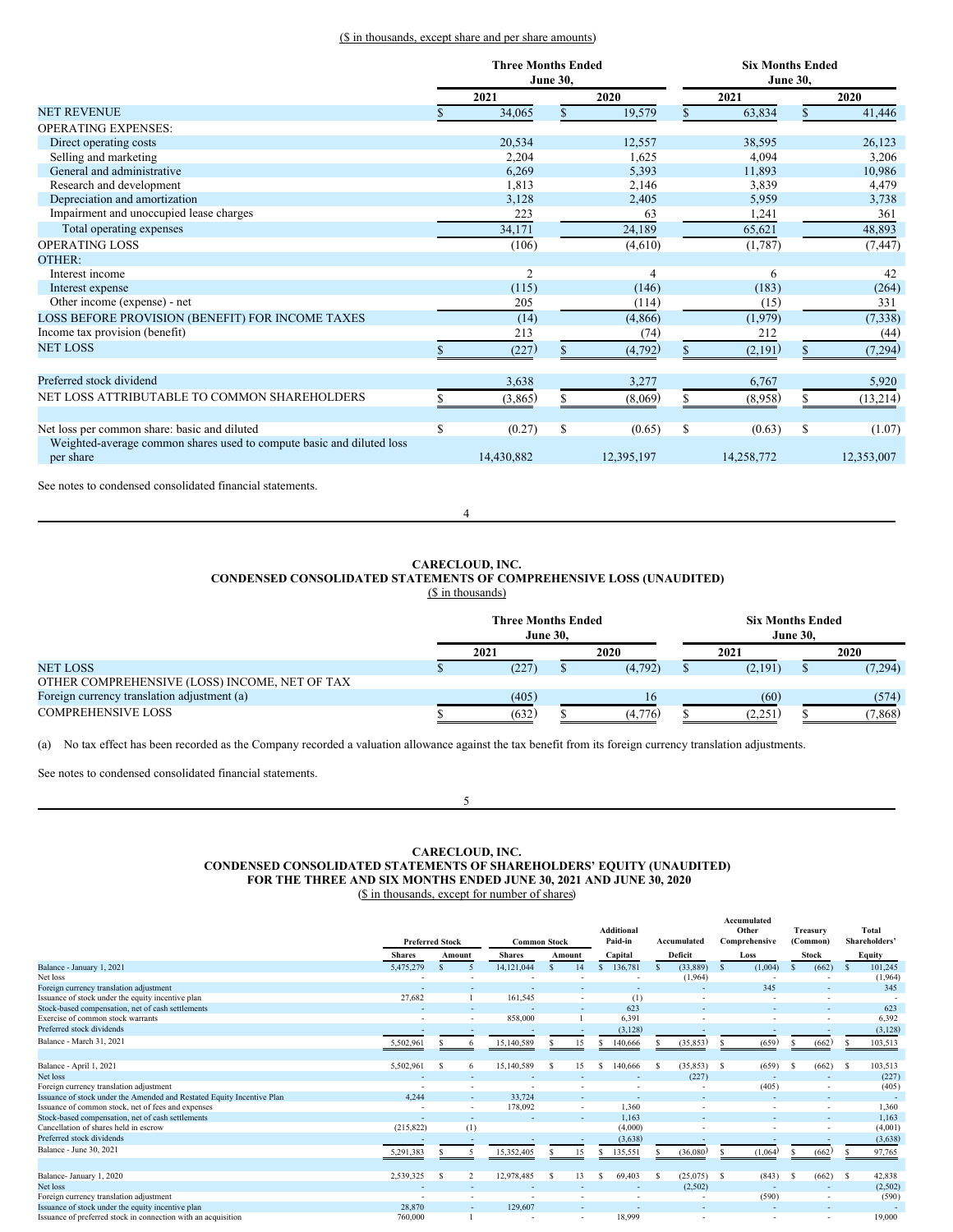| Stock-based compensation, net of cash settlements                       | $\sim$                   |                          | $\sim$                   | $\sim$         | 794                      | $\sim$    | $\sim$                   | $\overline{\phantom{a}}$ | 794       |
|-------------------------------------------------------------------------|--------------------------|--------------------------|--------------------------|----------------|--------------------------|-----------|--------------------------|--------------------------|-----------|
| Issuance of warrants in connection with an acquisition                  | $\overline{\phantom{0}}$ |                          | $\sim$                   |                | 300                      |           |                          | -                        | 300       |
| Preferred stock dividends                                               |                          |                          |                          |                | (2,643)                  |           |                          |                          | (2,643)   |
| Balance - March 31, 2020                                                | 3.328.195                |                          | 13,108,092               |                | 86,853                   | (27, 577) | (1.433)                  | (662)                    | 57,197    |
|                                                                         |                          |                          |                          |                |                          |           |                          |                          |           |
| Balance-April 1, 2020                                                   | 3,328,195                |                          | 13,108,092               |                | 86.853                   | (27, 577) | (1, 433)                 | (662)                    | 57,197    |
| Net loss                                                                |                          |                          |                          |                |                          | (4,792)   |                          | $\overline{\phantom{a}}$ | (4,792)   |
| Foreign currency translation adjustment                                 |                          | $\overline{\phantom{a}}$ |                          |                | ۰                        | . .       | 16                       | $\overline{\phantom{a}}$ | 16        |
| Issuance of stock under the Amended and Restated Equity Incentive Plan  | 4,803                    | $\overline{\phantom{a}}$ | 87,398                   | $\sim$         | $\overline{\phantom{a}}$ | ۰.        | $\overline{\phantom{a}}$ | $\overline{\phantom{a}}$ | $\sim$    |
| Issuance of preferred stock in connection with the Meridian acquisition | 200,000                  | $\overline{\phantom{a}}$ | $\overline{\phantom{a}}$ | $\sim$         | 5.000                    |           |                          | $\overline{a}$           | 5,000     |
| Issuance of preferred stock, net of fees and expenses                   | 828,000                  |                          | $\sim$                   |                | 19.013                   | . .       | -                        | $\overline{\phantom{a}}$ | 19,014    |
| Stock-based compensation, net of cash settlements                       | $\overline{\phantom{0}}$ |                          |                          |                | 1.439                    |           |                          | $\overline{a}$           | 1.439     |
| Issuance of warrants in connection with the Meridian acquisition        | $\sim$                   |                          | $\sim$                   | $\overline{a}$ | 4.770                    | $\sim$    | $\overline{\phantom{a}}$ | $\overline{\phantom{a}}$ | 4,770     |
| Preferred stock dividends                                               |                          |                          |                          |                | (3,277)                  |           |                          |                          | (3,277)   |
| Balance - June 30, 2020                                                 | 360.998                  |                          | 13.195.490               |                | 113,798                  | (32,369)  | (1, 417)                 | (662)                    | (79, 367) |
|                                                                         |                          |                          |                          |                |                          |           |                          |                          |           |

For all periods presented, the preferred stock dividends were paid monthly at the rate of \$2.75 per share per annum.

See notes to condensed consolidated financial statements.

# 6

## **CARECLOUD, INC. CONDENSED CONSOLIDATED STATEMENTS OF CASH FLOWS (UNAUDITED) FOR THE SIX MONTHS ENDED JUNE 30, 2021 AND 2020** (\$ in thousands)

| Net loss<br>(2,191)<br>S<br>(7, 294)<br>\$.<br>Adjustments to reconcile net loss to net cash provided by (used in) operating activities:<br>Depreciation and amortization<br>6,185<br>3,643<br>1,338<br>Lease amortization<br>1,455<br>Deferred revenue<br>(133)<br>-1<br>Provision for doubtful accounts<br>257<br>285<br>Provision (benefit) for deferred income taxes<br>(100)<br>126<br>(59)<br>(333)<br>Foreign exchange gain<br>Interest accretion<br>288<br>331<br>Stock-based compensation expense<br>3.002<br>3.188<br>Adjustment of goodwill<br>36<br>Changes in operating assets and liabilities, net of businesses acquired:<br>Accounts receivable<br>(1,687)<br>1,604<br>Contract asset<br>1,037<br>343<br>182<br>Inventory<br>(42)<br>(524)<br>Other assets<br>(120)<br>Accounts payable and other liabilities<br>(5, 592)<br>(6,073)<br>Net cash provided by (used in) operating activities<br>2.081<br>(2.928)<br><b>INVESTING ACTIVITIES:</b><br>Purchase of property and equipment<br>(1, 484)<br>(817)<br>Capitalized software<br>(3,254)<br>(2,622)<br>Cash paid for acquisitions (net)<br>(12,261)<br>(23,716)<br>Net cash used in investing activities<br>(16,999)<br>(27, 155)<br><b>FINANCING ACTIVITIES:</b><br>Preferred stock dividends paid<br>(7, 198)<br>(4, 472)<br>Settlement of tax withholding obligations on stock issued to employees<br>(1,572)<br>(1,048)<br>Repayments of notes payable, net<br>(391)<br>(186)<br>Proceeds from exercise of warrants<br>6,392<br>Proceeds from issuance of common stock, net of expenses<br>1,360<br>Proceeds from line of credit<br>5,000<br>19,500<br>Repayment from line of credit<br>(9,750)<br>Net proceeds from issuance of preferred stock<br>19,014<br>Net cash provided by financing activities<br>3,591<br>23,058<br>(96)<br>(437)<br>(11, 423)<br>NET DECREASE IN CASH AND RESTRICTED CASH<br>(7, 462)<br>CASH - beginning of the period<br>20,925<br>19,994<br>CASH AND RESTRICTED CASH - end of the period<br>\$<br>9,502<br>\$<br>12,532<br>SUPPLEMENTAL NONCASH INVESTING AND FINANCING ACTIVITIES:<br>Preferred stock (cancelled) issued in connection with an acquisition<br>(4,000)<br>\$<br>24,000<br>S<br>Contingent consideration<br>$\mathbb{S}$<br>6,500<br>\$<br>Vehicle financing obtained<br>\$<br>28<br>S<br>Dividends declared, not paid<br>\$<br>$\overline{\mathbf{S}}$<br>3,810<br>3,194<br>Warrants issued<br>\$<br>5,070<br>\$<br>SUPPLEMENTAL INFORMATION - Cash paid during the period for:<br>Income taxes<br>\$<br>92<br>62<br>Interest<br>$\mathbb{S}$<br>39<br>\$<br>111 |                                         | 2021 |  | 2020 |
|-----------------------------------------------------------------------------------------------------------------------------------------------------------------------------------------------------------------------------------------------------------------------------------------------------------------------------------------------------------------------------------------------------------------------------------------------------------------------------------------------------------------------------------------------------------------------------------------------------------------------------------------------------------------------------------------------------------------------------------------------------------------------------------------------------------------------------------------------------------------------------------------------------------------------------------------------------------------------------------------------------------------------------------------------------------------------------------------------------------------------------------------------------------------------------------------------------------------------------------------------------------------------------------------------------------------------------------------------------------------------------------------------------------------------------------------------------------------------------------------------------------------------------------------------------------------------------------------------------------------------------------------------------------------------------------------------------------------------------------------------------------------------------------------------------------------------------------------------------------------------------------------------------------------------------------------------------------------------------------------------------------------------------------------------------------------------------------------------------------------------------------------------------------------------------------------------------------------------------------------------------------------------------------------------------------------------------------------------------------------------------------------------------------------------------------------------------------------------------------------------------------------------------------------------------------------------------------------|-----------------------------------------|------|--|------|
|                                                                                                                                                                                                                                                                                                                                                                                                                                                                                                                                                                                                                                                                                                                                                                                                                                                                                                                                                                                                                                                                                                                                                                                                                                                                                                                                                                                                                                                                                                                                                                                                                                                                                                                                                                                                                                                                                                                                                                                                                                                                                                                                                                                                                                                                                                                                                                                                                                                                                                                                                                                         | <b>OPERATING ACTIVITIES:</b>            |      |  |      |
|                                                                                                                                                                                                                                                                                                                                                                                                                                                                                                                                                                                                                                                                                                                                                                                                                                                                                                                                                                                                                                                                                                                                                                                                                                                                                                                                                                                                                                                                                                                                                                                                                                                                                                                                                                                                                                                                                                                                                                                                                                                                                                                                                                                                                                                                                                                                                                                                                                                                                                                                                                                         |                                         |      |  |      |
|                                                                                                                                                                                                                                                                                                                                                                                                                                                                                                                                                                                                                                                                                                                                                                                                                                                                                                                                                                                                                                                                                                                                                                                                                                                                                                                                                                                                                                                                                                                                                                                                                                                                                                                                                                                                                                                                                                                                                                                                                                                                                                                                                                                                                                                                                                                                                                                                                                                                                                                                                                                         |                                         |      |  |      |
|                                                                                                                                                                                                                                                                                                                                                                                                                                                                                                                                                                                                                                                                                                                                                                                                                                                                                                                                                                                                                                                                                                                                                                                                                                                                                                                                                                                                                                                                                                                                                                                                                                                                                                                                                                                                                                                                                                                                                                                                                                                                                                                                                                                                                                                                                                                                                                                                                                                                                                                                                                                         |                                         |      |  |      |
|                                                                                                                                                                                                                                                                                                                                                                                                                                                                                                                                                                                                                                                                                                                                                                                                                                                                                                                                                                                                                                                                                                                                                                                                                                                                                                                                                                                                                                                                                                                                                                                                                                                                                                                                                                                                                                                                                                                                                                                                                                                                                                                                                                                                                                                                                                                                                                                                                                                                                                                                                                                         |                                         |      |  |      |
|                                                                                                                                                                                                                                                                                                                                                                                                                                                                                                                                                                                                                                                                                                                                                                                                                                                                                                                                                                                                                                                                                                                                                                                                                                                                                                                                                                                                                                                                                                                                                                                                                                                                                                                                                                                                                                                                                                                                                                                                                                                                                                                                                                                                                                                                                                                                                                                                                                                                                                                                                                                         |                                         |      |  |      |
|                                                                                                                                                                                                                                                                                                                                                                                                                                                                                                                                                                                                                                                                                                                                                                                                                                                                                                                                                                                                                                                                                                                                                                                                                                                                                                                                                                                                                                                                                                                                                                                                                                                                                                                                                                                                                                                                                                                                                                                                                                                                                                                                                                                                                                                                                                                                                                                                                                                                                                                                                                                         |                                         |      |  |      |
|                                                                                                                                                                                                                                                                                                                                                                                                                                                                                                                                                                                                                                                                                                                                                                                                                                                                                                                                                                                                                                                                                                                                                                                                                                                                                                                                                                                                                                                                                                                                                                                                                                                                                                                                                                                                                                                                                                                                                                                                                                                                                                                                                                                                                                                                                                                                                                                                                                                                                                                                                                                         |                                         |      |  |      |
|                                                                                                                                                                                                                                                                                                                                                                                                                                                                                                                                                                                                                                                                                                                                                                                                                                                                                                                                                                                                                                                                                                                                                                                                                                                                                                                                                                                                                                                                                                                                                                                                                                                                                                                                                                                                                                                                                                                                                                                                                                                                                                                                                                                                                                                                                                                                                                                                                                                                                                                                                                                         |                                         |      |  |      |
|                                                                                                                                                                                                                                                                                                                                                                                                                                                                                                                                                                                                                                                                                                                                                                                                                                                                                                                                                                                                                                                                                                                                                                                                                                                                                                                                                                                                                                                                                                                                                                                                                                                                                                                                                                                                                                                                                                                                                                                                                                                                                                                                                                                                                                                                                                                                                                                                                                                                                                                                                                                         |                                         |      |  |      |
|                                                                                                                                                                                                                                                                                                                                                                                                                                                                                                                                                                                                                                                                                                                                                                                                                                                                                                                                                                                                                                                                                                                                                                                                                                                                                                                                                                                                                                                                                                                                                                                                                                                                                                                                                                                                                                                                                                                                                                                                                                                                                                                                                                                                                                                                                                                                                                                                                                                                                                                                                                                         |                                         |      |  |      |
|                                                                                                                                                                                                                                                                                                                                                                                                                                                                                                                                                                                                                                                                                                                                                                                                                                                                                                                                                                                                                                                                                                                                                                                                                                                                                                                                                                                                                                                                                                                                                                                                                                                                                                                                                                                                                                                                                                                                                                                                                                                                                                                                                                                                                                                                                                                                                                                                                                                                                                                                                                                         |                                         |      |  |      |
|                                                                                                                                                                                                                                                                                                                                                                                                                                                                                                                                                                                                                                                                                                                                                                                                                                                                                                                                                                                                                                                                                                                                                                                                                                                                                                                                                                                                                                                                                                                                                                                                                                                                                                                                                                                                                                                                                                                                                                                                                                                                                                                                                                                                                                                                                                                                                                                                                                                                                                                                                                                         |                                         |      |  |      |
|                                                                                                                                                                                                                                                                                                                                                                                                                                                                                                                                                                                                                                                                                                                                                                                                                                                                                                                                                                                                                                                                                                                                                                                                                                                                                                                                                                                                                                                                                                                                                                                                                                                                                                                                                                                                                                                                                                                                                                                                                                                                                                                                                                                                                                                                                                                                                                                                                                                                                                                                                                                         |                                         |      |  |      |
|                                                                                                                                                                                                                                                                                                                                                                                                                                                                                                                                                                                                                                                                                                                                                                                                                                                                                                                                                                                                                                                                                                                                                                                                                                                                                                                                                                                                                                                                                                                                                                                                                                                                                                                                                                                                                                                                                                                                                                                                                                                                                                                                                                                                                                                                                                                                                                                                                                                                                                                                                                                         |                                         |      |  |      |
|                                                                                                                                                                                                                                                                                                                                                                                                                                                                                                                                                                                                                                                                                                                                                                                                                                                                                                                                                                                                                                                                                                                                                                                                                                                                                                                                                                                                                                                                                                                                                                                                                                                                                                                                                                                                                                                                                                                                                                                                                                                                                                                                                                                                                                                                                                                                                                                                                                                                                                                                                                                         |                                         |      |  |      |
|                                                                                                                                                                                                                                                                                                                                                                                                                                                                                                                                                                                                                                                                                                                                                                                                                                                                                                                                                                                                                                                                                                                                                                                                                                                                                                                                                                                                                                                                                                                                                                                                                                                                                                                                                                                                                                                                                                                                                                                                                                                                                                                                                                                                                                                                                                                                                                                                                                                                                                                                                                                         |                                         |      |  |      |
|                                                                                                                                                                                                                                                                                                                                                                                                                                                                                                                                                                                                                                                                                                                                                                                                                                                                                                                                                                                                                                                                                                                                                                                                                                                                                                                                                                                                                                                                                                                                                                                                                                                                                                                                                                                                                                                                                                                                                                                                                                                                                                                                                                                                                                                                                                                                                                                                                                                                                                                                                                                         |                                         |      |  |      |
|                                                                                                                                                                                                                                                                                                                                                                                                                                                                                                                                                                                                                                                                                                                                                                                                                                                                                                                                                                                                                                                                                                                                                                                                                                                                                                                                                                                                                                                                                                                                                                                                                                                                                                                                                                                                                                                                                                                                                                                                                                                                                                                                                                                                                                                                                                                                                                                                                                                                                                                                                                                         |                                         |      |  |      |
|                                                                                                                                                                                                                                                                                                                                                                                                                                                                                                                                                                                                                                                                                                                                                                                                                                                                                                                                                                                                                                                                                                                                                                                                                                                                                                                                                                                                                                                                                                                                                                                                                                                                                                                                                                                                                                                                                                                                                                                                                                                                                                                                                                                                                                                                                                                                                                                                                                                                                                                                                                                         |                                         |      |  |      |
|                                                                                                                                                                                                                                                                                                                                                                                                                                                                                                                                                                                                                                                                                                                                                                                                                                                                                                                                                                                                                                                                                                                                                                                                                                                                                                                                                                                                                                                                                                                                                                                                                                                                                                                                                                                                                                                                                                                                                                                                                                                                                                                                                                                                                                                                                                                                                                                                                                                                                                                                                                                         |                                         |      |  |      |
|                                                                                                                                                                                                                                                                                                                                                                                                                                                                                                                                                                                                                                                                                                                                                                                                                                                                                                                                                                                                                                                                                                                                                                                                                                                                                                                                                                                                                                                                                                                                                                                                                                                                                                                                                                                                                                                                                                                                                                                                                                                                                                                                                                                                                                                                                                                                                                                                                                                                                                                                                                                         |                                         |      |  |      |
|                                                                                                                                                                                                                                                                                                                                                                                                                                                                                                                                                                                                                                                                                                                                                                                                                                                                                                                                                                                                                                                                                                                                                                                                                                                                                                                                                                                                                                                                                                                                                                                                                                                                                                                                                                                                                                                                                                                                                                                                                                                                                                                                                                                                                                                                                                                                                                                                                                                                                                                                                                                         |                                         |      |  |      |
|                                                                                                                                                                                                                                                                                                                                                                                                                                                                                                                                                                                                                                                                                                                                                                                                                                                                                                                                                                                                                                                                                                                                                                                                                                                                                                                                                                                                                                                                                                                                                                                                                                                                                                                                                                                                                                                                                                                                                                                                                                                                                                                                                                                                                                                                                                                                                                                                                                                                                                                                                                                         |                                         |      |  |      |
|                                                                                                                                                                                                                                                                                                                                                                                                                                                                                                                                                                                                                                                                                                                                                                                                                                                                                                                                                                                                                                                                                                                                                                                                                                                                                                                                                                                                                                                                                                                                                                                                                                                                                                                                                                                                                                                                                                                                                                                                                                                                                                                                                                                                                                                                                                                                                                                                                                                                                                                                                                                         |                                         |      |  |      |
|                                                                                                                                                                                                                                                                                                                                                                                                                                                                                                                                                                                                                                                                                                                                                                                                                                                                                                                                                                                                                                                                                                                                                                                                                                                                                                                                                                                                                                                                                                                                                                                                                                                                                                                                                                                                                                                                                                                                                                                                                                                                                                                                                                                                                                                                                                                                                                                                                                                                                                                                                                                         |                                         |      |  |      |
|                                                                                                                                                                                                                                                                                                                                                                                                                                                                                                                                                                                                                                                                                                                                                                                                                                                                                                                                                                                                                                                                                                                                                                                                                                                                                                                                                                                                                                                                                                                                                                                                                                                                                                                                                                                                                                                                                                                                                                                                                                                                                                                                                                                                                                                                                                                                                                                                                                                                                                                                                                                         |                                         |      |  |      |
|                                                                                                                                                                                                                                                                                                                                                                                                                                                                                                                                                                                                                                                                                                                                                                                                                                                                                                                                                                                                                                                                                                                                                                                                                                                                                                                                                                                                                                                                                                                                                                                                                                                                                                                                                                                                                                                                                                                                                                                                                                                                                                                                                                                                                                                                                                                                                                                                                                                                                                                                                                                         |                                         |      |  |      |
|                                                                                                                                                                                                                                                                                                                                                                                                                                                                                                                                                                                                                                                                                                                                                                                                                                                                                                                                                                                                                                                                                                                                                                                                                                                                                                                                                                                                                                                                                                                                                                                                                                                                                                                                                                                                                                                                                                                                                                                                                                                                                                                                                                                                                                                                                                                                                                                                                                                                                                                                                                                         |                                         |      |  |      |
|                                                                                                                                                                                                                                                                                                                                                                                                                                                                                                                                                                                                                                                                                                                                                                                                                                                                                                                                                                                                                                                                                                                                                                                                                                                                                                                                                                                                                                                                                                                                                                                                                                                                                                                                                                                                                                                                                                                                                                                                                                                                                                                                                                                                                                                                                                                                                                                                                                                                                                                                                                                         |                                         |      |  |      |
|                                                                                                                                                                                                                                                                                                                                                                                                                                                                                                                                                                                                                                                                                                                                                                                                                                                                                                                                                                                                                                                                                                                                                                                                                                                                                                                                                                                                                                                                                                                                                                                                                                                                                                                                                                                                                                                                                                                                                                                                                                                                                                                                                                                                                                                                                                                                                                                                                                                                                                                                                                                         |                                         |      |  |      |
|                                                                                                                                                                                                                                                                                                                                                                                                                                                                                                                                                                                                                                                                                                                                                                                                                                                                                                                                                                                                                                                                                                                                                                                                                                                                                                                                                                                                                                                                                                                                                                                                                                                                                                                                                                                                                                                                                                                                                                                                                                                                                                                                                                                                                                                                                                                                                                                                                                                                                                                                                                                         |                                         |      |  |      |
|                                                                                                                                                                                                                                                                                                                                                                                                                                                                                                                                                                                                                                                                                                                                                                                                                                                                                                                                                                                                                                                                                                                                                                                                                                                                                                                                                                                                                                                                                                                                                                                                                                                                                                                                                                                                                                                                                                                                                                                                                                                                                                                                                                                                                                                                                                                                                                                                                                                                                                                                                                                         |                                         |      |  |      |
|                                                                                                                                                                                                                                                                                                                                                                                                                                                                                                                                                                                                                                                                                                                                                                                                                                                                                                                                                                                                                                                                                                                                                                                                                                                                                                                                                                                                                                                                                                                                                                                                                                                                                                                                                                                                                                                                                                                                                                                                                                                                                                                                                                                                                                                                                                                                                                                                                                                                                                                                                                                         | EFFECT OF EXCHANGE RATE CHANGES ON CASH |      |  |      |
|                                                                                                                                                                                                                                                                                                                                                                                                                                                                                                                                                                                                                                                                                                                                                                                                                                                                                                                                                                                                                                                                                                                                                                                                                                                                                                                                                                                                                                                                                                                                                                                                                                                                                                                                                                                                                                                                                                                                                                                                                                                                                                                                                                                                                                                                                                                                                                                                                                                                                                                                                                                         |                                         |      |  |      |
|                                                                                                                                                                                                                                                                                                                                                                                                                                                                                                                                                                                                                                                                                                                                                                                                                                                                                                                                                                                                                                                                                                                                                                                                                                                                                                                                                                                                                                                                                                                                                                                                                                                                                                                                                                                                                                                                                                                                                                                                                                                                                                                                                                                                                                                                                                                                                                                                                                                                                                                                                                                         |                                         |      |  |      |
|                                                                                                                                                                                                                                                                                                                                                                                                                                                                                                                                                                                                                                                                                                                                                                                                                                                                                                                                                                                                                                                                                                                                                                                                                                                                                                                                                                                                                                                                                                                                                                                                                                                                                                                                                                                                                                                                                                                                                                                                                                                                                                                                                                                                                                                                                                                                                                                                                                                                                                                                                                                         |                                         |      |  |      |
|                                                                                                                                                                                                                                                                                                                                                                                                                                                                                                                                                                                                                                                                                                                                                                                                                                                                                                                                                                                                                                                                                                                                                                                                                                                                                                                                                                                                                                                                                                                                                                                                                                                                                                                                                                                                                                                                                                                                                                                                                                                                                                                                                                                                                                                                                                                                                                                                                                                                                                                                                                                         |                                         |      |  |      |
|                                                                                                                                                                                                                                                                                                                                                                                                                                                                                                                                                                                                                                                                                                                                                                                                                                                                                                                                                                                                                                                                                                                                                                                                                                                                                                                                                                                                                                                                                                                                                                                                                                                                                                                                                                                                                                                                                                                                                                                                                                                                                                                                                                                                                                                                                                                                                                                                                                                                                                                                                                                         |                                         |      |  |      |
|                                                                                                                                                                                                                                                                                                                                                                                                                                                                                                                                                                                                                                                                                                                                                                                                                                                                                                                                                                                                                                                                                                                                                                                                                                                                                                                                                                                                                                                                                                                                                                                                                                                                                                                                                                                                                                                                                                                                                                                                                                                                                                                                                                                                                                                                                                                                                                                                                                                                                                                                                                                         |                                         |      |  |      |
|                                                                                                                                                                                                                                                                                                                                                                                                                                                                                                                                                                                                                                                                                                                                                                                                                                                                                                                                                                                                                                                                                                                                                                                                                                                                                                                                                                                                                                                                                                                                                                                                                                                                                                                                                                                                                                                                                                                                                                                                                                                                                                                                                                                                                                                                                                                                                                                                                                                                                                                                                                                         |                                         |      |  |      |
|                                                                                                                                                                                                                                                                                                                                                                                                                                                                                                                                                                                                                                                                                                                                                                                                                                                                                                                                                                                                                                                                                                                                                                                                                                                                                                                                                                                                                                                                                                                                                                                                                                                                                                                                                                                                                                                                                                                                                                                                                                                                                                                                                                                                                                                                                                                                                                                                                                                                                                                                                                                         |                                         |      |  |      |
|                                                                                                                                                                                                                                                                                                                                                                                                                                                                                                                                                                                                                                                                                                                                                                                                                                                                                                                                                                                                                                                                                                                                                                                                                                                                                                                                                                                                                                                                                                                                                                                                                                                                                                                                                                                                                                                                                                                                                                                                                                                                                                                                                                                                                                                                                                                                                                                                                                                                                                                                                                                         |                                         |      |  |      |
|                                                                                                                                                                                                                                                                                                                                                                                                                                                                                                                                                                                                                                                                                                                                                                                                                                                                                                                                                                                                                                                                                                                                                                                                                                                                                                                                                                                                                                                                                                                                                                                                                                                                                                                                                                                                                                                                                                                                                                                                                                                                                                                                                                                                                                                                                                                                                                                                                                                                                                                                                                                         |                                         |      |  |      |
|                                                                                                                                                                                                                                                                                                                                                                                                                                                                                                                                                                                                                                                                                                                                                                                                                                                                                                                                                                                                                                                                                                                                                                                                                                                                                                                                                                                                                                                                                                                                                                                                                                                                                                                                                                                                                                                                                                                                                                                                                                                                                                                                                                                                                                                                                                                                                                                                                                                                                                                                                                                         |                                         |      |  |      |
|                                                                                                                                                                                                                                                                                                                                                                                                                                                                                                                                                                                                                                                                                                                                                                                                                                                                                                                                                                                                                                                                                                                                                                                                                                                                                                                                                                                                                                                                                                                                                                                                                                                                                                                                                                                                                                                                                                                                                                                                                                                                                                                                                                                                                                                                                                                                                                                                                                                                                                                                                                                         |                                         |      |  |      |
|                                                                                                                                                                                                                                                                                                                                                                                                                                                                                                                                                                                                                                                                                                                                                                                                                                                                                                                                                                                                                                                                                                                                                                                                                                                                                                                                                                                                                                                                                                                                                                                                                                                                                                                                                                                                                                                                                                                                                                                                                                                                                                                                                                                                                                                                                                                                                                                                                                                                                                                                                                                         |                                         |      |  |      |

See notes to condensed consolidated financial statements.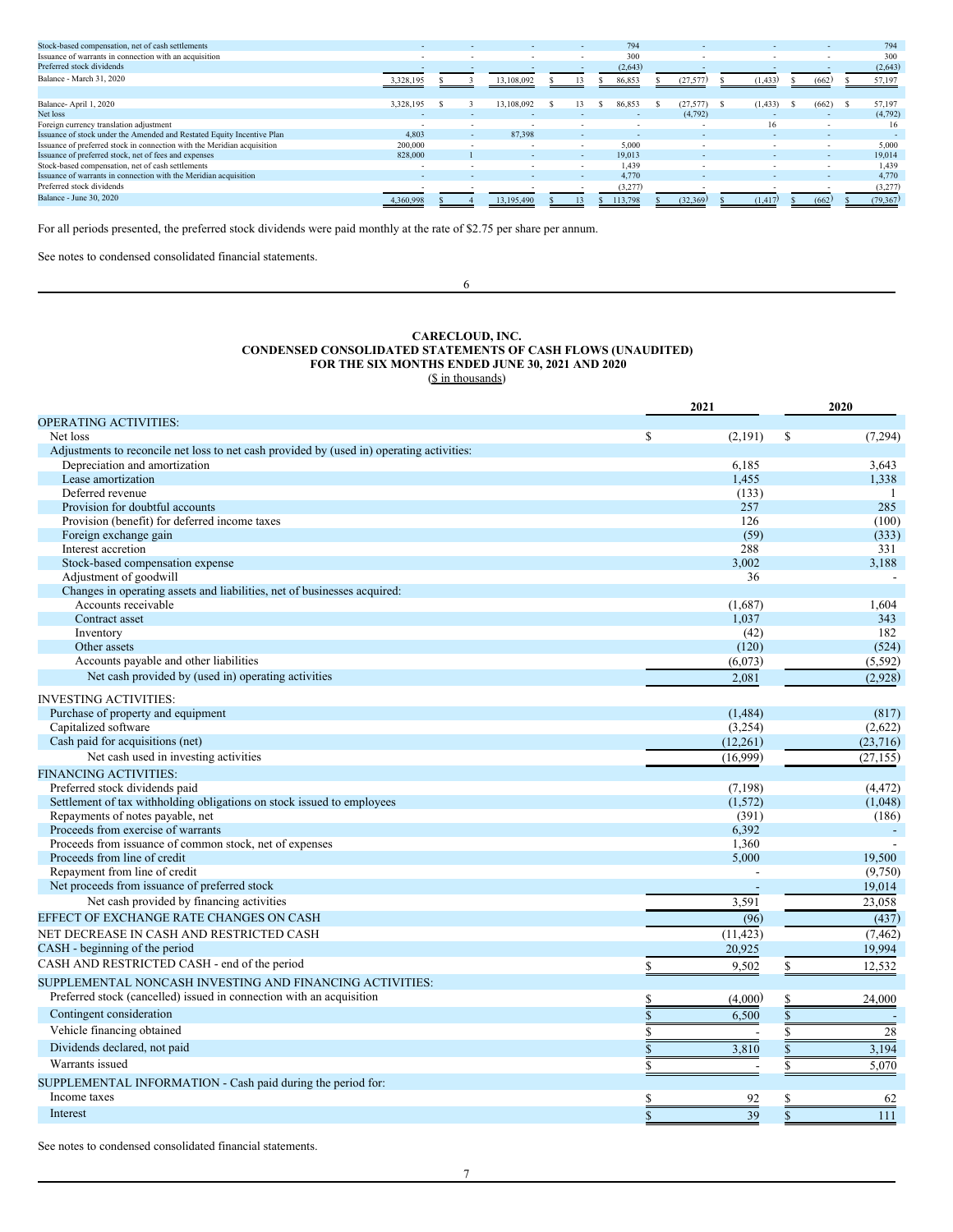## **CARECLOUD, INC. NOTES TO CONDENSED CONSOLIDATED FINANCIAL STATEMENTS AS OF AND FOR THE THREE AND SIX MONTHS ENDED JUNE 30, 2021 AND 2020 (UNAUDITED)**

## **1. ORGANIZATION AND BUSINESS**

CareCloud, Inc., formerly MTBC, Inc. ("CareCloud", and together with its consolidated subsidiaries, the "Company", "we", "us" and/or "our") is a healthcare information technology company that provides a full suite of proprietary cloud-based solutions, together with related business services, to healthcare providers and hospitals throughout the United States. The Company's integrated services are designed to help customers increase revenues, streamline workflows and make better business and clinical decisions, while reducing administrative burdens and operating costs. Our Software-as-a-Service ("SaaS") platform includes revenue cycle management ("RCM"), practice management ("PM"), electronic health record ("EHR"), business intelligence, telehealth, patient experience management ("PXM") solutions and complementary software tools and business services for high-performance medical groups and health systems. CareCloud has its corporate offices in Somerset, New Jersey and maintains client support teams throughout the U.S., in Pakistan and Azad Jammu and Kashmir (together, the "Pakistan Offices"), and in Sri Lanka.

CareCloud was founded in 1999 under the name Medical Transcription Billing, Corp. and incorporated under the laws of the State of Delaware in 2001. In 2004, the Company formed MTBC Private Limited (or "MTBC Pvt. Ltd."), a 99.9% majority-owned subsidiary of CareCloud based in Pakistan. The remaining0.01% of the shares of MTBC Pvt. Ltd. is owned by the founder and Executive Chairman of CareCloud. In 2016, the Company formed MTBC Acquisition Corp. ("MAC"), a Delaware corporation, in connection with its acquisition of substantially all of the assets of MediGain, LLC and its subsidiary, Millennium Practice Management Associates, LLC (together "MediGain"). MAC has a wholly owned subsidiary in Sri Lanka, RCM MediGain Colombo, Pvt. Ltd. In May 2018, the Company formed CareCloud Practice Management, Corp. ("CPM"), a Delaware corporation, to operate the medical practice management business acquired from Orion Healthcorp.

In January 2020, the Company purchased CareCloud Corporation, a company whose name we took. That company is now known as CareCloud Health, Inc. ("CCH"). In June 2020, the Company purchased Meridian Billing Management Co. and its affiliate Origin Holdings, Inc. (collectively "Meridian" and sometimes referred to as "Meridian Medical Management").

During March 2021, the Company formed a new wholly-owned subsidiary, CareCloud Acquisition, Corp. ("CAC"). In June 2021, CAC purchased certain assets and assumed certain liabilities of MedMatica Consulting Associates Inc., ("MedMatica") and purchased the stock of Santa Rosa Staffing, Inc., ("SRS"). The assets and liabilities of MedMatica were merged into SRS and the company was renamed medSR, Inc. ("medSR"). See Note 3.

During 2020, a New Jersey corporation, talkMD Clinicians, PA ("talkMD"), was formed by the wife of the Executive Chairman, who is a licensed physician, to provide telehealth services. talkMD was determined to be a variable interest entity ("VIE") for financial reporting purposes because the entity will be controlled by the Company. As of June 30, 2021, talkMD had not yet commenced operations or had any transactions or agreements with the Company or otherwise.

## **2. BASIS OF PRESENTATION**

The accompanying unaudited condensed consolidated financial statements have been prepared in accordance with accounting principles generally accepted in the United States of America ("GAAP") for interim financial reporting and as required by Regulation S-X, Rule 8-03. Accordingly, they do not include all of the information and notes required by GAAP for complete financial statements. In the opinion of the Company's management, the accompanying unaudited condensed consolidated financial statements contain all adjustments (consisting of items of a normal and recurring nature) necessary to present fairly the Company's financial position as of June 30, 2021, the results of operations for the three months and six months ended June 30, 2021 and 2020 and cash flows for the six months ended June 30, 2021 and 2020. When preparing financial statements in conformity with GAAP, the Company must make estimates and assumptions that affect the reported amounts of assets and liabilities, disclosure of contingent assets and liabilities at the date of the financial statements and the reported amounts of revenues and expenses during the reporting period. Actual results could differ significantly from those estimates.

8

The condensed consolidated balance sheet as of December 31, 2020 was derived from our audited consolidated financial statements. The accompanying unaudited condensed consolidated financial statements and notes thereto should be read in conjunction with the audited consolidated financial statements for the year ended December 31, 2020, which are included in the Company's Annual Report on Form 10-K, filed with the SEC on February 25, 2021.

*Recent Accounting Pronouncements* — On February 14, 2018, the FASB issued ASU 2018-02,*Income Statement-Reporting Comprehensive Income (Topic 220):* Reclassification of Certain Tax Effects from Accumulated Other Comprehensive Income. These amendments provide financial statement preparers with an option to reclassify standard tax effects within accumulated other comprehensive income to retained earnings in each period in which the effect of the change in the U.S. federal corporate income tax rate in the Tax Cuts and Jobs Act is recorded. This guidance is effective for fiscal years beginning after December 15, 2018, and interim periods therein. There was no impact on the condensed consolidated financial statements as a result of this standard.

In June 2018, the FASB issued ASU 2018-07,*Improvements to Nonemployee Share-Based Payment Accounting*. This ASU simplifies the accounting for nonemployee sharebased payments by aligning it with the accounting for share-based payments to employees, with exceptions. Under this guidance, the measurement of equity-classified nonemployee awards will be fixed at the grant date, which may lower their cost and reduce volatility in the income statement. Awards to nonemployees are measured by estimating the fair value of the equity instruments to be issued, rather than the fair value of the goods or services received or the fair value of the equity instruments issued, whichever can be measured more reliably. Entities need to consider the probability that a performance condition will be satisfied when an award contains such condition. The guidance is effective for public business entities for fiscal years beginning after December 15, 2018, including interim periods within that fiscal year. There was no impact on the condensed consolidated financial statements as a result of this standard.

In December 2019, the FASB issued ASU 2019-12,*Simplifying the Accounting for Income Taxes*. This ASU simplifies accounting for income taxes to reduce complexity in the accounting standards. The amendments consist of the removal of certain exceptions to the general principles of ASC 740 and some additional simplifications. The amendments are effective for public business entities for fiscal years beginning after December 15, 2020. There was no impact on the condensed consolidated financial statements as a result of this standard.

In August 2020, the FASB issued ASU 2020-06, Debt-Debt with Conversion and Other Options (Subtopic 470-20) and Derivatives and Hedging-Contracts in Entity's Own *Equity (Subtopic 815-40).* This ASU simplifies the accounting for certain financial instruments with characteristics of liabilities and equity, including convertible instruments and contracts on an entity's own equity. The amendments are not required to be implemented until 2022 for public entities. The Company is in the process of investigating if this update will have a significant impact on the condensed consolidated financial statements.

In June 2016, the FASB issued ASU 2016-13, Financial Instruments - Credit Losses: Measurement of Credit Losses on Financial Instruments. The guidance in Accounting Standards Update ("ASU") 2016-13 replaces the incurred loss impairment methodology under current GAAP. The new impairment model requires immediate recognition of estimated credit losses expected to occur for most financial assets and certain other instruments. It will apply to all entities. For trade receivables, loans and held-to-maturity debt securities, entities will be required to estimate lifetime expected credit losses. This may result in the earlier recognition of credit losses. In November 2019, the FASB issued ASU No. 2019-10, which delays this standard's effective date for SEC smaller reporting companies to the fiscal years beginning on or after December 15, 2022. The Company is in the process of investigating if this update will have a significant impact on the condensed consolidated financial statements.

## **3. ACQUISITIONS**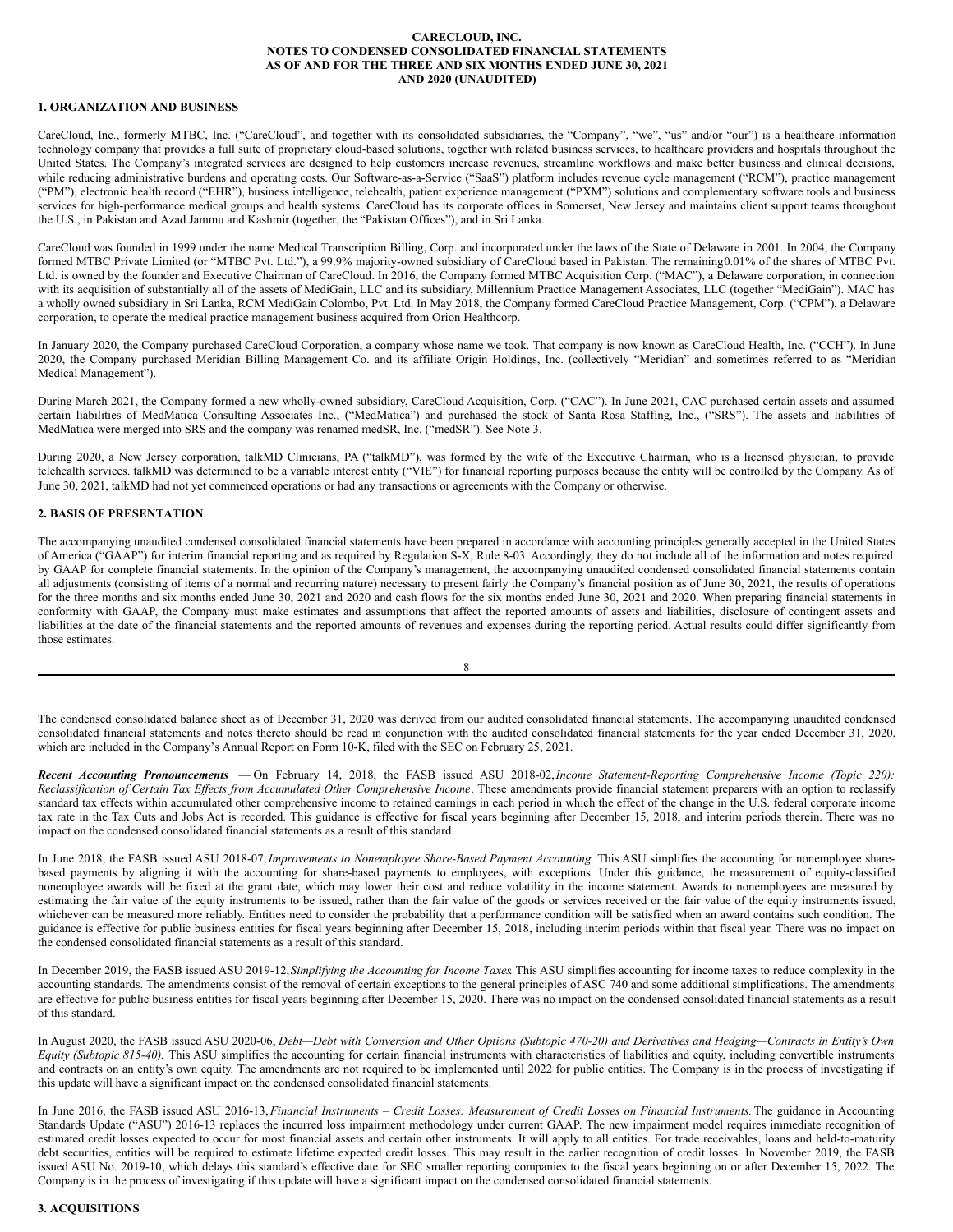### **2021 Acquisition**

On June 1, 2021, CAC entered into an Asset and Stock Purchase Agreement ("Purchase Agreement") with MedMatica and its sole shareholder. Pursuant to the Purchase Agreement, CAC acquired (i) all of the issued and outstanding capital stock of SRS, a Delaware corporation, and (ii) all of the MedMatica assets that were used in MedMatica's and SRS' business. Certain MedMatica liabilities were also assumed under the Purchase Agreement. The total cash consideration was \$ 10 million plus a working capital adjustment of approximately \$3.8 million. The Purchase Agreement also provides that if during the 18-month period commencing on June 1, 2021 (the "Earn-Out Period"), certain EBITDA and revenue targets with respect to the assets and capital stock purchased under the Purchase Agreement are achieved, then CAC shall pay MedMatica an earnout up to a maximum of \$8 million. Further, if during the Earn-Out Period, certain additional and increased EBITDA and revenue targets with respect to the assets and capital stock purchased under the Purchase Agreement are achieved, then CAC shall pay MedMatica an additional earn-out, up to a maximum of \$5 million.

MedMatica and SRS are in the business of providing a broad range of specialty consulting services to hospitals and large healthcare groups, including certain consulting services related to healthcare IT application services and implementations, medical practice management, and revenue cycle management. The acquisition has been accounted for as a business combination.

9

A summary of the total consideration is as follows:

#### **medSR Purchase Price**

|                          | (\$ in thousands) |
|--------------------------|-------------------|
| Cash                     | 12.261            |
| Amounts held in escrow   | 1.571             |
| Contingent consideration | 6.500             |
| Total purchase price     | 20.332            |

The Company engaged a third party valuation specialist to assist the Company in valuing the assets acquired and liabilities assumed from MedMatica. The following table summarizes the preliminary purchase price allocation. The Company expects to finalize the purchase price allocation during the third or fourth quarter of 2021 and is finalizing the projections and the valuation of the acquired assets and assumed liabilities.

The preliminary purchase price allocation for medSR is summarized as follows:

|                                             |   | (\$ in thousands) |
|---------------------------------------------|---|-------------------|
| Accounts receivable                         | S | 2,705             |
| Receivable from seller                      |   | 108               |
| Prepaid expenses                            |   | 138               |
| Contract asset                              |   | 2,402             |
| Property and equipment                      |   | 94                |
| Customer relationships                      |   | 4,500             |
| Acquired backlog                            |   | 500               |
| Goodwill                                    |   | 11,406            |
| Accounts payable                            |   | (505)             |
| Accrued expenses & compensation             |   | (996)             |
| Deferred revenue                            |   | (20)              |
| Total preliminary purchase price allocation |   | 20,332            |

The acquired accounts receivable is recorded at fair value which represents amounts that have subsequently been paid or were expected to be paid by clients. The fair value of customer relationships was based on the estimated discounted cash flows generated by these intangibles. The goodwill represents the Company's ability to have an expanded local presence in additional markets and operational synergies that we expect to achieve that would not be available to other market participants. A portion of the goodwill from this acquisition is deductible ratably for income tax purposes over fifteen years. The purchase agreement provides that if revenue and EBITDA over the next 18 months exceed certain specified amounts, there will be an earn-out payment to the seller equal to such excess, up to \$13 million. It was estimated that the probable payment will be approximately \$6.5 million and this amount has been recorded as part of the preliminary purchase price allocation as contingent consideration.

As part of the acquisition, \$1.5 million of the purchase price was held in escrow which represents \$500,000 to be paid upon the achievement of agreed upon revenue and backlog milestones, and the balance will be held up to 18 months to satisfy certain indemnification obligations. This amount is included in consideration payable in the condensed consolidated balance sheet at June 30, 2021. Approximately \$12.3 million in cash was paid at closing.

The weighted-average amortization period of the acquired intangible assets is approximatelythree years.

Revenue earned from the clients obtained from the medSR acquisition on June 1, 2021 was approximately \$2.6 million during the three and six months ended June 30, 2021.

10

The medSR acquisition added additional clients to the Company's customer base and, similar to previous acquisitions, broadened the Company's presence in the healthcare information technology industry through expansion of its customer base and by increasing available customer relationship resources and specialized trained staff.

#### **2020 Acquisitions**

On June 16, 2020, the Company entered into a Stock Purchase Agreement with Meridian Billing Management Co., a Vermont corporation, Origin Holdings, Inc., a Delaware corporation, and GMM II Holdings, LLC, a Delaware limited liability company ("Seller"), pursuant to which the Company purchased all of the issued and outstanding capital stock of Meridian from the Seller. Meridian is in the business of providing medical billing, revenue cycle management, electronic medical records, medical coding and related services. These revenues have been included in the Company's Healthcare IT segment. The acquisition has been accounted for as a business combination.

The total consideration paid at closing was \$11.9 million, net of cash received, 200,000 shares of the Company's Preferred Stock plus warrants to purchase 2,250,000 shares of the Company's common stock, with an exercise price per share of \$7.50 and a term of two years. The Company also assumed Meridian's negative net working capital and certain long-term lease liabilities where the leased space is either not being utilized or will be vacated shortly, with an aggregate value of approximately \$4.8 million.

A summary of the total consideration is as follows:

## **Meridian Purchase Price**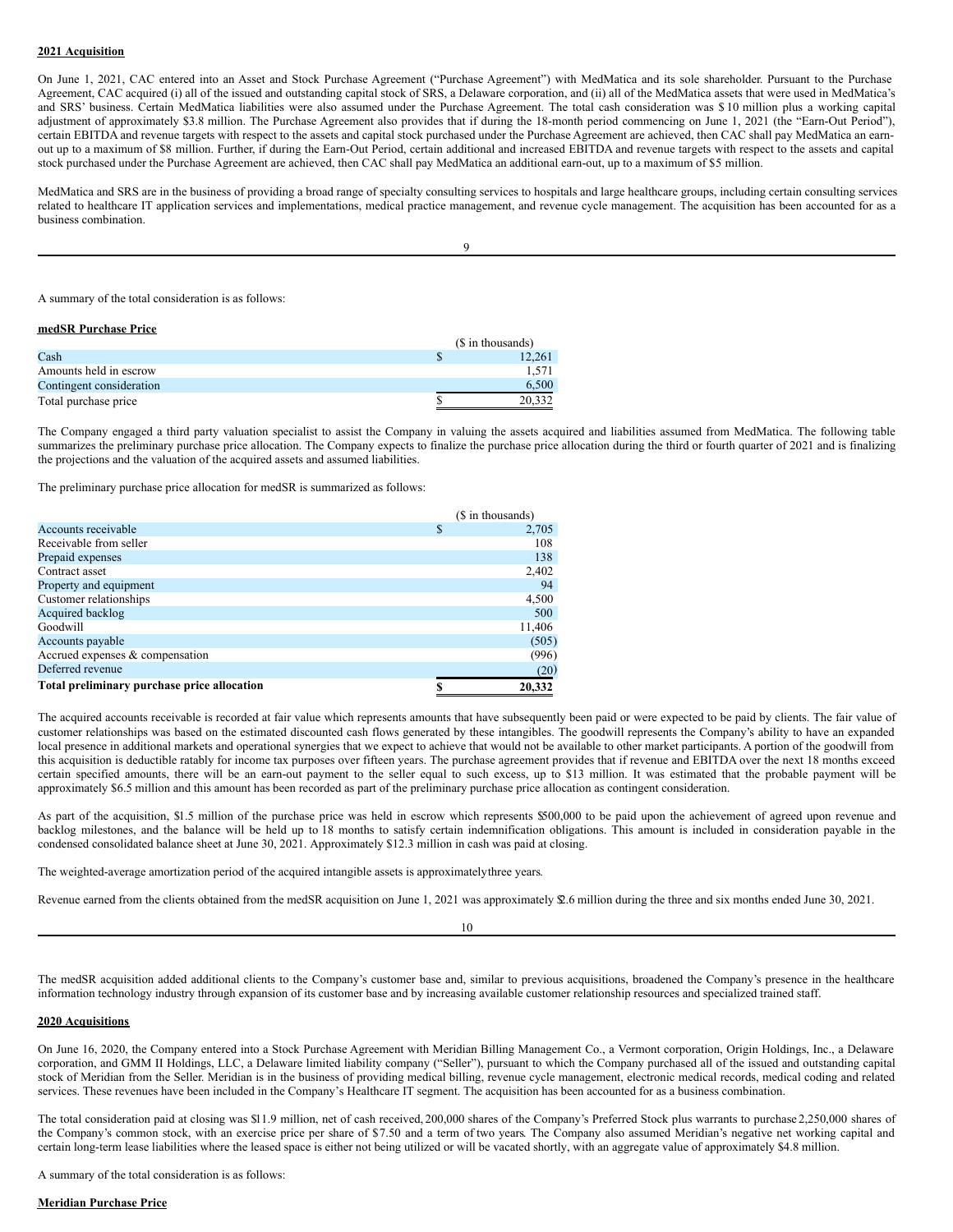|                      | (\$ in thousands) |
|----------------------|-------------------|
| Cash                 | 1.864             |
| Preferred stock      | 5.000             |
| Warrants             | 4.770             |
| Total purchase price | 21,634            |

Of the Preferred Stock consideration, 100,000 shares were held in escrow for up to one month pending completion of technical migration and customer acceptance. The shares held in escrow were released on August 3, 2020.

The Company's Preferred Stock and warrants issued as part of the acquisition consideration were issued in a transaction exempt from registration under the Securities Act of 1933, as amended (the "Securities Act"). The warrants were valued using the Black-Scholes method. The Company registered for resale under the Securities Act the Preferred Stock and the securities underlying the warrants.

The Meridian acquisition added additional clients to the Company's customer base and, similar to previous acquisitions, broadened the Company's presence in the healthcare information technology industry through geographic expansion of its customer base and by increasing available customer relationship resources and specialized trained staff.

11

The Company engaged a third-party valuation specialist to assist the Company in valuing the assets acquired and liabilities assumed from Meridian. The following table summarizes the purchase price allocation:

|                                     | (\$ in thousands) |
|-------------------------------------|-------------------|
| Accounts receivable                 | \$<br>3,558       |
| Prepaid expenses                    | 704               |
| Contract asset                      | 881               |
| Property and equipment              | 426               |
| Operating lease right-of-use assets | 2,776             |
| Customer relationships              | 12,900            |
| Technology                          | 900               |
| Goodwill                            | 13,789            |
| Accounts payable                    | (3,373)           |
| Accrued expenses & compensation     | (3,932)           |
| Deferred revenue                    | (907)             |
| Operating lease liabilities         | (6,025)           |
| Other current liabilities           | (63)              |
| Total purchase price allocation     | 21.634            |

The acquired accounts receivable is recorded at fair value which represents amounts that have subsequently been paid or were expected to be paid by clients. The fair value of customer relationships was based on the estimated discounted cash flows generated by these intangibles. The goodwill from this acquisition is not deductible for income tax purposes and represents the Company's ability to have an expanded local presence in additional markets and operational synergies that we expect to achieve that would not be available to other market participants.

The weighted-average amortization period of the acquired intangible assets is approximatelythree years.

Revenue earned from the clients obtained from the Meridian acquisition was approximately \$9.8 million and \$18.7 million during the three and six months ended June 30, 2021, respectively, and was approximately \$1.3 million during the three and six months ended June 30, 2020.

On January 8, 2020, the Company entered into an Agreement and Plan of Merger (the "Merger Agreement") with CareCloud Corporation, a Delaware corporation which was subsequently renamed CareCloud Health, Inc. ("CCH"), MTBC Merger Sub, Inc., a Delaware corporation and wholly-owned subsidiary of the Company ("Merger Sub") and Runway Growth Credit Fund Inc. ("Runway"), solely in its capacity as a seller representative, pursuant to which Merger Sub merged with and into CCH (the "Merger"), with CCH surviving as a wholly-owned subsidiary of the Company. The Merger became effective simultaneously with the execution of the Merger Agreement. The acquisition has been accounted for as a business combination.

The total consideration for the Merger included approximately \$11.9 million paid in cash at closing, the assumption of a working capital deficiency of approximately \$.1 million and 760,000 shares of the Company's Preferred Stock. The Merger Agreement provided that if CCH's 2020 revenues exceed \$36 million, there will be an earn-out payment to the seller equal to such excess, up to \$3 million. Based on the 2020 revenues, no earn-out payment was required. Additional consideration included warrants to purchase 2,000,000 shares of the Company's common stock, 1,000,000 of which have an exercise price per share of \$7.50 and a term of two years, and the other 1,000,000 warrants have an exercise price per share of \$10.00 and a term of three years.

A summary of the total consideration is as follows:

## **CCH Purchase Price**

|                             |    |   | (\$ in thousands) |
|-----------------------------|----|---|-------------------|
| Cash                        |    | S | 11,853            |
| Preferred stock             |    |   | 19,000            |
| Warrants                    |    |   | 300               |
| Contingent consideration    |    |   | 1,000             |
| <b>Total purchase price</b> |    |   | 32,153            |
|                             |    |   |                   |
|                             | 12 |   |                   |

Of the Preferred Stock consideration, 160,000 shares were placed in escrow for up to24 months, and an additional 100,000 shares were placed in escrow for up to18 months, in both cases, to satisfy indemnification obligations of the seller for losses arising from certain specified contingent liabilities. Shares net of such losses were released upon the joint instruction of the Company and Runway in accordance with the applicable escrow terms. Such shares were entitled to the monthly dividend, which was to be paid when, and if, the shares were released. The Company had accrued the dividend monthly on the Preferred Stock held in escrow. Due to the settlement of the obligation in April 2021, accrued dividends of \$513,000 relating to the 160,000 shares held in escrow were reversed during the first quarter of 2021. The shares held in escrow were forfeited to cover the cost of the settlement.

It was determined that55,822 shares of the Preferred Stock would be released from escrow and cancelled since one of the contingent liabilities was settled for the amount of the cancelled shares. This included a cash payment of approximately \$1.3 million. Dividends previously accrued on these shares of \$102,000 were reversed as of June 30, 2020,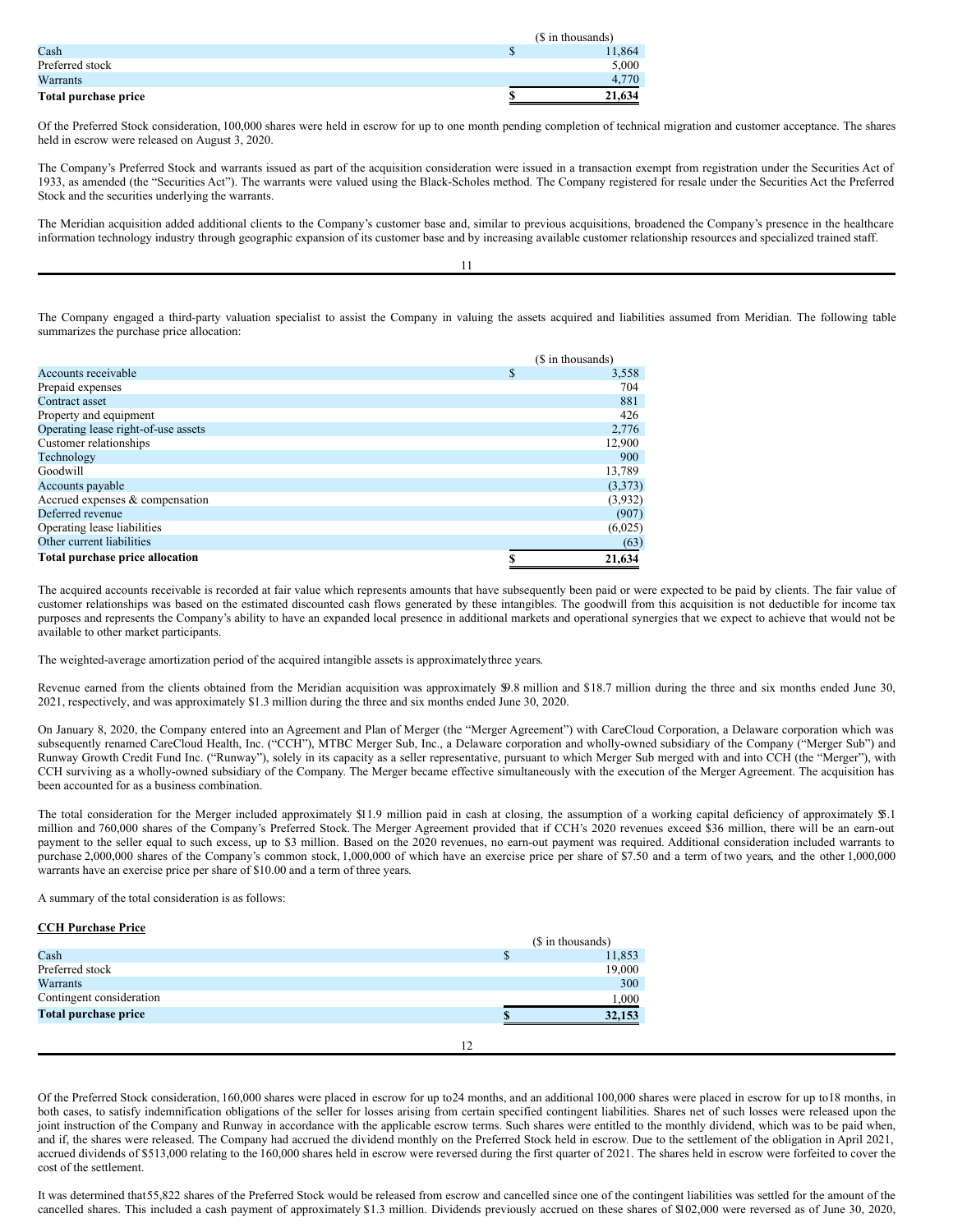since the amounts will not need to be paid. The remaining shares held in escrow have been released.

The Company's Preferred Stock and warrants issued as part of the Merger consideration were issued in a transaction exempt from registration under the Securities Act of 1933, as amended (the "Securities Act"). The warrants were valued using the Black-Scholes method.The Company registered for resale under the Securities Act the Preferred Stock and the securities underlying the warrants.

The CCH acquisition added additional clients to the Company's customer base. The Company acquired CCH's software technology and related business. Similar to previous acquisitions, this transaction broadened the Company's presence in the healthcare information technology industry through geographic expansion of its customer base and by increasing available customer relationship resources and specialized trained staff.

The Company engaged a third-party valuation specialist to assist the Company in valuing the assets acquired and liabilities assumed from CCH. The following table summarizes the purchase price allocation:

|                                     |    | (\$ in thousands) |
|-------------------------------------|----|-------------------|
| Accounts receivable                 | \$ | 2,299             |
| Prepaid expenses                    |    | 1,278             |
| Contract asset                      |    | 538               |
| Property and equipment              |    | 403               |
| Operating lease right-of-use assets |    | 2,859             |
| Customer relationships              |    | 8,000             |
| Trademark                           |    | 800               |
| Software                            |    | 4,800             |
| Goodwill                            |    | 22,868            |
| Other long term assets              |    | 540               |
| Accounts payable                    |    | (6, 943)          |
| Accrued expenses                    |    | (2,081)           |
| Current loan payable                |    | (80)              |
| Operating lease liabilities         |    | (2,859)           |
| Deferred revenue                    |    | (269)             |
| Total purchase price allocation     | S  | 32,153            |

The acquired accounts receivable is recorded at fair value which represents amounts that have subsequently been paid or were expected to be paid by clients. The fair value of customer relationships was based on the estimated discounted cash flows generated by these intangibles. The goodwill from this acquisition is not deductible for income tax purposes and represents the Company's ability to have an expanded local presence in additional markets and operational synergies that we expect to achieve that would not be available to other market participants.

The weighted-average amortization period of the acquired intangible assets is approximately three years.

Revenue earned from the clients obtained from the CCH acquisition was approximately \$8.9 million during the three months ended June 30, 2021 and approximately \$17.2 million during the six months ended June 30, 2021. Revenue from these clients was approximately \$7.5 million during the three months ended June 30, 2020 and approximately \$15.1 million during the six months ended June 30, 2020.

13

## **Pro forma financial information (Unaudited)**

The unaudited pro forma information below represents the condensed consolidated results of operations as if the CCH, Meridian and medSR acquisitions occurred on January 1, 2020. The pro forma information has been included for comparative purposes and is not indicative of results of operations that the Company would have had if the acquisitions occurred on the above date, nor is it necessarily indicative of future results. The unaudited pro forma information reflects material, non-recurring pro forma adjustments directly attributable to the business combinations. The difference between the actual revenue and the pro forma revenue is approximately \$8.1 million and \$17.8 million of additional revenue primarily recorded by medSR and Meridian for the three and six months ended June 30, 2021, respectively.

|                                              | <b>Three Months Ended</b><br><b>June 30,</b> |  |                                            | <b>Six Months Ended</b><br><b>June 30.</b> |         |  |          |
|----------------------------------------------|----------------------------------------------|--|--------------------------------------------|--------------------------------------------|---------|--|----------|
|                                              | 2021                                         |  | 2020                                       |                                            | 2021    |  | 2020     |
|                                              |                                              |  | (\$ in thousands except per share amounts) |                                            |         |  |          |
| Total revenue                                | 42,170                                       |  | 29,997                                     |                                            | 81.625  |  | 66,267   |
| Net income (loss)                            | 193                                          |  | (7, 403)                                   |                                            | (618)   |  | (11,619) |
| Net loss attributable to common shareholders | (3, 445)                                     |  | (10, 772)                                  |                                            | (7,384) |  | (18,246) |
| Net loss per common share                    | (0.24)                                       |  | (0.87)                                     |                                            | (0.52)  |  | (1.48)   |

## **4. GOODWILL AND INTANGIBLE ASSETS - NET**

Goodwill consists of the excess of the purchase price over the fair value of identifiable net assets of businesses acquired. The following is the summary of the changes to the carrying amount of goodwill for the six months ended June 30, 2021 and the year ended December 31, 2020:

|                         | <b>Six Months Ended</b><br>June 30, 2021 | <b>Year Ended</b><br><b>December 31, 2020</b> |        |  |
|-------------------------|------------------------------------------|-----------------------------------------------|--------|--|
|                         |                                          | (\$ in thousands)                             |        |  |
| Beginning gross balance | 49.291                                   |                                               | 12,634 |  |
| Acquisitions            | 11.370                                   |                                               | 36,657 |  |
| Ending gross balance    | 60.661                                   |                                               | 49.291 |  |

Intangible assets include customer contracts and relationships and covenants not-to-compete acquired in connection with acquisitions, as well as trademarks acquired and software costs. Intangible assets - net as of June 30, 2021 and December 31, 2020 consist of the following:

|                                      | <b>June 30, 2021</b> |  | <b>December 31, 2020</b> |  |
|--------------------------------------|----------------------|--|--------------------------|--|
|                                      | (\$ in thousands)    |  |                          |  |
| Contracts and relationships acquired | 48.997               |  | 44,497                   |  |
| Capitalized software                 | 9.014                |  | 5.760                    |  |
| Non-compete agreements               | 1.236                |  | .236                     |  |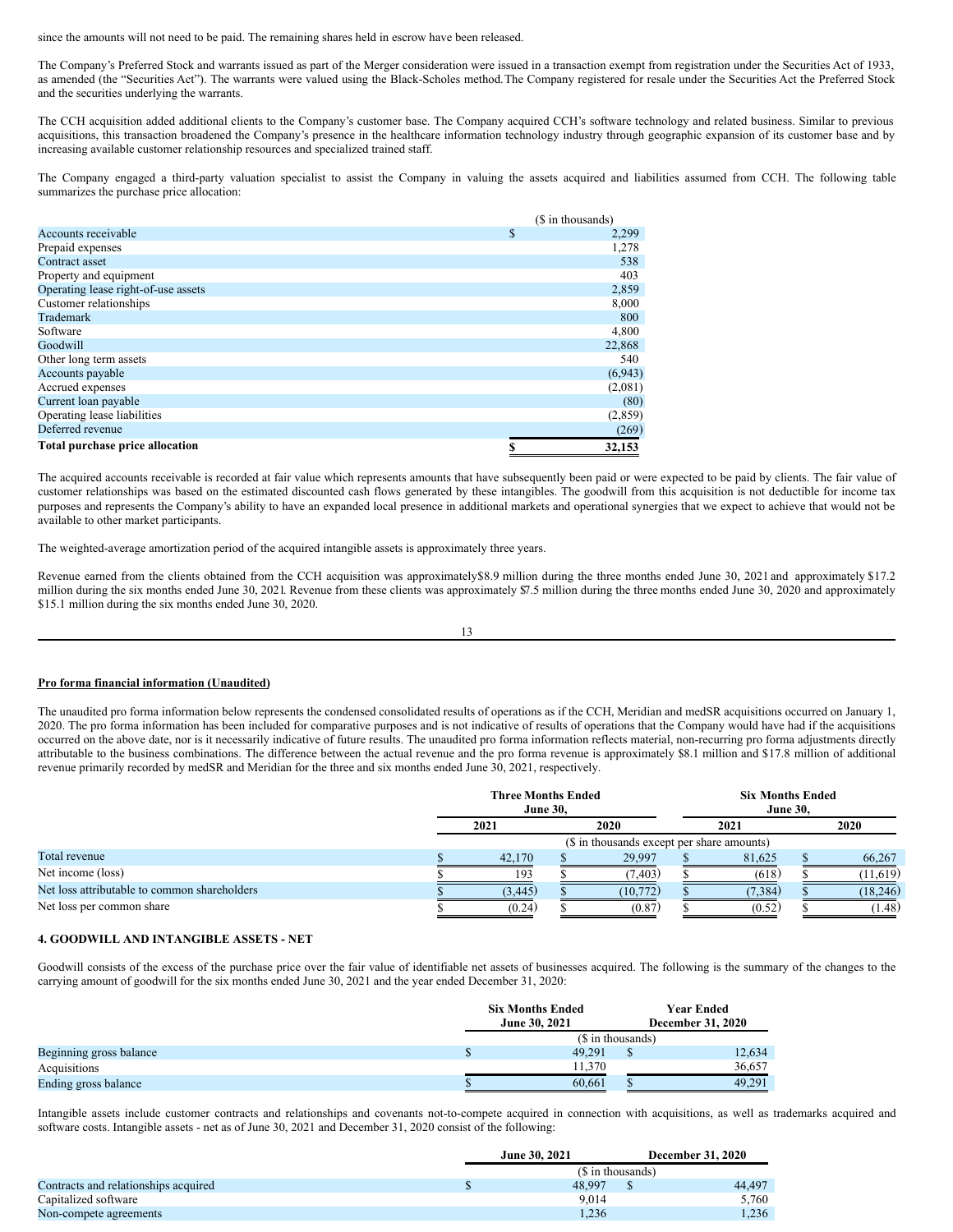| Other intangible assets        |                | 8.412  | 7.906  |
|--------------------------------|----------------|--------|--------|
| Total intangible assets        |                | 67,659 | 59,399 |
| Less: Accumulated amortization |                | 34,392 | 29,421 |
| Intangible assets - net        |                | 33.267 | 29.978 |
|                                |                |        |        |
|                                | $\overline{4}$ |        |        |

Amortization expense was approximately \$5.0 million and \$3.2 million for the six months ended June 30, 2021 and 2020, respectively, and \$2.6 million and \$2.1 million for the three months ended June 30, 2021 and 2020, respectively. The remaining weighted-average amortization period is approximately 3.2 years.

As of June 30, 2021, future amortization scheduled to be expensed is as follows:

|  | Years ending |
|--|--------------|
|--|--------------|

| December 31,      |   | (\$ in thousands) |  |  |  |  |
|-------------------|---|-------------------|--|--|--|--|
| 2021 (six months) | S | 6,730             |  |  |  |  |
| 2022              |   | 11,941            |  |  |  |  |
| 2023              |   | 8,915             |  |  |  |  |
| 2024              |   | 4,031             |  |  |  |  |
| 2025              |   | 300               |  |  |  |  |
| Thereafter        |   | 1,350             |  |  |  |  |
| Total             |   | 33,267            |  |  |  |  |

## **5. NET LOSS PER COMMON SHARE**

The following table reconciles the weighted-average shares outstanding for basic and diluted net loss per share for the three and six months ended June 30, 2021 and 2020:

|                                                                            | <b>Three Months Ended</b><br><b>June 30,</b> |            |      | <b>Six Months Ended</b><br><b>June 30,</b>            |      |            |  |            |
|----------------------------------------------------------------------------|----------------------------------------------|------------|------|-------------------------------------------------------|------|------------|--|------------|
|                                                                            | 2020<br>2021                                 |            | 2021 |                                                       | 2020 |            |  |            |
|                                                                            |                                              |            |      | (\$ in thousands, except share and per share amounts) |      |            |  |            |
| Basic and Diluted:                                                         |                                              |            |      |                                                       |      |            |  |            |
| Net loss attributable to common shareholders                               |                                              | (3,865)    |      | (8.069)                                               |      | (8.958)    |  | (13.214)   |
| Weighted-average common shares used to compute basic and diluted loss per  |                                              |            |      |                                                       |      |            |  |            |
| share                                                                      |                                              | 14,430,882 |      | 12,395,197                                            |      | 14.258.772 |  | 12,353,007 |
| Net loss attributable to common shareholders per share - Basic and Diluted |                                              | (0.27)     |      | (0.65)                                                |      | (0.63)     |  | 1.07)      |

All unvested restricted stock units ("RSUs") and unexercised warrants have been excluded from the above calculations as they were anti-dilutive. Vested RSUs, vested restricted shares and exercised warrants have been included in the above calculations.

## **6. DEBT**

*SVB* — During October 2017, the Company opened a revolving line of credit with SVB under a three-year agreement. The SVB credit facility is a secured revolving line of credit where borrowings are based on a formula of 200% of repeatable revenue adjusted by an annualized attrition rate as defined in the credit agreement. During the third quarter of 2018, the credit line was increased from \$5 million to \$10 million and the term was extended for an additional year. At June 30, 2021, \$5 million was drawn, although it was subsequently repaid in full during July, 2021. Interest on the SVB revolving line of credit is charged at the prime rate plus 1.50%, with a minimum interest rate of 6.5%. There is also a fee of one-half of1% annually for the unused portion of the credit line. The debt is secured by all of the Company's domestic assets and 65% of the shares in its offshore facilities. Future acquisitions are subject to approval by SVB.

*Vehicle Financing Notes* — The Company financed certain vehicle purchases both in the United States and in Pakistan. The vehicle financing noteshave three to six year terms and were issued at current market rates.

*Insurance Financing* — The Company finances certain insurance purchases over the term of the policy life. The interest rate charged is 4.0 % based on the annual renewal.

## 15

#### **7. LEASES**

We determine if an arrangement is a lease at inception. Operating leases are included in operating lease right-of-use ("ROU") assets, current operating lease liability and noncurrent operating lease liability in our condensed consolidated balance sheets as of June 30, 2021 and December 31, 2020. Each time the Company acquires a business, the ROU assets and the lease liabilities are recorded at fair value as of the date of acquisition. The Company does not have any finance leases.

ROU assets represent our right to use an underlying asset for the lease term and lease liabilities represent our obligation to make lease payments arising from the lease. ROU assets and liabilities are recognized at the lease commencement date based on the estimated present value of lease payments over the lease term.

We use our estimated incremental borrowing rates, which are derived from information available at the lease commencement date, in determining the present value of lease payments. We give consideration to our bank financing arrangements, geographical location and collateralization of assets when calculating our incremental borrowing rates.

Our lease terms include options to extend the lease when it is reasonably certain that we will exercise that option. Leases with a term of less than 12 months are not recorded in the condensed consolidated balance sheets. Our lease agreements do not contain any residual value guarantees. For real estate leases, we account for the lease and non-lease components as a single lease component. Some leases include escalation clauses and termination options that are factored in the determination of the lease payments when appropriate.

If a lease is modified after the effective date, the operating lease ROU asset and liability is re-measured using the current incremental borrowing rate. During the six months ended June 30, 2021, there were \$466,000 of unoccupied lease charges for two of the Company's facilities. During the six months ended June 30, 2020, there were \$4,000 of unoccupied lease charges and a lease impairment of approximately \$297,000 was recorded since the Company is no longer using one of its leased facilities.

In February 2021, the Company was able to settle one of the lease obligations assumed in connection with the Meridian acquisition for an amount that approximated the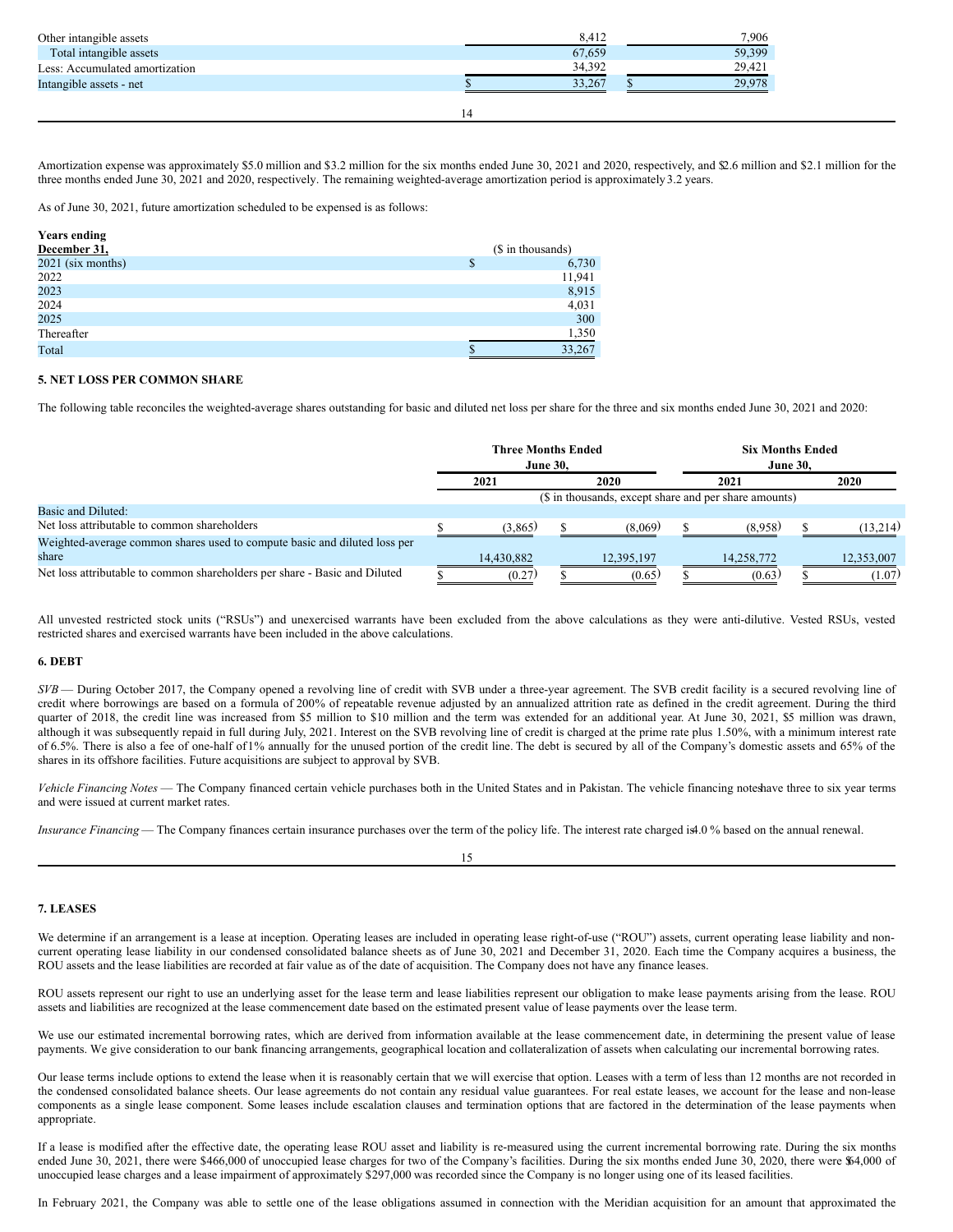## remaining lease liability.

We lease all of our facilities and some equipment. Lease expense is included in direct operating costs and general and administrative expenses in the condensed consolidated statements of operations based on the nature of the expense. As of June 30, 2021, we had 40 leased properties, six in Medical Practice Management and 34 in Healthcare IT, with remaining terms ranging from less than one year to five years. Our lease terms are determined taking into account lease renewal options, the Company's anticipated operating plans and leases that are on a month-to-month basis. We also have some related party leases – see Note 9.

The components of lease expense were as follows:

|                       | <b>Three Months Ended</b><br><b>June 30,</b> |    |                   |       | <b>Six Months Ended</b><br><b>June 30,</b> |       |  |
|-----------------------|----------------------------------------------|----|-------------------|-------|--------------------------------------------|-------|--|
|                       | 2021                                         |    | 2020              | 2021  |                                            | 2020  |  |
|                       |                                              |    | (\$ in thousands) |       |                                            |       |  |
| Operating lease cost  | 1.058                                        | -S | 835               | 2.115 |                                            | 1,634 |  |
| Short-term lease cost | 22                                           |    |                   | 44    |                                            | 10    |  |
| Variable lease cost   |                                              |    |                   | 14    |                                            | 16    |  |
| Total-net lease cost  | 1,088                                        |    | 838               | 2,173 |                                            | 1,660 |  |

Short-term lease cost represents leases that were not capitalized as the lease term as of the later of January 1, 2021 or the beginning of the lease was less than 12 months. Variable lease costs include utilities, real estate taxes and common area maintenance costs.

Supplemental balance sheet information related to leases was as follows:

|                                                   |               | June 30, 2021     | <b>December 31, 2020</b> |         |  |
|---------------------------------------------------|---------------|-------------------|--------------------------|---------|--|
|                                                   |               | (\$ in thousands) |                          |         |  |
| Operating leases:                                 |               |                   |                          |         |  |
| Operating lease ROU assets, net                   | \$            | 7,712             | S                        | 7,743   |  |
|                                                   |               |                   |                          |         |  |
| Current operating lease liabilities               | S             | 4,098             | \$                       | 4,729   |  |
| Non-current operating lease liabilities           |               | 5,727             |                          | 6,297   |  |
| Total operating lease liabilities                 |               | 9,825             |                          | 11,026  |  |
|                                                   |               |                   |                          |         |  |
| Operating leases:                                 |               |                   |                          |         |  |
| <b>ROU</b> assets                                 | $\mathcal{S}$ | 9,163             | $\mathbf{s}$             | 10,648  |  |
| Asset lease expense                               |               | (1, 455)          |                          | (2,889) |  |
| Foreign exchange gain (loss)                      |               | 4                 |                          | (16)    |  |
| ROU assets, net                                   |               | 7,712             | \$                       | 7,743   |  |
|                                                   |               |                   |                          |         |  |
| Weighted average remaining lease term (in years): |               |                   |                          |         |  |
| Operating leases                                  |               | 4.39              |                          | 2.71    |  |
| Weighted average discount rate:                   |               |                   |                          |         |  |
| Operating leases                                  |               | 6.79%             |                          | 6.76%   |  |

Supplemental cash flow and other information related to leases was as follows:

|                                                                         | <b>Three Months Ended</b><br><b>June 30.</b> |       |  | <b>Six Months Ended</b><br><b>June 30.</b> |      |       |  |       |
|-------------------------------------------------------------------------|----------------------------------------------|-------|--|--------------------------------------------|------|-------|--|-------|
|                                                                         | 2021                                         |       |  | 2020                                       | 2021 |       |  | 2020  |
|                                                                         |                                              |       |  | (\$ in thousands)                          |      |       |  |       |
| Cash paid for amounts included in the measurement of lease liabilities: |                                              |       |  |                                            |      |       |  |       |
| Operating cash flows from operating leases                              |                                              | 1.336 |  | 764                                        |      | 2.732 |  | 1.443 |
|                                                                         |                                              |       |  |                                            |      |       |  |       |
| ROU assets obtained in exchange for lease liabilities:                  |                                              |       |  |                                            |      |       |  |       |
| Operating leases, net of impairment and terminations                    |                                              | . 537 |  | 2.647                                      |      | l.748 |  | 6.264 |

Maturities of lease liabilities are as follows:

| <b>Operating leases - Year ending December 31,</b> | (\$ in thousands) |  |  |  |
|----------------------------------------------------|-------------------|--|--|--|
| $2021$ (six months)                                | \$<br>2,474       |  |  |  |
| 2022                                               | 4,047             |  |  |  |
| 2023                                               | 1,931             |  |  |  |
| 2024                                               | 739               |  |  |  |
| 2025                                               | 481               |  |  |  |
| Thereafter                                         | 1,972             |  |  |  |
| Total lease payments                               | 11,644            |  |  |  |
| Less: imputed interest                             | (1, 819)          |  |  |  |
| Total lease obligations                            | 9,825             |  |  |  |
| Less: current obligations                          | (4,098)           |  |  |  |
| Long-term lease obligations                        | 5.727             |  |  |  |

As of June 30, 2021, we have one operating lease commitment that has not yet commenced with an aggregate gross lease liability of approximately \$32,000.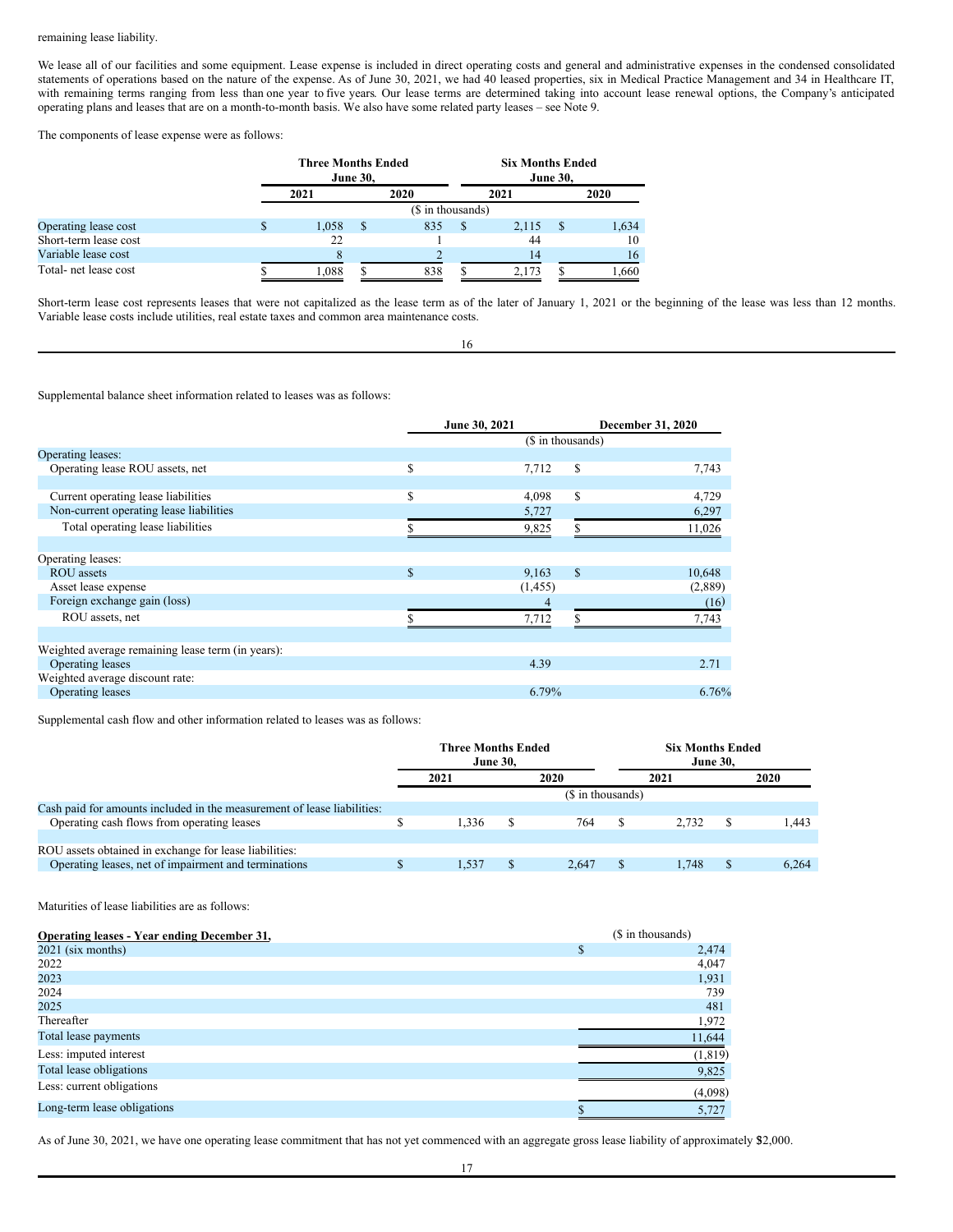## **8. COMMITMENTS AND CONTINGENCIES**

**Legal Proceedings** — On April 4, 2017, Randolph Pain Relief and Wellness Center ("RPRWC") filed an arbitration demand with the American Arbitration Association (the "Arbitration") seeking to arbitrate claims against CareCloud, Inc. ("CareCloud") and MTBC Acquisition Corp. ("MAC"). The claims relate solely to services provided by Millennium Practice Management Associates, Inc. ("MPMA"), a subsidiary of MediGain, LLC, pursuant to a billing services agreement that contains an arbitration provision. CareCloud and MAC jointly moved in the Superior Court of New Jersey, Chancery Division, Somerset County (the "Chancery Court") to enjoin the Arbitration on the grounds that neither were a party to the billing services agreement. On May 30, 2018, the Chancery Court denied that motion and CareCloud and MAC appealed. The Chancery Court ordered the Arbitration stayed pending the appeal.

On April 23, 2019, the Appellate Division reversed the Chancery Court's ruling that CareCloud is required to participate in the Arbitration and remanded the case for further proceedings before the Chancery Court on that issue. The Appellate Division upheld the Chancery Court's ruling that MAC was required to participate in the Arbitration. The parties completed discovery in the remanded matter, and both CareCloud and RPRWC filed cross-motions for summary judgement in their favor. On February 6, 2020, the Chancery Court denied RPRWC's motion for summary judgment and granted CareCloud's motion for summary judgment, holding that CareCloud cannot be compelled to participate in the Arbitration. RPRWC has informed CareCloud that it does not intend to appeal the Chancery Court's ruling and that it intends to move forward solely against MAC in the Arbitration. On March 25, 2020, the Chancery Court lifted the stay of arbitration relative to RPRWC and MAC.

Due to conflicting information provided by RPRWC, it is unclear what the extent of the claimed damages are in this matter which at this time appear to be entirely speculative. According to its arbitration demand, RPRWC seeks compensatory damages of \$6.6 million, plus costs, for MPMA's alleged breach of the billing services agreement. On June 12, 2020, in response to a directive from the arbitrator, RPRWC disclosed a statement of damages to MAC in which it increased its alleged damages from \$ 6.6 million and costs to \$20 million and costs. On July 24, 2020, RPRWC disclosed a declaration to MAC, in which RPRWC estimates its damages to be approximately \$1 million plus costs. MAC intends to vigorously defend against RPRWC's claims. If RPRWC is successful in the Arbitration, CareCloud and MAC anticipate the award would be substantially less than the amount claimed.

Through the CCH transaction, we acquired CCH's software technology and related business, of which certain elements were, at the time of the acquisition, subject to a civil investigation to determine pre-acquisition compliance with certain federal regulatory requirements. Following the closing of the transaction, the Company continued to cooperate with the inquiry as CCH had historically done since the commencement of the investigation in July of 2018. This element was considered as part of the transaction as \$4 million of the transaction's consideration was held in escrow for the resolution of this investigation. The Company accrued \$4.2 million to resolve this investigation, of which up to \$4 million is the escrow, which has been recorded as an indemnification asset which is included in the condensed consolidated balance sheet at December 31, 2020 in prepaid expenses and other current assets with an offsetting amount in accrued expenses. The Company settled the obligation in April 2021 substantially within the range covered by the escrowed funds.

From time to time, we may become involved in other legal proceedings arising in the ordinary course of our business. Including the proceedings described above, we are not presently a party to any legal proceedings that, in the opinion of our management, would individually or taken together have a material adverse effect on our business, consolidated results of operations, financial position or cash flows of the Company.

## **9. RELATED PARTIES**

The Company had sales to a related party, a physician who is the wife of the Executive Chairman. Revenues from this customer were approximately \$9,000 and \$7,000 for the six months ended June 30, 2021 and 2020, respectively and \$5,000 and \$2,000 for the three months ended June 30, 2021 and 2020, respectively. As of both June 30, 2021, and December 31, 2020, the receivable balance due from this customer was approximately \$2,000.

18

The Company is a party to a nonexclusive aircraft dry lease agreement with Kashmir Air, Inc. ("KAI"), which is owned by the Executive Chairman. The Company recorded an expense of approximately \$60,000 and \$73,000 for the six month periods ended June 30, 2021 and 2020 and \$30,000 and \$32,000 for the three months ended June 30, 2021 and 2020, respectively. As of both June 30, 2021 and December 31, 2020, the Company had a liability outstanding to KAI of approximately \$ 1,000, which is included in accrued liability to related party in the condensed consolidated balance sheets. The lease for the current aircraft was renewed as of April 1, 2021 and has been included in the ROU asset and operating lease liability at December 31, 2020 and June 30, 2021.

The Company leases its corporate offices in New Jersey, its temporary housing for its foreign visitors, a printing and mailing facility and its backup operations center in Bagh, Pakistan, from the Executive Chairman. The related party rent expense for the six months ended June 30, 2021 and 2020 was approximately \$94,000 and \$93,000 and \$49,000 and \$46,000 for the three months ended June 30, 2021 and 2020, respectively and is included in direct operating costs and general and administrative expense in the condensed consolidated statements of operations. During the six months ended June 30, 2021, the Company spent approximately \$807,000 to upgrade two of the related party leased facilities. Current assets-related party in the condensed consolidated balance sheets includes security deposits and prepaid rent related to the leases of the Company's corporate offices in the amount of approximately \$13,000 as of both June 30, 2021 and December 31, 2020.

Included in the ROU asset at June 30, 2021 and December 31, 2020 is approximately \$257,000 and \$283,000, respectively, applicable to the related party leases. Included in the current and non-current operating lease liability at June 30, 2021 is approximately \$196,000 and \$72,000, respectively, applicable to the related party leases. At December 31, 2020, the current and non-current operating lease liability applicable to related party leases was approximately \$202,000 and \$92,000, respectively.

During the first quarter of 2020, talkMD Clinicians, PA, a New Jersey corporation was formed to provide telehealth services. This entity is owned by the wife of the Executive Chairman since an entity providing medical services must be owned by a physician. The Company did not have any transactions with this entity since its formation.

## **10. SHAREHOLDERS' EQUITY**

The Company may sell up to \$50 million of its common stock using an "at-the-market" facility ("ATM"). The underwriter receives3% of the gross proceeds.During the quarter, the Company sold 178,092 shares of common stock under its ATM and received net proceeds of approximately \$1.4 million. Also during the quarter, the Company cancelled 215,822 shares of preferred stock that were held in escrow from the CCH acquisition as the matters related to the escrow were settled in cash.

#### **11. REVENUE**

#### *Introduction*

The Company accounts for revenue in accordance with ASC 606,*Revenue from Contracts with Customers*. All revenue is recognized as our performance obligations are satisfied. A performance obligation is a promise in a contract to transfer a distinct good or service to a customer, and is the unit of account under ASC 606. Under ASC 606, the Company breaks a contract into distinctly identifiable performance obligations. Most of our contracts with customers contain a single performance obligation. For contracts where we provide multiple services, such as where we perform multiple ancillary services which are priced separately, each service represents its own performance obligation. Selling prices are based on the contractual price for the service, which approximates their standalone selling price.

Many technology-enabled business solutions are invoiced based on receipt of payment by the practices which are our clients, for medical billing claims where the provider utilized our software or where we submitted a claim. For these solutions, the Company estimates the value of the consideration it will earn over the remaining contractual period as our services are provided and recognizes the fees over the term; this estimation involves predicting the amounts our clients will ultimately collect associated with the services they provided. The selling price of the Company's services equals the contractual price. Certain significant estimates, such as payment-to-charge ratios, effective billing rates and the estimated contractual payment periods are required to measure revenue under ASC 606.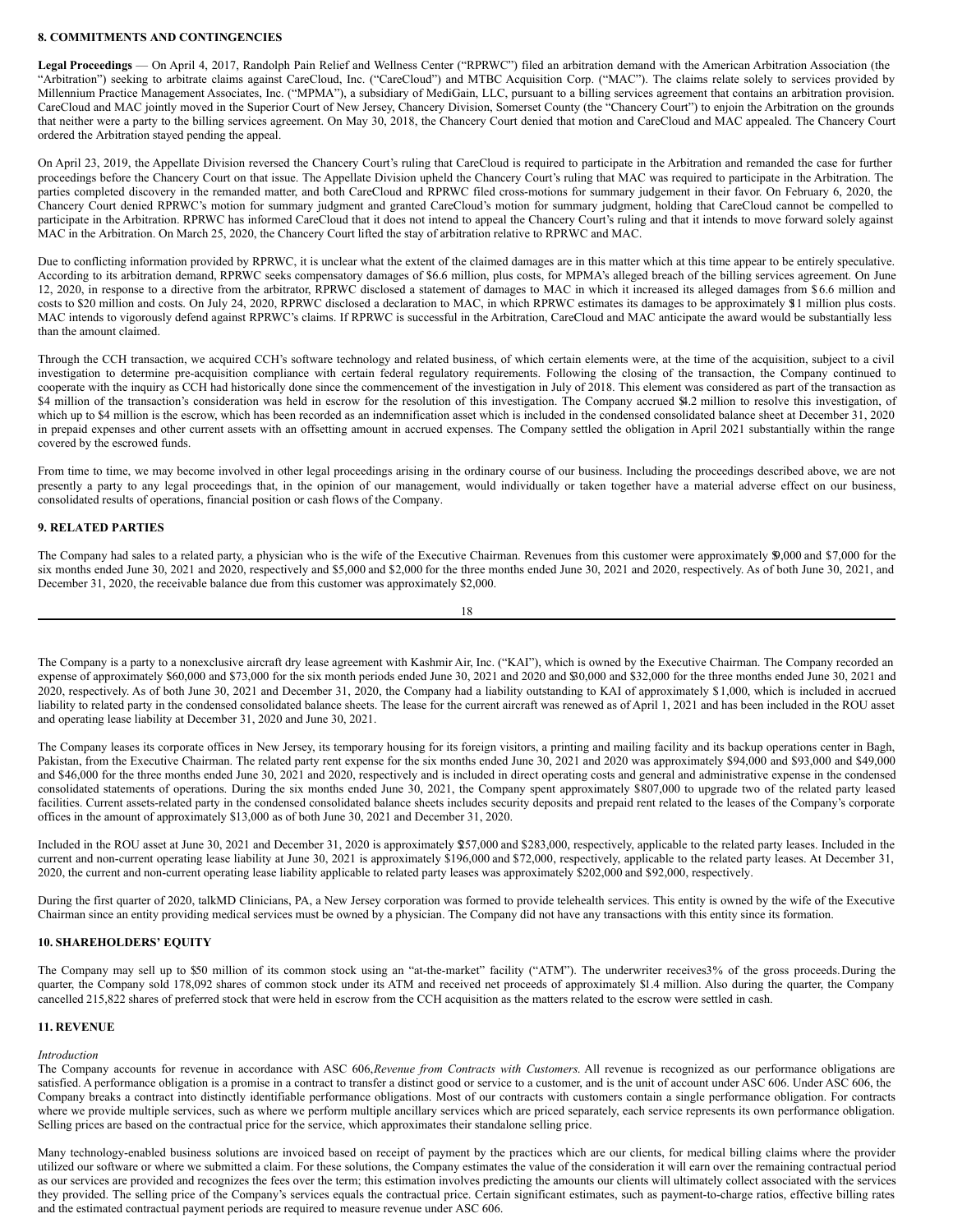We apply the portfolio approach as permitted by ASC 606 as a practical expedient to contracts with similar characteristics and we use estimates and assumptions when accounting for those portfolios. Our contracts generally include standard commercial payment terms. We have no significant obligations for refunds, warranties or similar obligations and our revenue does not include taxes collected from our customers.

#### *Disaggregation of Revenue from Contracts with Customers*

We derive the majority of our revenue from providing technology-enabled business solutions, including our integrated SaaS-based software platform and revenue cycle management services. In addition, we derive revenues from professional services, group purchasing services, printing and mailing services, and medical practice management services.

The following table represents a disaggregation of revenue for the three months and six months ended June 30:

|                                       | <b>Three Months Ended</b><br><b>June 30,</b> |  |                   |    | <b>Six Months Ended</b><br><b>June 30,</b> |   |        |  |
|---------------------------------------|----------------------------------------------|--|-------------------|----|--------------------------------------------|---|--------|--|
|                                       | 2021                                         |  | 2020              |    | 2021                                       |   | 2020   |  |
|                                       |                                              |  | (\$ in thousands) |    |                                            |   |        |  |
| <b>Healthcare IT:</b>                 |                                              |  |                   |    |                                            |   |        |  |
| Technology-enabled business solutions | 27,145                                       |  | 16.215            | \$ | 52,990                                     | S | 34,059 |  |
| Professional services                 | 3,497                                        |  | 398               |    | 4,114                                      |   | 789    |  |
| Printing and mailing services         | 272                                          |  | 324               |    | 656                                        |   | 753    |  |
| Group purchasing services             | 171                                          |  | 189               |    | 359                                        |   | 366    |  |
| <b>Medical Practice Management:</b>   |                                              |  |                   |    |                                            |   |        |  |
| Medical practice management services  | 2,980                                        |  | 2,453             |    | 5,715                                      |   | 5,479  |  |
| Total                                 | 34,065                                       |  | 19,579            |    | 63,834                                     |   | 41,446 |  |

#### *Technology-enabled business solutions:*

Most of our revenue comes from clients who are using subscription-based technology-enabled business solutions. These solutions typically include one or more elements of our proprietary cloud-based software-as-a-service ("SaaS") platform, along with revenue cycle management and related services.

Practice management software automates the labor-intensive workflow of a medical office in a unified and streamlined manner. EHR software allows our healthcare provider clients to deliver better patient care, document their clinical visits effectively and thus potentially qualify for government incentives, reduce documentation errors and reduce paperwork. Patient experience management software allows patients to schedule appointments, request refills, and view their electronic records online or via their mobile device. Business intelligence, robotic process automation, patient experience software, customized applications, interfaces and a variety of other technology solutions support our healthcare clients, either in conjunction with our practice management and EHR platform or through interfaces with third-party platforms. When these software elements are part of the technology-enabled business solution, they are normally included in a price, which is normally expressed as a percentage of the practice's collections.

Revenue cycle management services are the recurring process of submitting and following up on claims with health insurance companies in order for the healthcare providers to receive payment for the services they rendered. Approximately 81% of our revenue is derived from clients using one or more elements of our technology platform and approximately 19% comes from clients using our other services.

The Company invoices many customers on a monthly basis based on the actual collections received by customers and the agreed-upon rate in the sales contract. The fee for these services typically includes use of practice management software and related tools (on a SaaS basis), electronic health records (on a SaaS basis), medical billing services and use of mobile health solutions. Alternatively, SaaS fees may be fixed based on the number of providers, or may be variable based on usage. We consider the services to be one performance obligation since the promises are not distinct in the context of the contract. The performance obligation consists of a series of distinct services that are substantially the same and have the same periodic pattern of transfer to our customers.

In many cases, our clients may terminate their agreements with 90 days' notice without cause, thereby limiting the term in which we have enforceable rights and obligations, although this time period can vary between clients. Our payment terms are normally net 30 days. Although our contracts typically have stated terms of one or more years, under ASC 606 our contracts are considered month-to-month and accordingly, there is no financing component.

20

For the majority of our contracts, the total transaction price is variable because our obligation is to process an unknown quantity of claims, as and when requested by our customers over the contract period. When a contract includes variable consideration, we evaluate the estimate of the variable consideration to determine whether the estimate needs to be constrained; therefore, we include variable consideration in the transaction price only to the extent that it is probable that a significant reversal of the amount of cumulative revenue recognized will not occur when the uncertainty associated with variable consideration is subsequently resolved. Estimates to determine variable consideration such as payment to charge ratios, effective billing rates, and the estimated contractual payment periods are updated at each reporting date. Revenue is recognized over the performance period using the input method.

Included in technology-enabled business solutions are ancillary services such as coding, credentialing and transcription that are rendered in connection with the delivery of revenue cycle management and related services. The Company invoices customers monthly, based on the actual amount of services performed at the agreed upon rate in the contract. These services are only offered to revenue cycle management customers. These services do not represent a material right because the services are optional to the customer and customers electing these services are charged the same price for those services as if they were on a standalone basis. Each individual ancillary service transaction processed represents a performance obligation, which is satisfied over time as that individual service is rendered.

Also included in technology-enabled business solutions are medical billing clearinghouse services which takes claim information from customers, checks the claims for errors and sends this information electronically to insurance companies. The Company invoices customers on a monthly basis based on the number of claims submitted and the agreed-upon rate in the agreement. This service is provided to medical practices and providers to medical practices who are not revenue cycle management customers. The performance obligation is satisfied once the relevant submissions are completed.

#### *Professional services:*

The Company provides implementation and professional services to certain customers and records revenue monthly on a time and materials or a fixed rate basis. These services consist of implementation, advisory and on demand staffing. This is a separate performance obligation from any revenue cycle management and SaaS services provided, for which the Company receives and records monthly fees. The performance obligation is satisfied over time as the professional services are rendered.

Substantially all of the professional services obligations consist of a series of distinct services that are substantially the same and have the same periodic pattern of transfer to our customers, Revenue is recognized over time.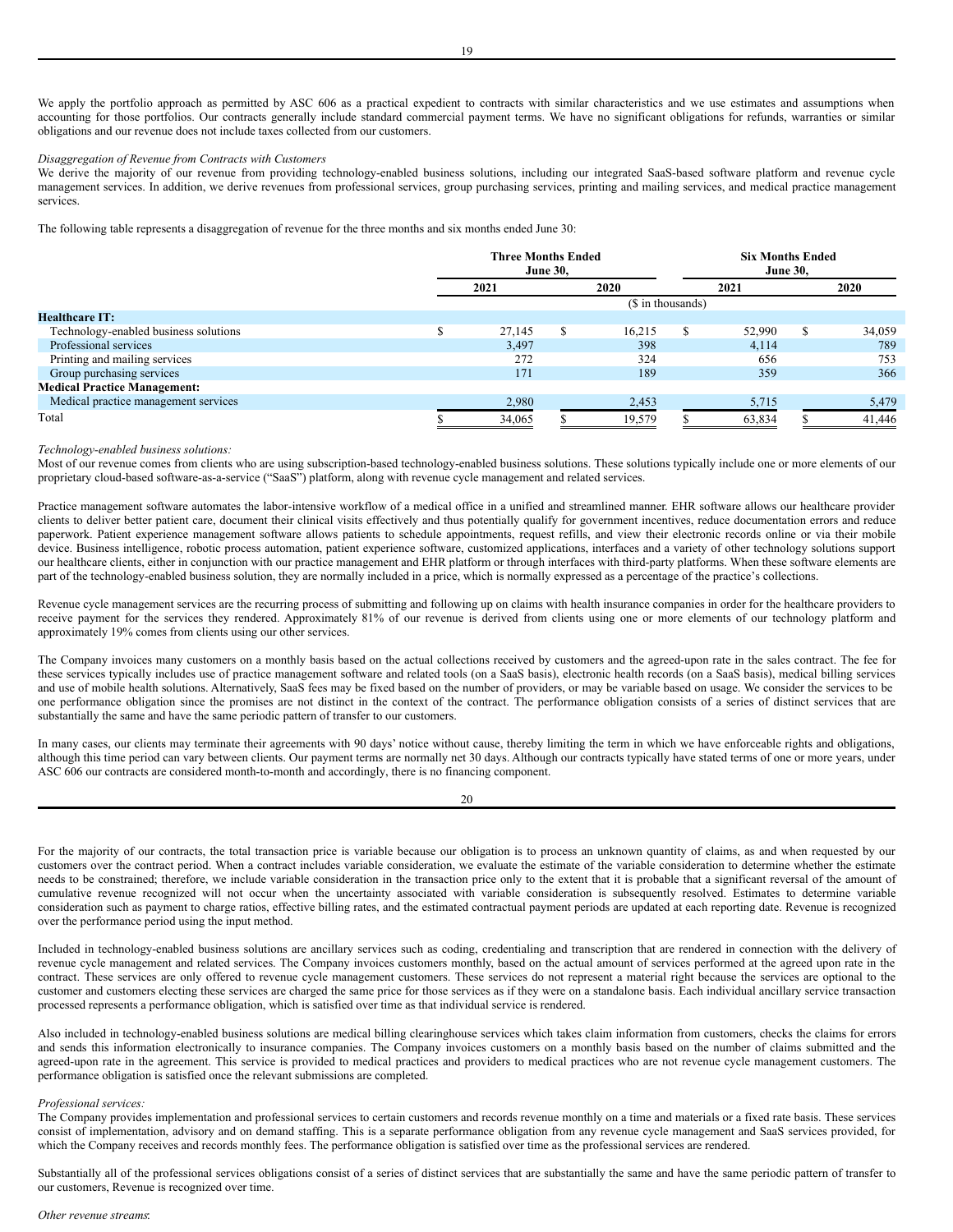The Company provides printing and mailing services for both technology-enabled business solutions and a customer that does not utilize our technology-enabled business solutions, and invoices on a monthly basis based on the number of prints, the agreed-upon rate per print and the postage incurred. The performance obligation is satisfied once the printing and mailing is completed.

The Company also provides group purchasing services which enable medical providers to purchase various vaccines directly from selected pharmaceutical companies at a discounted price. Currently, there are approximately 4,000 medical providers who are members of the program. Revenue is recognized as the vaccine shipments are made to the medical providers. Fees from the pharmaceutical companies are paid either quarterly or annually and the Company adjusts its revenue accrual at the time of payment. The Company makes significant judgments regarding the variable consideration which we expect to be entitled to for the group purchasing services which includes the anticipated shipments to the members enrolled in the program, anticipated volumes of purchases made by the members, and the changes in the number of members. The amounts recorded are constrained by estimates of decreases in shipments and loss of members to avoid a significant revenue reversal in the subsequent period. The only performance obligation is to provide the pharmaceutical companies with the medical providers who want to become members in order to purchase vaccines. The performance obligation is satisfied once the medical provider agrees to purchase a specific quantity of vaccines and the medical provider's information is forwarded to the vaccine suppliers. The Company records a contract asset for revenue earned and not paid as the ultimate payment is conditioned on achieving certain volume thresholds.

21

For all of the above revenue streams other than group purchasing services and printing and mailing, revenue is recognized over time, which is typically one month or less, which closely matches the point in time that the customer simultaneously receives and consumes the benefits provided by the Company. For the group purchasing services, revenue is recognized at a point in time. Each service is substantially the same and has the same periodic pattern of transfer to the customer. Each of the services provided above is considered a separate performance obligation.

#### *Medical practice management services:*

The Company also provides medical practice management services under long-term management service agreements to three medical practices. We provide the medical practices with the nurses, administrative support, facilities, supplies, equipment, marketing, RCM, accounting, and other non-clinical services needed to efficiently operate their practices. Revenue is recognized as the services are provided to the medical practices. Revenue recorded in the consolidated statements of operations represents the reimbursement of costs paid by the Company for the practices and the management fee earned each month for managing the practice. The management fee is based on either a fixed fee or a percentage of the net operating income.

The Company assumes all financial risk for the performance of the managed medical practices. Revenue is impacted by the amount of the costs incurred by the practices and their operating income. The gross billing of the practices is impacted by billing rates, changes in current procedural terminology code reimbursement and collection trends which in turn impacts the management fee that the Company is entitled to. Billing rates are reviewed at least annually and adjusted based on current insurer reimbursement practices. The performance obligation is satisfied as the management services are provided.

Our contracts for medical practice management services have approximately an additional 20 years remaining and are only cancellable under very limited circumstances. The Company receives a management fee each month for managing the day-to-day business operations of each medical group as a fixed fee or a percentage payment of the net operating income which is included in revenue in the condensed consolidated statements of operations.

Our medical practice management services obligations consist of a series of distinct services that are substantially the same and have the same periodic pattern of transfer to our customers. Revenue is recognized over time; however, for reporting and convenience purposes, the management fee is computed at each month end.

#### *Information about contract balances:*

The contract assets in the condensed consolidated balance sheets represent the revenue associated with the amounts we estimate our clients will ultimately collect if our charges are based on a percentage of collections, together with amounts related to the group purchasing services. As of June 30, 2021, the estimated revenue expected to be recognized in the future related to the remaining performance obligations outstanding was approximately \$4.1 million. We expect to recognize substantially all of the revenue for the remaining performance obligations over the next three months. Approximately \$315,000 of the contract asset represents revenue earned, not paid, from the group purchasing services. Approximately \$1.0 million of the contract asset represents revenue for professional services performed, not yet invoiced to the customer.

Accounts receivable are shown separately at their net realizable value in our condensed consolidated balance sheets. Amounts that we are entitled to collect under the applicable contract are recorded as accounts receivable. Invoicing is performed at the end of each month when the services have been provided. The contract asset results from our revenue cycle management services and is due to the timing of revenue recognition, submission of claims from our customers and payments from the insurance providers. The contract asset includes our right to payment for services already transferred to a customer when the right to payment is conditional on something other than the passage of time. For example, contracts for revenue cycle management services where we recognize revenue over time but do not have a contractual right to payment until the customer receives payment of their claim from the insurance provider. The contract asset also includes the revenue accrued, not received, for the group purchasing services and revenue earned, not invoiced, for professional services.

The contract asset was approximately \$5.5 million and \$3.4 million as of June 30, 2021 and 2020, respectively. Changes in the contract asset are recorded as adjustments to net revenue. The changes primarily result from providing services to customers that result in additional consideration and are offset by our right to payment for services becoming unconditional and changes in the revenue accrued for the group purchasing services. The contract asset for our group purchasing services is reduced when we receive payments from vaccine manufacturers and is increased for revenue earned, not received. The contract asset for professional services is reduced when the customer is invoiced and is increased as services are rendered. Deferred revenue represents sign-up fees received from customers that are amortized over three years. The opening and closing balances of the Company's accounts receivable, contract asset and deferred revenue are as follows for the six months ended June 30, 2021 and 2020:

|                               | <b>Accounts Receivable,</b> |         |     | <b>Deferred Revenue</b> | <b>Deferred Revenue</b> |                          |     |             |
|-------------------------------|-----------------------------|---------|-----|-------------------------|-------------------------|--------------------------|-----|-------------|
|                               |                             | Net     |     | <b>Contract Asset</b>   |                         | (current)                |     | (long term) |
|                               |                             |         |     |                         | (\$ in thousands)       |                          |     |             |
| Balance as of January 1, 2021 |                             | 12.089  | \$  | 4,105                   |                         | 1,173                    | \$. | 305         |
| medSR acquisition             |                             | 2,705   |     | 2,402                   |                         | 20                       |     |             |
| Increase (decrease), net      |                             | 1,430   |     | (1,037)                 |                         | (12)                     |     | (121)       |
| Balance as of June 30, 2021   |                             | 16,224  |     | 5,470                   |                         | l.181                    |     | 184         |
|                               |                             |         |     |                         |                         |                          |     |             |
| Balance as of January 1, 2020 |                             | 6.995   | \$. | 2,385                   | \$.                     | 20                       |     | 19          |
| CCH acquisition               |                             | 2,299   |     | 538                     |                         | $\overline{\phantom{a}}$ |     | 269         |
| Meridian acquisition          |                             | 3,800   |     | 881                     |                         | 907                      |     |             |
| (Decrease) increase, net      |                             | (1,888) |     | (376)                   |                         | 82                       |     | (81)        |
| Balance as of June 30, 2020   |                             | 11,206  |     | 3,428                   |                         | 1,009                    |     | 207         |

## *Deferred commissions:*

Our sales incentive plans include commissions payable to employees and third parties at the time of initial contract execution that are capitalized as incremental costs to obtain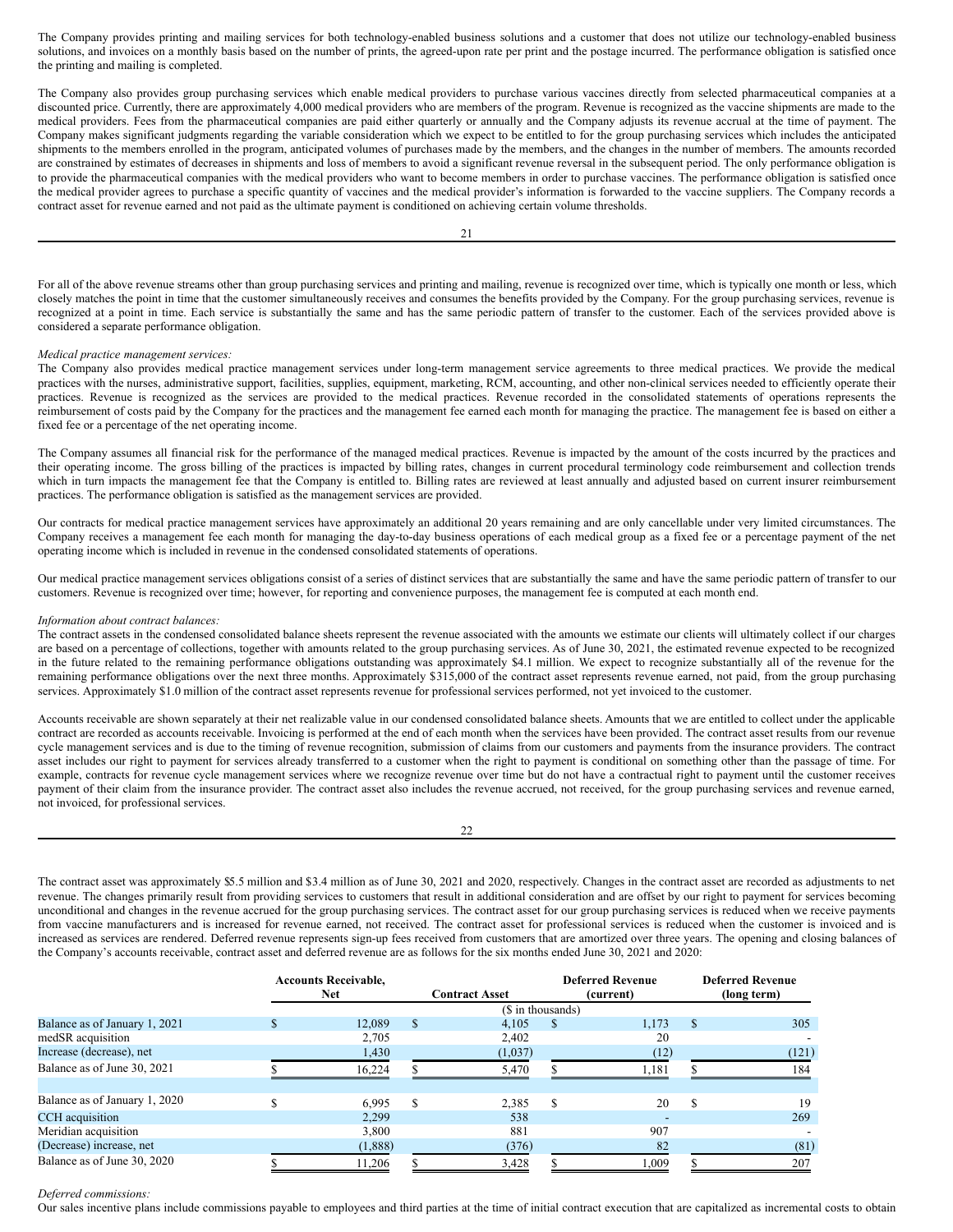a contract. The capitalized commissions are amortized over the period the related services are transferred. As we do not offer commissions on contract renewals, we have determined the amortization period to be the estimated client life which is three years for contracts entered into by CCH. Deferred commissions were approximately \$1.0 million and \$836,000 at June 30, 2021 and 2020, respectively, and are included in the other assets amounts in the condensed consolidated balancesheets.

## **12. STOCK-BASED COMPENSATION**

In April 2014, the Company adopted the Medical Transcription Billing, Corp. 2014 Equity Incentive Plan (the "2014 Plan"), reserving1,351,000 shares of common stock for grants to employees, officers, directors and consultants. During 2017, the 2014 Plan was amended and restated whereby an additional 1,500,000 shares of common stock and 100,000 shares of Preferred Stock were added to the plan for future issuance. The 2014 Plan was amended and restated on April 14, 2017 (the "Amended and Restated Equity Incentive Plan"). During 2018, an additional 200,000 of preferred shares were added to the plan for future issuance. In May 2020, an additional2,000,000 shares of common stock and 300,000 shares of Preferred Stock were added to the plan for future issuance. As of June 30, 2021,1,329,267 shares of common stock and327,909 shares of Preferred Stock are available for grant. Permissible awards include incentive stock options, non-statutory stock options, stock appreciation rights, restricted stock, RSUs, performance stock and cash-settled awards and other stock-based awards in the discretion of the Compensation Committee of the Board of Directors including unrestricted stock grants.

The equity-based RSUs contain a provision in which the units shall immediately vest and become converted into common shares at the rate of one share per RSU, immediately after a change in control, as defined in the award agreement. The preferred stock RSUs contain a similar provision, which vest and convert to Preferred Stock upon a change in control.

## *Common and preferred stock RSUs*

In January 2021, the Compensation Committee approved executive bonuses to be paid in shares of Preferred Stock, with the number of shares and the amount based on specified criteria being achieved during the year 2021. The actual amount will be settled in early 2022 based on the achievement of the specified criteria. For the six months ended June 30, 2021, an expense of approximately \$450,000, was recorded for these bonuses based on the value of the shares at the grant date and recognized over the service period. The portion of the stock compensation expense to be used for the payment of withholding and payroll taxes is included in accrued compensation in the condensed consolidated balance sheets. The balance of the stock compensation expense has been recorded as additional paid-in capital.

The following table summarizes the RSU transactions related to the common and preferred stock under the Equity Incentive Plan for the six months ended June 30, 2021 and 2020:

|                                                    | <b>Common Stock</b> | <b>Preferred Stock</b> |
|----------------------------------------------------|---------------------|------------------------|
| Outstanding and unvested shares at January 1, 2021 | 382,435             | 44,000                 |
| Granted                                            | 419.159             | 42,166                 |
| Vested                                             | (294, 575)          | (52,166)               |
| Forfeited                                          | (30, 412)           |                        |
| Outstanding and unvested shares at June 30, 2021   | 476,607             | 34,000                 |
| Outstanding and unvested shares at January 1, 2020 | 451,085             | 44,000                 |
| Granted                                            | 618.879             | 44,000                 |
| Vested                                             | (326,996)           | (44,000)               |
| Forfeited                                          | (50, 896)           |                        |
| Outstanding and unvested shares at June 30, 2020   | 692,072             | 44,000                 |

The total outstanding and unvested common stock RSUs at June 30, 2021 are classified as equity.

#### *Stock-based compensation expense*

The Company recognizes compensation expense on a straight-line basis over the total requisite service period for the entire award. For stock awards classified as equity, the market price of our common stock or preferred stock on the date of grant is used in recording the fair value of the award and includes the related taxes. For stock awards classified as a liability, the earned amount is marked to market based on the end of period common stock price. The liability for the cash-settled awards was approximately \$658,000 and \$976,000 at June 30, 2021 and December 31, 2020, respectively, and is included in accrued compensation in the condensed consolidated balance sheets.

The following table summarizes the components of share-based compensation expense for the three months and six months ended June 30, 2021 and 2020:

| Stock-based compensation included in the condensed | Three Months Ended June 30, |       |  |       |      | Six Months Ended June 30, |      |       |  |
|----------------------------------------------------|-----------------------------|-------|--|-------|------|---------------------------|------|-------|--|
| consolidated statements of operations:             | 2020<br>2021                |       |  |       | 2021 |                           | 2020 |       |  |
|                                                    | (\$ in thousands)           |       |  |       |      |                           |      |       |  |
| Direct operating costs                             |                             | 254   |  | 259   | S.   | 559                       | S    | 429   |  |
| General and administrative                         |                             | 1,120 |  | 1,217 |      | 1,745                     |      | 2,069 |  |
| Research and development                           |                             | 72    |  | 178   |      | 209                       |      | 254   |  |
| Selling and marketing                              |                             | 288   |  | 227   |      | 489                       |      | 436   |  |
| Total stock-based compensation expense             |                             | 1.734 |  | 1,881 |      | 3.002                     |      | 3.188 |  |
|                                                    |                             |       |  |       |      |                           |      |       |  |
|                                                    |                             | 24    |  |       |      |                           |      |       |  |

## **13. INCOME TAXES**

The income tax expense for the three months ended June 30, 2021 was approximately \$13,000, comprised of a current tax expense of \$51,000 and a deferred tax expense of \$162,000. The income tax expense for the six months ended June 30, 2021 was approximately \$212,000, comprised of a current tax expense of \$86,000 and a deferred tax expense of \$126,000. The deferred tax expense is not anticipated to result in a cash payment.

The current income tax provision for the six months ended June 30, 2021 and 2020 primarily relates to state minimum taxes and foreign income taxes. The deferred tax provision for the three and six months ended June 30, 2021 and 2020 relates to the book and tax difference of amortization on indefinite-lived intangibles, primarily goodwill. To the extent allowable, the federal deferred tax provision has been offset by the indefinite life net operating loss.

On March 27, 2020, the Coronavirus Aid, Relief and Economic Security (CARES) Act was signed into law. Several new corporate tax provisions were included in the CARES Act, including, but not limited to, the following: increasing the limitation threshold for determining deductible interest expense, class life changes to qualified improvements (in general - from 39 years to 15 years), and the ability to carry back net operating losses incurred from tax years 2018 through 2020 up to the five preceding tax years.The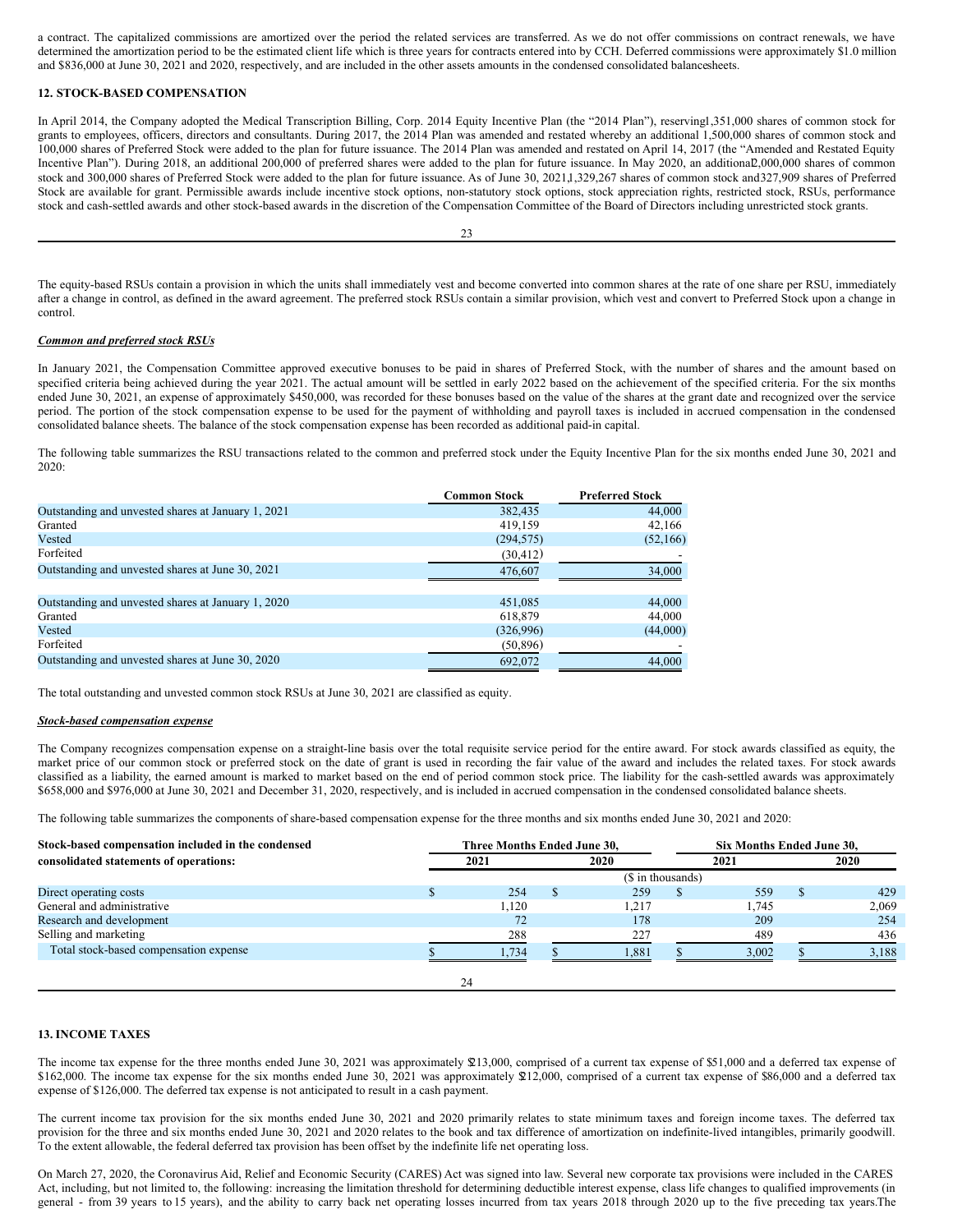Company has evaluated the income tax provisions of the CARES Act and determined the impact to be either immaterial or not applicable. Under the CARES Act, the Company took advantage of the payroll tax deferral provision. As of both June 30, 2021 and December 31, 2020, the Company has deferred approximately \$1.9 million of payroll taxes. Of this amount, one-half needs to be repaid by December 31, 2021 and the balance by December 31, 2022.

The Company has incurred cumulative losses which make realization of a deferred tax asset difficult to support in accordance with ASC 740. Accordingly, a valuation allowance has been recorded against the Federal and state deferred tax assets as of June 30, 2021 and December 31, 2020.

## **14. FAIR VALUE OF FINANCIAL INSTRUMENTS**

As of June 30, 2021, and December 31, 2020, the carrying amounts of accounts receivable, accounts payable and accrued expenses approximated their estimated fair values because of the short-term nature of these financial instruments.

#### *Fair value measurements-Level 2*

Our notes payable are carried at cost and approximate fair value since the interest rates being charged approximate market rates. As a result, the Company categorizes these borrowings as Level 2 in the fair value hierarchy.

#### *Contingent Consideration*

The Company's contingent consideration is a Level 3 liability. The fair value of the contingent consideration is primarily driven by changes in revenue estimates related to acquisitions, the passage of time and the associated discount rate. As of June 30, 2021, the contingent consideration is approximately \$6.5 million and relates to medSR.

The following table provides a reconciliation of the beginning and ending balances for the contingent consideration measured at fair value using significant unobservable inputs (Level 3):

|                      |    | <b>Fair Value Measurement at</b><br><b>Reporting Date Using Significant</b><br>Unobservable Inputs, Level 3<br>Six Months Ended June 30, |       |  |  |  |  |  |
|----------------------|----|------------------------------------------------------------------------------------------------------------------------------------------|-------|--|--|--|--|--|
|                      |    | 2021                                                                                                                                     | 2020  |  |  |  |  |  |
|                      |    | (\$ in thousands)                                                                                                                        |       |  |  |  |  |  |
| Balance - January 1, |    | -                                                                                                                                        |       |  |  |  |  |  |
| Acquisitions         |    | 6,500                                                                                                                                    | 1,000 |  |  |  |  |  |
| Change in fair value |    |                                                                                                                                          |       |  |  |  |  |  |
| Payments             |    |                                                                                                                                          |       |  |  |  |  |  |
| Balance - June 30,   |    | 6,500                                                                                                                                    | 1.000 |  |  |  |  |  |
|                      | 25 |                                                                                                                                          |       |  |  |  |  |  |

#### **15. SEGMENT REPORTING**

Both our Chief Executive Officer and Executive Chairman serve as the Chief Operating Decision Maker ("CODM"), organize the Company, manage resource allocations and measure performance among two operating and reportable segments: (i) Healthcare IT and (ii) Medical Practice Management.

The Healthcare IT segment includes revenue cycle management, SaaS solutions and other services. The Medical Practice Management segment includes the management of three medical practices. Each segment is considered a reporting unit. The CODM evaluates financial performance of the business units on the basis of revenue and direct operating costs excluding unallocated amounts, which are mainly corporate overhead costs. Our CODM does not evaluate operating segments using asset or liability information. The accounting policies of the segments are the same as those disclosed in the Company's Annual Report on Form 10-K for the year ended December 31, 2020 filed with the SEC on February 25, 2021. The following tables present revenues, operating expenses and operating (loss) income by reportable segment:

|                                         |  | Six Months Ended June 30, 2021 |  |                                          |  |                                                    |  |         |  |  |  |  |
|-----------------------------------------|--|--------------------------------|--|------------------------------------------|--|----------------------------------------------------|--|---------|--|--|--|--|
|                                         |  | (\$ in thousands)              |  |                                          |  |                                                    |  |         |  |  |  |  |
|                                         |  | <b>Healthcare IT</b>           |  | <b>Medical</b><br>Practice<br>Management |  | <b>Unallocated</b><br>Corporate<br><b>Expenses</b> |  | Total   |  |  |  |  |
| Net revenue                             |  | 58,119                         |  | 5,715                                    |  |                                                    |  | 63,834  |  |  |  |  |
| Operating expenses:                     |  |                                |  |                                          |  |                                                    |  |         |  |  |  |  |
| Direct operating costs                  |  | 34,149                         |  | 4,446                                    |  |                                                    |  | 38,595  |  |  |  |  |
| Selling and marketing                   |  | 4,079                          |  | 15                                       |  |                                                    |  | 4,094   |  |  |  |  |
| General and administrative              |  | 6,839                          |  | 1,016                                    |  | 4,038                                              |  | 11,893  |  |  |  |  |
| Research and development                |  | 3,839                          |  |                                          |  |                                                    |  | 3,839   |  |  |  |  |
| Depreciation and amortization           |  | 5,792                          |  | 167                                      |  | -                                                  |  | 5,959   |  |  |  |  |
| Impairment and unoccupied lease charges |  | 1,241                          |  |                                          |  |                                                    |  | 1,241   |  |  |  |  |
| Total operating expenses                |  | 55,939                         |  | 5,644                                    |  | 4,038                                              |  | 65,621  |  |  |  |  |
| Operating (loss) income                 |  | 2,180                          |  | 71                                       |  | (4,038)                                            |  | (1,787) |  |  |  |  |

|                                         | Three Months Ended June 30, 2021<br>(\$ in thousands) |                      |  |                                   |  |                                                    |  |              |  |  |
|-----------------------------------------|-------------------------------------------------------|----------------------|--|-----------------------------------|--|----------------------------------------------------|--|--------------|--|--|
|                                         |                                                       | <b>Healthcare IT</b> |  | Medical<br>Practice<br>Management |  | <b>Unallocated</b><br>Corporate<br><b>Expenses</b> |  | <b>Total</b> |  |  |
| Net revenue                             |                                                       | 31,085               |  | 2,980                             |  |                                                    |  | 34,065       |  |  |
| Operating expenses:                     |                                                       |                      |  |                                   |  |                                                    |  |              |  |  |
| Direct operating costs                  |                                                       | 18,161               |  | 2,373                             |  | -                                                  |  | 20,534       |  |  |
| Selling and marketing                   |                                                       | 2,197                |  |                                   |  |                                                    |  | 2,204        |  |  |
| General and administrative              |                                                       | 3,411                |  | 497                               |  | 2,361                                              |  | 6,269        |  |  |
| Research and development                |                                                       | 1,813                |  | $\overline{\phantom{a}}$          |  |                                                    |  | 1,813        |  |  |
| Depreciation and amortization           |                                                       | 3,043                |  | 85                                |  |                                                    |  | 3,128        |  |  |
| Impairment and unoccupied lease charges |                                                       | 223                  |  |                                   |  |                                                    |  | 223          |  |  |
| Total operating expenses                |                                                       | 28,848               |  | 2,962                             |  | 2,361                                              |  | 34,171       |  |  |
| Operating (loss) income                 |                                                       | 2,237                |  | 18                                |  | (2,361)                                            |  | (106)        |  |  |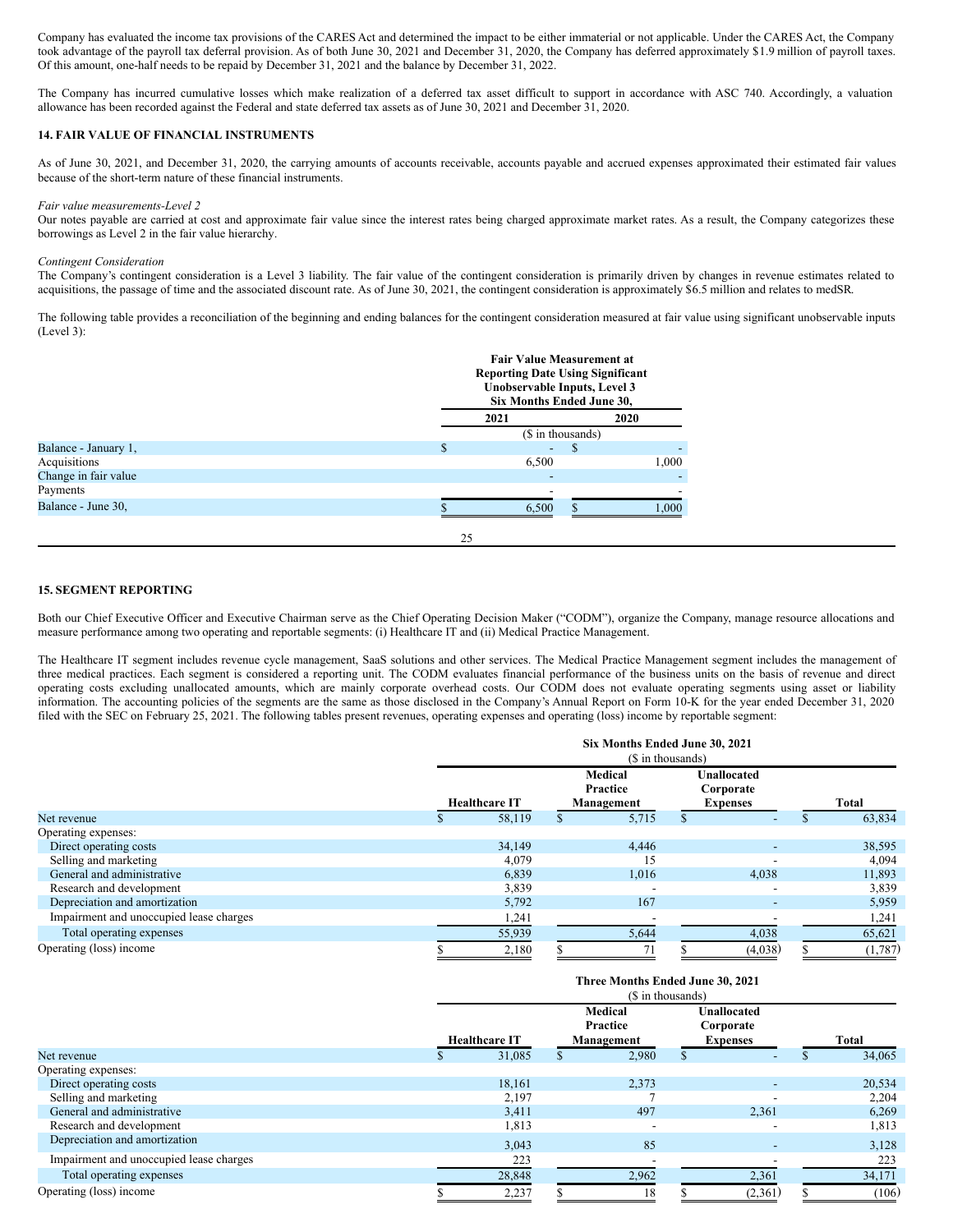## **Six Months Ended June 30, 2020**

|                               | (\$ in thousands) |                      |  |                                   |     |                                                    |  |          |  |  |
|-------------------------------|-------------------|----------------------|--|-----------------------------------|-----|----------------------------------------------------|--|----------|--|--|
|                               |                   | <b>Healthcare IT</b> |  | Medical<br>Practice<br>Management |     | <b>Unallocated</b><br>Corporate<br><b>Expenses</b> |  | Total    |  |  |
| Net revenue                   |                   | 35,967               |  | 5,479                             | Эħ. | $\sim$                                             |  | 41,446   |  |  |
| Operating expenses:           |                   |                      |  |                                   |     |                                                    |  |          |  |  |
| Direct operating costs        |                   | 21,927               |  | 4,196                             |     | $\overline{\phantom{0}}$                           |  | 26,123   |  |  |
| Selling and marketing         |                   | 3,189                |  |                                   |     |                                                    |  | 3,206    |  |  |
| General and administrative    |                   | 6,894                |  | 1,025                             |     | 3,067                                              |  | 10,986   |  |  |
| Research and development      |                   | 4,479                |  |                                   |     |                                                    |  | 4,479    |  |  |
| Depreciation and amortization |                   | 3,579                |  | 159                               |     | $\overline{\phantom{0}}$                           |  | 3,738    |  |  |
| Impairment charges            |                   | 361                  |  |                                   |     |                                                    |  | 361      |  |  |
| Total operating expenses      |                   | 40,429               |  | 5,397                             |     | 3,067                                              |  | 48,893   |  |  |
| Operating (loss) income       |                   | (4, 462)             |  | 82                                |     | (3,067)                                            |  | (7, 447) |  |  |

|                               | Three Months Ended June 30, 2020<br>(\$ in thousands) |  |                                   |    |                                                    |  |         |  |  |
|-------------------------------|-------------------------------------------------------|--|-----------------------------------|----|----------------------------------------------------|--|---------|--|--|
|                               | <b>Healthcare IT</b>                                  |  | Medical<br>Practice<br>Management |    | <b>Unallocated</b><br>Corporate<br><b>Expenses</b> |  | Total   |  |  |
| Net revenue                   | 17,126                                                |  | 2,453                             | \$ | $\overline{\phantom{a}}$                           |  | 19,579  |  |  |
| Operating expenses:           |                                                       |  |                                   |    |                                                    |  |         |  |  |
| Direct operating costs        | 10,761                                                |  | 1,796                             |    |                                                    |  | 12,557  |  |  |
| Selling and marketing         | 1,617                                                 |  | 8                                 |    |                                                    |  | 1,625   |  |  |
| General and administrative    | 3,014                                                 |  | 468                               |    | 1,911                                              |  | 5,393   |  |  |
| Research and development      | 2,146                                                 |  |                                   |    |                                                    |  | 2,146   |  |  |
| Depreciation and amortization | 2,325                                                 |  | 80                                |    |                                                    |  | 2,405   |  |  |
| Impairment charges            | 63                                                    |  |                                   |    |                                                    |  | 63      |  |  |
| Total operating expenses      | 19,926                                                |  | 2,352                             |    | 1,911                                              |  | 24,189  |  |  |
| Operating (loss) income       | (2,800)                                               |  | 101                               |    | (1, 911)                                           |  | (4,610) |  |  |
|                               | 26                                                    |  |                                   |    |                                                    |  |         |  |  |

#### *Item 2. Management's Discussion and Analysis of Financial Condition and Results of Operations*

The following is a discussion of our condensed consolidated financial condition and results of operations for the three and six months ended June 30, 2021 and 2020, and other factors that are expected to affect our prospective financial condition. The following discussion and analysis should be read together with our Condensed Consolidated Financial Statements and related notes beginning on page 4 of this Quarterly Report on Form 10-Q.

Some of the statements set forth in this section are forward-looking statements relating to our future results of operations. Our actual results may vary from the results anticipated by these statements. Please see "*Forward-Looking Statements*" on page 2 of this Quarterly Report on Form 10-Q.

## **COVID-19 Pandemic**

In December 2019, a novel strain of coronavirus, SARS-CoV-2, was reported to have surfaced in Wuhan, China. Since then, SARS-CoV-2, and the resulting disease COVID-19, has spread to most countries, and all 50 states within the United States. In March 2020, the World Health Organization declared the COVID-19 outbreak a pandemic. Further, the former President of the United States declared the COVID-19 pandemic a national emergency, invoking powers under the Stafford Act, the legislation that directs federal emergency disaster response, and under the Defense Production Act, the legislation that facilitates the production of goods and services necessary for national security and for other purposes. Numerous governmental jurisdictions, including the State of New Jersey where we maintain our principal executive offices, and those in which many of our U.S. and international offices are based, have imposed, and others in the future may impose, "shelter-in-place" orders, quarantines, executive orders and similar government orders and restrictions for their residents to control the spread of COVID-19. Most states and the federal government, including the State of New Jersey, together with foreign jurisdictions in which we have operations centers, have declared a state of emergency related to the spread of COVID-19.

While the COVID-19 pandemic did not materially adversely affect the Company's consolidated financial results and operations during the six months ended June 30, 2021, economic and health conditions in the United States and across most of the globe continue to change. The Company has expanded its telehealth operations, which is an alternative to office visits. However, not all physicians are using telehealth and not to the same extent as previous office visits.

The COVID-19 pandemic is affecting the Company's operations in 2021, and may continue to do so indefinitely thereafter. The pandemic may have an impact on the Company's business, operations, and financial results and conditions, directly and indirectly, including, without limitation, impacts on the health of the Company's management and employees, its operations, marketing and sales activities, and on the overall economy. The spread of the virus did not adversely affect the health and availability of our employees and staff. The scope and nature of these impacts, most of which are beyond the Company's control, continue to evolve and the outcomes are uncertain.

Due to the above circumstances and as described generally in this Quarterly Report on Form 10-Q, the Company's consolidated results of operations for the three and six months ended June 30, 2021 are not necessarily indicative of the results to be expected for the full fiscal year. The Company is not aware of any certain event or circumstance that would require an update to its estimates or judgements or a revision of the carrying value of its assets or liabilities as of the date of issuance of this Quarterly Report on Form 10-Q. These estimates could change in the future as new information about future developments is obtained. Management cannot predict the full impact of the COVID-19 pandemic on the Company's consolidated operations nor on economic conditions generally, including the effects on patient visits. The ultimate extent of the effects of the COVID-19 pandemic on the Company is highly uncertain and will depend on highly unpredictable factors such as the ultimate geographic spread of the disease, the severity of the disease, the duration of outbreak, and the effectiveness of any further developments globally and nationally. The Company will actively monitor the situation and take further action that is in the best interest of our employees, customers, partners, and stockholders.

#### **Overview**

CareCloud, Inc. ("CareCloud" and together with its consolidated subsidiaries, the "Company", "we", "us" and/or "our") is a healthcare information technology company that provides a full suite of proprietary cloud-based solutions, together with related business services, to healthcare providers and hospitals throughout the United States. Our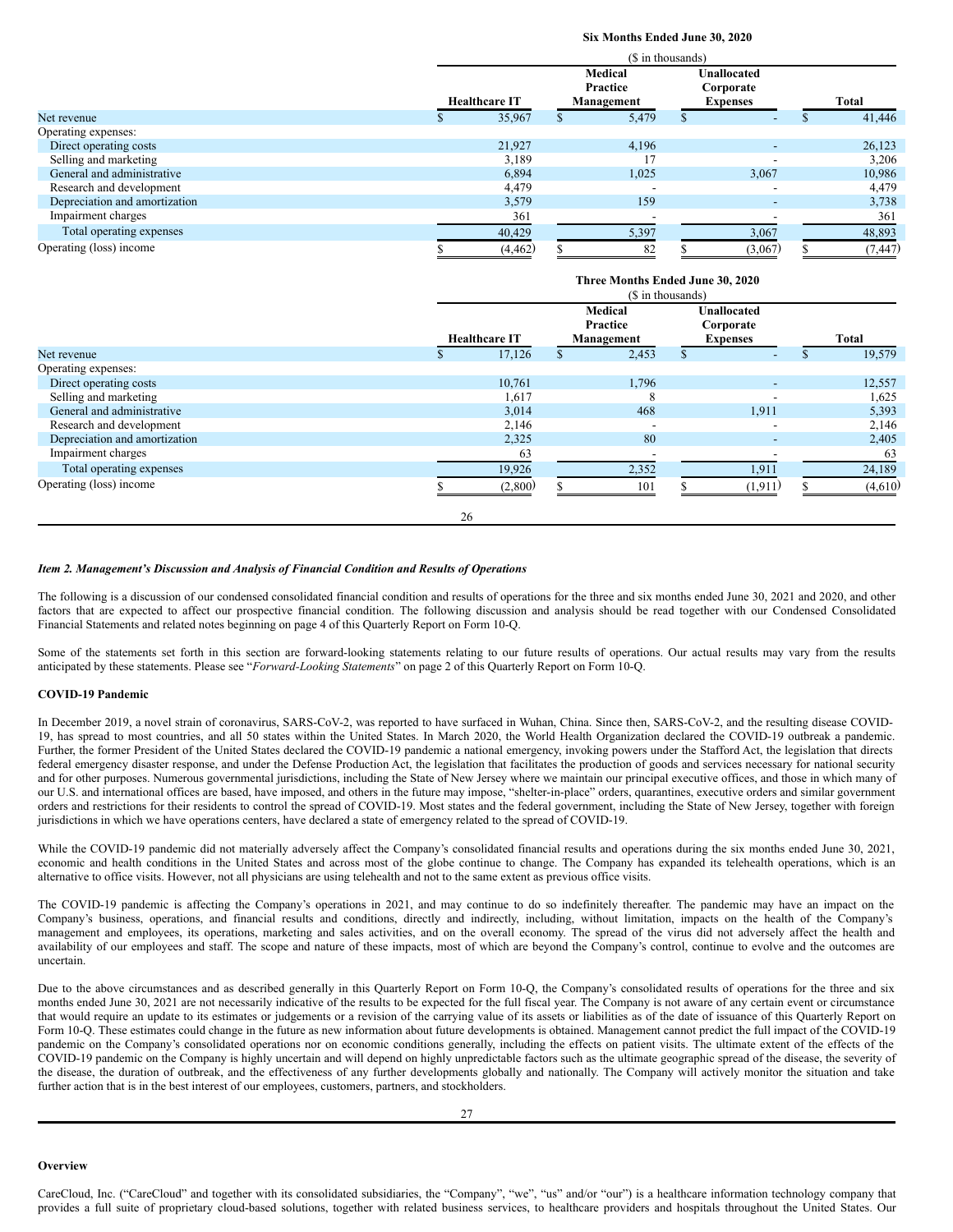Software-as-a-Service ("SaaS") platform includes revenue cycle management ("RCM"), practice management ("PM"), electronic health record ("EHR"), business intelligence, telehealth, patient experience management ("PXM") solutions and complementary software tools and business services for high-performance medical groups and health systems.

At a high level, these solutions can be categorized as follows:

- Technology-enabled business solutions, which are often bundled but are occasionally provided individually, including:
- EHRs, which are easy to use, integrated with our business services or offered as Software-as-a-Service ("SaaS") solutions, and allow our healthcare provider clients to deliver better patient care, document their clinical visits effectively and thus potentially qualify for government incentives, reduce documentation errors and reduce paperwork;
- PM software and related tools, which support our clients' day-to-day business operations and workflows;
- Mobile Health ("mHealth") solutions, including smartphone applications that assist patients and healthcare providers in the provision of healthcare services;
- Telehealth solutions, which allow healthcare providers to conduct remote patient visits;
- Healthcare claims clearinghouse, which enables our clients to electronically scrub and submit claims to, and process payments from, insurance companies;
- Business intelligence, customized applications, interfaces and a variety of other technology solutions that support our healthcare clients; and
- RCM services, which include end-to-end medical billing, eligibility, analytics, and related services, all of which can often be provided either with our technology platform or through a third-party system.
- Professional services consisting of application and advisory services, revenue cycle services, data analytic services and educational training services.
- Medical practice management services are provided to medical practices. In this service model, we provide the medical practice with appropriate facilities, equipment, supplies, support services, nurses and administrative support staff. We also provide management, bill-paying and financial advisory services.

Our solutions enable clients to increase financial and operational performance, streamline clinical workflows, get better insight through data, and make better business and clinical decisions, resulting in improvement in patient care and collections while reducing administrative burdens and operating costs.

The modernization of the healthcare industry is transforming nearly every aspect of a healthcare organization from policy to providers; clinical care to member services, devices to data, and ultimately the quality of the patient's experience as a healthcare consumer. We create elegant, user-friendly applications that solve many of the challenges facing healthcare organizations. We partner with organizations to develop customized, best-in-class solutions to solve their specific challenges while ensuring they also meet future regulatory and organizational requirements and market demands.

We are able to deliver our industry-leading solutions at very competitive prices because we leverage a combination of our proprietary software, which automates our workflows and increases efficiency, together with our team of approximately 700 experienced health industry experts throughout the United States. These experts are supported by our highly educated and specialized offshore workforce of approximately 3,300 team members at labor costs that we believe are approximately one-tenth the cost of comparable U.S. employees. Our unique business model also allowed us to become a leading consolidator in our industry sector, gaining us a reputation for acquiring and positively transforming distressed competitors into profitable operations of CareCloud.

Adoption of our technology-enabled business solutions typically requires little or no upfront expenditure by a client. Additionally, for most of our solutions and customers, our financial performance is linked directly to the financial performance of our clients, as the vast majority of our revenues are based on a percentage of our clients' collections. The fees we charge for our complete, integrated, end-to-end solution are very competitive and among the lowest in the industry. We estimate that we currently provide services to more than 40,000 providers, (which we define as physicians, nurses, nurse practitioners, physician assistants and other clinical staff that render bills for their services) practicing in approximately 2,600 independent medical practices and hospitals representing 80 specialties and subspecialties in 50 states. In addition, we serve approximately 200 clients which are not medical practices, but are primarily service organizations who serve the healthcare community. The foregoing numbers include clients leveraging any of our products or services, and are based, in part, upon estimates where the precise number of practices or providers is unknown.

#### 28

We service clients ranging from small practices, consisting of one to ten providers, to large practices with over 2,000 providers operating in multiple states, to community hospitals.

On January 8, 2020, through a merger with a subsidiary, the Company acquired CareCloud Corporation, a Delaware corporation which was subsequently renamed CareCloud Health, Inc ("CCH"), which has developed a highly acclaimed cloud-based platform including EHR, PM and patient experience capabilities. The Company paid \$11.9 million in cash, assumed a working capital deficiency of approximately \$5.1 million and issued 760,000 shares of the Company's Series A Preferred Stock and two million warrants for the purchase of the Company's common stock at prices of \$7.50 for two years and \$10.00 per share for three years.

On June 16, 2020, the Company purchased all of the issued and outstanding capital stock of Meridian Billing Management Co. and its affiliate Origin Holdings, Inc. (collectively "Meridian" and sometimes referred to as "Meridian Medical Management"), a former GE Healthcare IT company that delivers advanced healthcare information technology solutions and services. The Company paid \$11.9 million in cash, issued 200,000 shares of the Company's Series A Preferred Stock and warrants to purchase 2,250,000 of the Company's common stock with an exercise price per share of \$7.50 for two years and assumed Meridian's negative working capital and certain long-term lease liabilities where the space is either not being utilized or will be vacated shortly, with an aggregate value of approximately \$4.8 million.

On June 1, 2021, CareCloud Acquisition Corp ("CAC"), a wholly-owned subsidiary entered into an Asset and Stock Purchase Agreement (the "Purchase Agreement") with MedMatica Consulting Associates, Inc., ("MedMatica") whereby CAC purchased the assets of MedMatica and the stock of its wholly-owned subsidiary Santa Rosa Staffing, Inc. ("SRS"). MedMatica and SRS provide a broad range of specialty consulting services to hospitals and large healthcare groups, including certain consulting services related to healthcare IT applications services and implementations, practice management, and revenue cycle management. The total consideration paid at closing was \$10 million in cash, net of \$1.5 million of escrow withheld. A working capital adjustment of approximately \$3.8 million was also paid at closing. The Purchase Agreement provides that if during the 18-month period commencing on June 1, 2021 ("the "Earn-Out Period"), CAC's EBITDA and revenue targets are achieved, then CAC shall pay an earn-out up to a maximum of \$8 million (the "Base Earn-Out"). If during the Earn-Out Period, CAC's additional and increased EBITDA and revenue targets are achieved, then CAC shall pay an additional earn-out, up to a maximum of \$5 million (the "Additional Earn-Out", collectively, with the Base Earn-Out, the "Earn-Out"). CAC will have the right to offset the Earn-Out against any claim for which CAC is entitled to indemnification under the Purchase Agreement and against damages for breaches by the seller of the non-competition and non-solicitation provisions in the Purchase Agreement.

Our offshore operations in the Pakistan Offices and Sri Lanka accountedfor approximately 11% of total expenses for both the six months ended June 30, 2021 and 2020. A significant portion of those foreign expenses were personnel-related costs (approximately 80% for both the six months ended June 30, 2021 and 2020). Because personnelrelated costs are significantly lower in Pakistan and Sri Lanka than in the U.S. and many other offshore locations, we believe our offshore operations give us a competitive advantage over many industry participants. We are able to achieve significant cost reductions and leverage technology to reduce manual work and strategically transition a portion of the remaining manual tasks to our highly-specialized, cost-efficient team in the U.S., the Pakistan Offices and Sri Lanka.

## **Key Performance Measures**

We consider numerous factors in assessing our performance. Key performance measures used by management, including adjusted EBITDA, adjusted operating income, adjusted operating margin, adjusted net income and adjusted net income per share, are non-GAAP financial measures, which we believe better enable management and investors to analyze and compare the underlying business results from period to period.

These non-GAAP financial measures should not be considered in isolation, or as a substitute for or superior to, financial measures calculated in accordance with accounting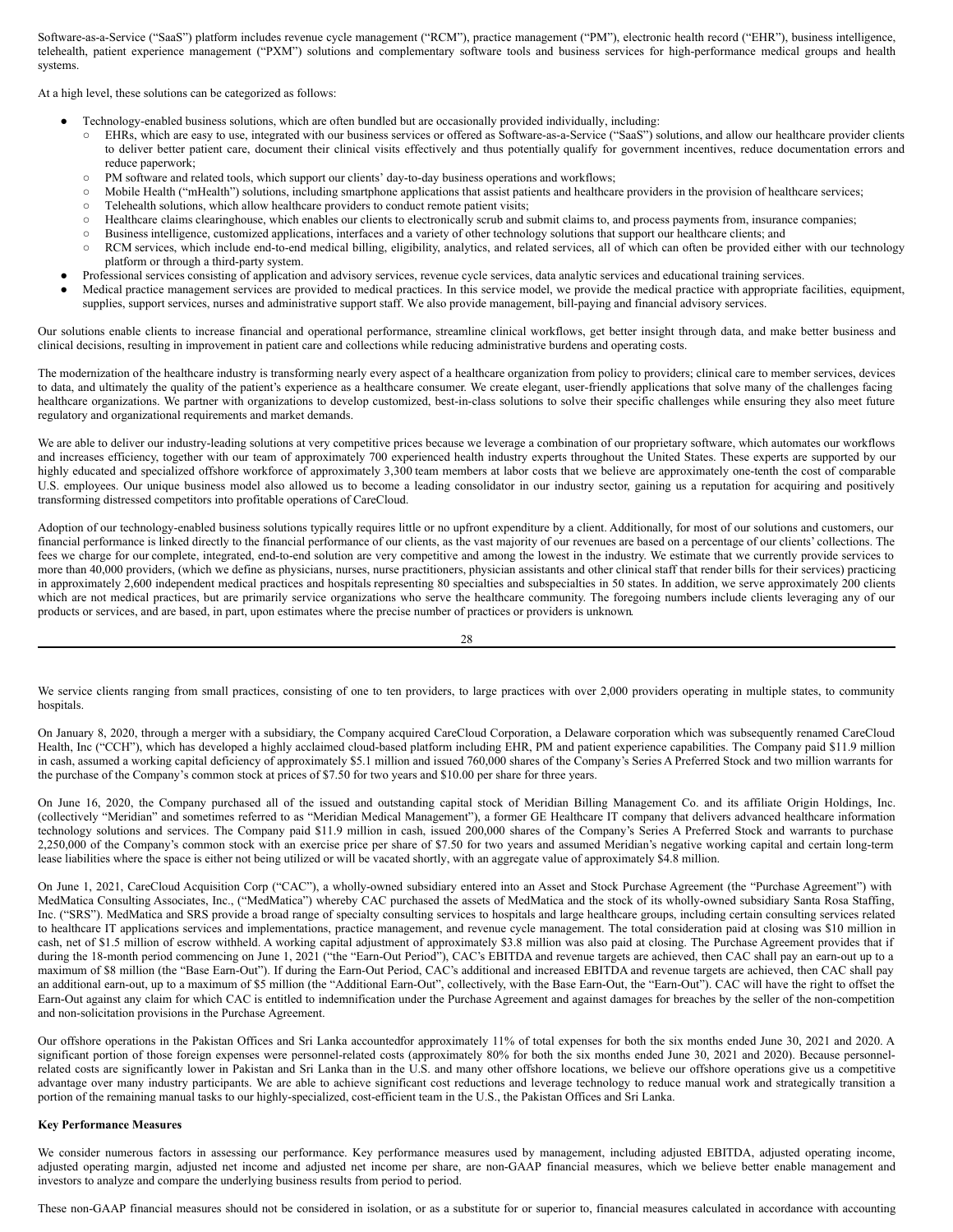principles generally accepted in the United States of America ("GAAP"). Moreover, these non-GAAP financial measures have limitations in that they do not reflect all the items associated with the operations of our business as determined in accordance with GAAP. We compensate for these limitations by analyzing current and future results on a GAAP basis as well as a non-GAAP basis, and we provide reconciliations from the most directly comparable GAAP financial measures to the non-GAAP financial measures. Our non-GAAP financial measures may not be comparable to similarly titled measures of other companies. Other companies, including companies in our industry, may calculate similarly titled non-GAAP financial measures differently than we do, limiting the usefulness of those measures for comparative purposes.

Adjusted EBITDA, adjusted operating income, adjusted operating margin, adjusted net income and adjusted net income per share provide an alternative view of performance used by management and we believe that an investor's understanding of our performance is enhanced by disclosing these adjusted performance measures.

Adjusted EBITDA excludes the following elements which are included in GAAP net income (loss):

- Income tax expense (benefit) or the cash requirements to pay our taxes;
- Interest expense, or the cash requirements necessary to service interest on principal payments, on our debt;
- Foreign currency gains and losses and other non-operating expenditures;
- Stock-based compensation expense includes cash-settled awards and the related taxes, based on changes in the stock price;
- Depreciation and amortization charges;
- Integration costs, such as severance amounts paid to employees from acquired businesses, and transaction costs, such as brokerage fees, pre-acquisition accounting costs and legal fees and exit costs related to contractual agreements; and
- Impairment and unoccupied lease charges.

Set forth below is a presentation of our adjusted EBITDA for the three and six months ended June 30, 2021 and 2020:

|                                         | <b>Three Months Ended</b><br><b>June 30,</b> |                   | <b>Six Months Ended</b><br><b>June 30,</b> |         |
|-----------------------------------------|----------------------------------------------|-------------------|--------------------------------------------|---------|
|                                         | 2021                                         | 2020              | 2021                                       | 2020    |
|                                         |                                              | (\$ in thousands) |                                            |         |
| Net revenue                             | 34,065                                       | 19,579            | 63,834                                     | 41,446  |
|                                         |                                              |                   |                                            |         |
| GAAP net loss                           | (227)                                        | (4,792)           | (2,191)                                    | (7,294) |
|                                         |                                              |                   |                                            |         |
| Provision (benefit) for income taxes    | 213                                          | (74)              | 212                                        | (44)    |
| Net interest expense                    | 113                                          | 142               | 177                                        | 222     |
| Foreign exchange loss / other expense   | (146)                                        | 111               | 97                                         | (313)   |
| Stock-based compensation expense        | 1,735                                        | 1,881             | 3,002                                      | 3,188   |
| Depreciation and amortization           | 3,128                                        | 2,405             | 5,959                                      | 3,738   |
| Transaction and integration costs       | 617                                          | 455               | 849                                        | 1,100   |
| Impairment and unoccupied lease charges | 223                                          | 63                | 1,241                                      | 361     |
| <b>Adjusted EBITDA</b>                  | 5,656                                        | 191               | 9,346                                      | 958     |

Adjusted operating income and adjusted operating margin exclude the following elements which are included in GAAP operating income (loss):

- Stock-based compensation expense includes cash-settled awards and the related taxes, based on changes in the stock price;
- Amortization of purchased intangible assets;
- Integration costs, such as severance amounts paid to employees from acquired businesses, and transaction costs, such as brokerage fees, pre-acquisition accounting costs and legal fees and exit costs related to contractual agreements; and
- Impairment and unoccupied lease charges.

Set forth below is a presentation of our adjusted operating income and adjusted operating margin, which represents adjusted operating income as a percentage of net revenue, for the three and six months ended June 30, 2021 and 2020:

|                                             | <b>Three Months Ended</b><br><b>June 30,</b> |                   | <b>Six Months Ended</b><br><b>June 30,</b> |            |
|---------------------------------------------|----------------------------------------------|-------------------|--------------------------------------------|------------|
|                                             | 2021                                         | 2020              | 2021                                       | 2020       |
|                                             |                                              | (\$ in thousands) |                                            |            |
| Net revenue                                 | 34,065                                       | 19,579            | 63,834                                     | 41,446     |
|                                             |                                              |                   |                                            |            |
| GAAP net loss                               | (227)                                        | (4,792)           | (2,191)                                    | (7,294)    |
| Provision (benefit) for income taxes        | 213                                          | (74)              | 212                                        | (44)       |
| Net interest expense                        | 113                                          | 142               | 177                                        | 222        |
| Other expense (income) - net                | (205)                                        | 114               | 15                                         | (331)      |
| <b>GAAP</b> operating loss                  | (106)                                        | (4,610)           | (1,787)                                    | (7, 447)   |
| GAAP operating margin                       | $(0.3)\%$                                    | $(23.5)\%$        | $(2.8)\%$                                  | $(18.0)\%$ |
| Stock-based compensation expense            | 1,735                                        | 1,881             | 3,002                                      | 3,188      |
| Amortization of purchased intangible assets | 2,175                                        | 2,046             | 4,311                                      | 3,061      |
| Transaction and integration costs           | 617                                          | 455               | 849                                        | 1,100      |
| Impairment and unoccupied lease charges     | 223                                          | 63                | 1,241                                      | 361        |
| Non-GAAP adjusted operating income          | 4,644                                        | (165)             | 7,616                                      | 263        |
| Non-GAAP adjusted operating margin          | 13.6%                                        | $(0.8)\%$         | 11.9%                                      | $0.6\%$    |

Adjusted net income and adjusted net income per share exclude the following elements which are included in GAAP net income (loss):

- Foreign currency gains and losses and other non-operating expenditures;
- Stock-based compensation expense includes cash-settled awards and the related taxes, based on changes in the stock price;
- Amortization of purchased intangible assets;
- Integration costs, such as severance amounts paid to employees from acquired businesses, and transaction costs, such as brokerage fees, pre-acquisition accounting costs and legal fees and exit costs related to contractual agreements;
- Impairment and unoccupied lease charges; and
- Income tax expense (benefit) resulting from the amortization of goodwill related to our acquisitions.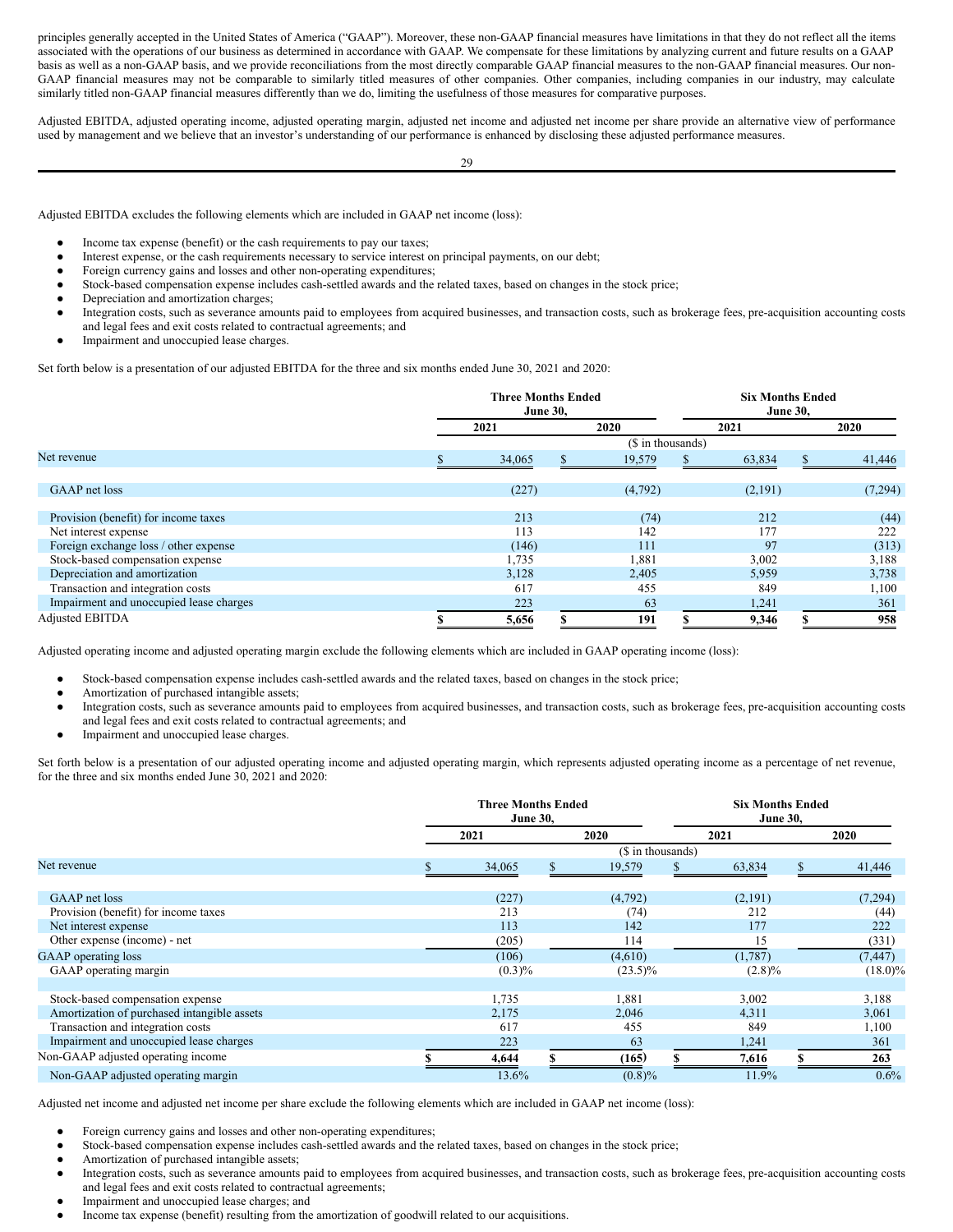No tax effect has been provided in computing non-GAAP adjusted net income and non-GAAP adjusted net income per share as the Company has sufficient carry forward net operating losses to offset the applicable income taxes. The following table shows our reconciliation of GAAP net loss to non-GAAP adjusted net income for the three and six months ended June 30, 2021 and 2020:

|                                                  | <b>Three Months Ended</b><br><b>June 30,</b> |                   | <b>Six Months Ended</b><br><b>June 30,</b> |   |         |
|--------------------------------------------------|----------------------------------------------|-------------------|--------------------------------------------|---|---------|
|                                                  | 2021                                         | 2020              | 2021                                       |   | 2020    |
|                                                  |                                              | (\$ in thousands) |                                            |   |         |
| GAAP net loss                                    | (227)                                        | \$<br>(4,792)     | \$<br>(2,191)                              | S | (7,294) |
|                                                  |                                              |                   |                                            |   |         |
| Foreign exchange loss / other expense            | (146)                                        | 111               | 97                                         |   | (313)   |
| Stock-based compensation expense                 | 1,735                                        | 1,881             | 3,002                                      |   | 3,188   |
| Amortization of purchased intangible assets      | 2.175                                        | 2.046             | 4.311                                      |   | 3,061   |
| Transaction and integration costs                | 617                                          | 455               | 849                                        |   | l,100   |
| Impairment and unoccupied lease charges          | 223                                          | 63                | 1,241                                      |   | 361     |
| Income tax expense (benefit) related to goodwill | 163                                          | (115)             | 127                                        |   | (100)   |
| Non-GAAP adjusted net income                     | 4,540                                        | (351)             | 7.436                                      |   |         |

Set forth below is a reconciliation of our GAAP net loss attributable to common shareholders, per share to our non-GAAP adjusted net income per share:

|                                                              | <b>Three Months Ended</b><br><b>June 30,</b> |              |   | <b>Six Months Ended</b><br><b>June 30,</b> |   |            |
|--------------------------------------------------------------|----------------------------------------------|--------------|---|--------------------------------------------|---|------------|
|                                                              | 2021                                         | 2020         |   | 2021                                       |   | 2020       |
| GAAP net loss attributable to common shareholders, per share | (0.27)                                       | \$<br>(0.65) | S | (0.63)                                     | S | (1.07)     |
| Impact of preferred stock dividend                           | 0.25                                         | 0.27         |   | 0.48                                       |   | 0.48       |
| Net loss per end-of-period share                             | (0.02)                                       | (0.38)       |   | (0.15)                                     |   | (0.59)     |
| Foreign exchange loss / other expense                        | (0.01)                                       | 0.01         |   | 0.01                                       |   | (0.03)     |
| Stock-based compensation expense                             | 0.12                                         | 0.15         |   | 0.21                                       |   | 0.26       |
| Amortization of purchased intangible assets                  | 0.15                                         | 0.15         |   | 0.30                                       |   | 0.25       |
| Transaction and integration costs                            | 0.04                                         | 0.04         |   | 0.06                                       |   | 0.09       |
| Impairment and unoccupied lease charges                      | 0.02                                         | 0.01         |   | 0.07                                       |   | 0.03       |
| Income tax expense (benefit) related to goodwill             | 0.01                                         | (0.01)       |   | 0.01                                       |   | (0.01)     |
| Non-GAAP adjusted earnings per share                         | 0.31                                         | (0.03)       |   | 0.51                                       |   | 0.00       |
| End-of-period common shares                                  | 14,611,606                                   | 12,454,691   |   | 14,611,606                                 |   | 12,454,691 |
| In-the-money warrants and outstanding unvested RSUs          | 2,628,747                                    | 4,295,561    |   | 2,628,747                                  |   | 4,295,561  |
| Total fully diluted shares                                   | 17,240,353                                   | 16,750,252   |   | 17,240,353                                 |   | 16,750,252 |
| Non-GAAP adjusted diluted earnings per share                 | 0.26                                         | (0.02)       |   | 0.43                                       |   | 0.00       |

For purposes of determining non-GAAP adjusted earnings per share, the Company used the number of common shares outstanding at the end of June 30, 2021 and 2020. Non-GAAP adjusted diluted earnings per share was computed using an as-converted method and includes warrants that are in-the-money as of that date as well as outstanding unvested RSUs. Non-GAAP adjusted earnings per share and non-GAAP adjusted diluted earnings per share do not take into account dividends paid on Preferred Stock. No tax effect has been provided in computing non-GAAP adjusted earnings per share and non-GAAP adjusted diluted earnings per share as the Company has sufficient carry forward net operating losses to offset the applicable income taxes.

## **Key Metrics**

In addition to the line items in our condensed consolidated financial statements, we regularly review the following metrics. We believe information on these metrics is useful for investors to understand the underlying trends in our business.

*Providers and Practices Served:* As of June 30, 2021, we provided services to an estimated universe of more than 40,000 providers (which we define as physicians, nurses, nurse practitioners, physician assistants and other clinical staff that render bills for their services), representing approximately 2,600 independent medical practices and hospitals. In addition, we served approximately 200 clients who were not medical practices, but are service organizations who serve the healthcare community. The foregoing numbers include clients leveraging any of our products or services and are based in part upon estimates in cases where the precise number of practices or providers is unknown.

#### **Sources of Revenue**

*Revenue:* We primarily derive our revenues from subscription-based technology-enabled business solutions, reported in our Healthcare IT segment, which are typically billed as a percentage of payments collected by our customers. This fee includes RCM, as well as the ability to use our EHR, practice management system and other software as part of the bundled fee. These solutions accounted for approximately 80% and 83% of our revenues during the three months ended June 30, 2021 and 2020, respectively, and 83% and 82% for the six months ended June 30, 2021 and 2020, respectively. Other Healthcare IT services, including printing and mailing operations, group purchasing and professional services, represented approximately 12% and 5% of revenues for the three months ended June 30, 2021 and 2020, respectively, and 8% and 5% for the six months ended June 30, 2021 and 2020, respectively.

We earned approximately 8% and 12% of our revenue from medical practice management services during the three months ended June 30, 2021 and 2020, respectively, and 9% and 13% for the six months ended June 30, 2021 and 2020, respectively. This revenue represents fees based on our actual costs plus a percentage of the operating profit and is reported in our Medical Practice Management segment.

#### **Operating Expenses**

*Direct Operating Costs.*Direct operating cost consists primarily of salaries and benefits related to personnel who provide services to our customers, claims processing costs, costs to operate the three managed practices, including facility lease costs, supplies, insurance and other direct costs related to our services. Costs associated with the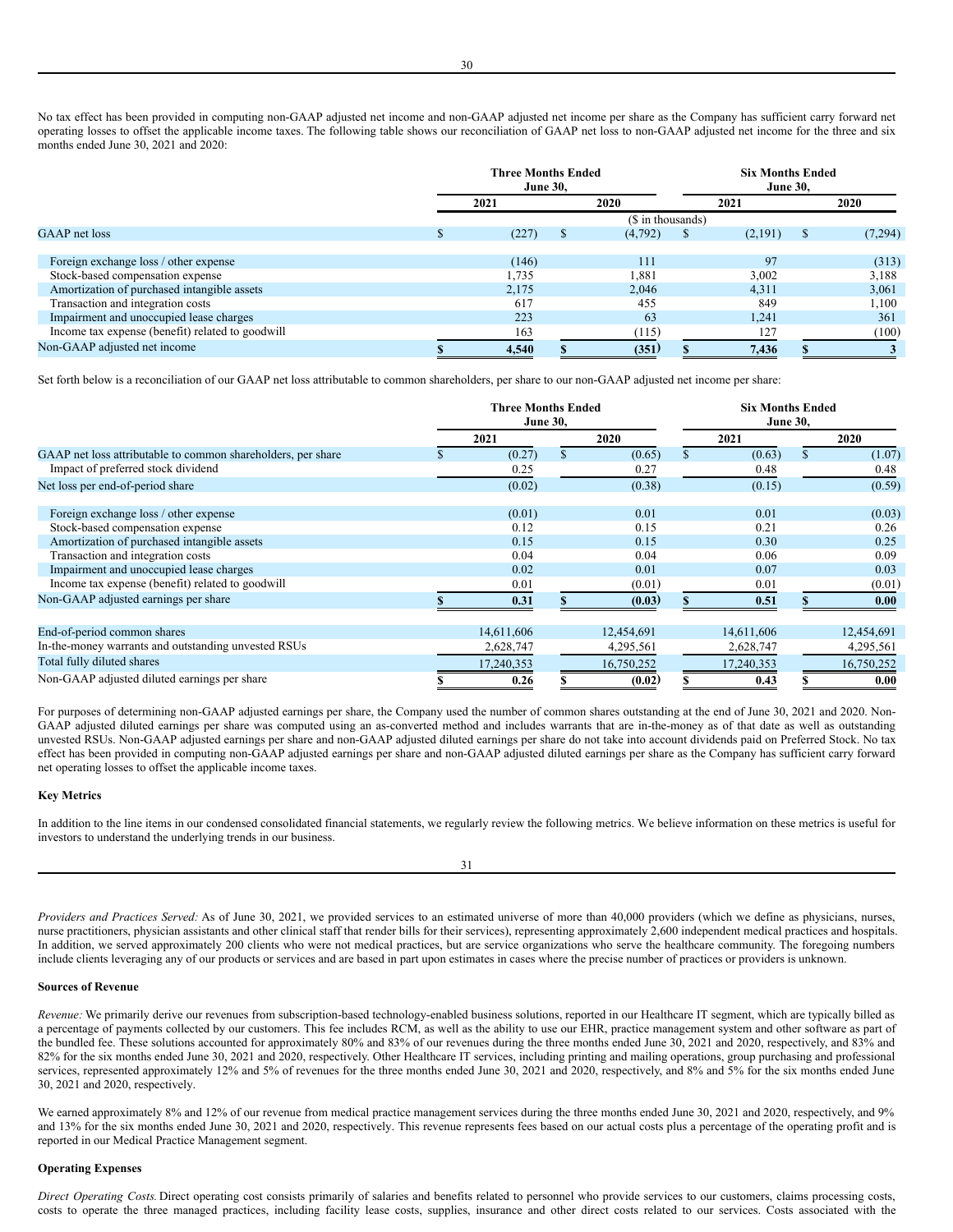implementation of new customers are expensed as incurred. The reported amounts of direct operating costs do not include depreciation and amortization, which are broken out separately in the condensed consolidated statements of operations.

*Selling and Marketing Expense.* Selling and marketing expense consists primarily of compensation and benefits, commissions, travel and advertising expenses.

*General and Administrative Expense.* General and administrative expense consists primarily of personnel-related expense for administrative employees, including compensation, benefits, travel, facility lease costs and insurance, software license fees and outside professional fees.

*Research and Development Expense.* Research and development expense consists primarily of personnel-related costs and third-party contractor costs.

*Contingent Consideration.* Contingent consideration represents the portion of consideration payable to the sellers of some of our acquisitions, the amount of which is based on the achievement of defined performance measures contained in the purchase agreements. Contingent consideration is adjusted to fair value at the end of each reporting period.

*Depreciation and Amortization Expense.* Depreciation expense is charged using the straight-line method over the estimated lives of the assets ranging from three to five years. Amortization expense is charged on either an accelerated or on a straight-line basis over a period of three or four years for most intangible assets acquired in connection with acquisitions including those intangibles related to the group purchasing services. Amortization expense related to the value of our medical practice management clients is amortized on a straight-line basis over a period of twelve years.

*Impairment and Unoccupied Lease Charges.* Impairment charges represent charges recorded for a leased facility no longer being used by the Company and a non-cancellable vendor contract where the services are no longer being used.

32

Unoccupied lease charges represent the portion of lease and related costs for vacant space not being utilized by the Company. The Company is marketing both the unused facility and the unused space for sub-lease.

*Interest and Other Income (Expense).* Interest expense consists primarily of interest costs related to our line of credit, term loans and amounts due in connection with acquisitions, offset by interest income. Other income (expense) results primarily from foreign currency transaction gains (losses) and income earned from temporary cash investments.

*Income Tax*. In preparing our condensed consolidated financial statements, we estimate income taxes in each of the jurisdictions in which we operate. This process involves estimating actual current tax exposure together with assessing temporary differences resulting from differing treatment of items for tax and financial reporting purposes. These differences result in deferred income tax assets and liabilities. Although the Company is forecasting a return to profitability, it incurred losses historically and there is uncertainty regarding future U.S. taxable income, which makes realization of a deferred tax asset difficult to support in accordance with ASC 740. Accordingly, a valuation allowance has been recorded against all deferred tax assets as of June 30, 2021 and December 31, 2020.

## **Critical Accounting Policies and Estimates**

The critical accounting policies and estimates used in the preparation of our condensed consolidated financial statements that we believe affect our more significant judgments and estimates used in the preparation of our condensed consolidated financial statements presented in this Report are described in Management's Discussion and Analysis of Financial Condition and Results of Operations and in the Notes to the consolidated financial statements included in our Annual Report on Form 10-K for the year ended December 31, 2020.

*Leases:*

We determine if an arrangement is a lease at inception. Operating leases are included in operating lease right-of-use ("ROU") assets, operating lease liability (current portion) and operating lease liability (noncurrent portion) in the condensed consolidated balance sheets at June 30, 2021 and December 31, 2020. The Company does not have any finance leases.

ROU assets represent our right to use an underlying asset for the lease term and lease liabilities represent our obligation to make lease payments arising from the lease. ROU assets and liabilities are recognized at the lease commencement date based on the estimated present value of lease payments over the lease term.

We use our estimated incremental borrowing rates, which are derived from information available at the lease commencement date, in determining the present value of lease payments. We give consideration to bank financing arrangements, geographical location and collateralization of assets when calculating our incremental borrowing rates.

Our lease term includes options to extend the lease when it is reasonably certain that we will exercise that option. Leases with a term of less than 12 months are not recorded in the condensed consolidated balance sheet. Our lease agreements do not contain any residual value guarantees. For real estate leases, we account for the leased and non-leased components as a single lease component. Some leases include escalation clauses and termination options that are factored into the determination of the future lease payments when appropriate.

## *Capitalized software costs*:

All of our software is considered internal use for accounting purposes, as we do not market or sell our software. As a result, we capitalize certain costs associated with the creation of internally-developed software for internal use. The total of these costs is recorded in Intangible assets - net in our condensed consolidated balance sheets.

We capitalized costs incurred during the application development stage related to our internal use software. Costs incurred during the application development phase are capitalized only when we believe it is probable that the development will result in new or additional functionality. The types of costs capitalized during the application development phase consist of employee compensation, employee benefits and employee stock- based compensation. Costs related to the preliminary project stage and postimplementation activities are expensed as incurred. Capitalized internal-use software is amortized on a straight-line basis over its estimated useful life when the asset has been placed in service for general availability.

Significant judgments related to internally-developed software include determining whether it is probable that projects will result in new or additional functionality; concluding on when the application development phase starts and ends; and deciding which costs, especially employee compensation costs, should be capitalized. Additionally, there is judgment applied to the useful lives of capitalized software; we have concluded that the useful lives for capitalized internally-developed software is three years.

Company management employs its best estimates and assumptions in determining the appropriateness of the judgments noted above on a project-by-project basis during initial capitalization as well as subsequent measurement. While we believe that our approach to estimates and judgments is reasonable, actual results could differ, and such differences could lead to an increase or decrease in expense.

As of June 30, 2021 and December 31, 2020, the carrying amounts of internally-developed capitalized software was\$8.2 million and \$5.5 million, respectively. The increase in the capitalized software costs represents the continued investment in proprietary technology.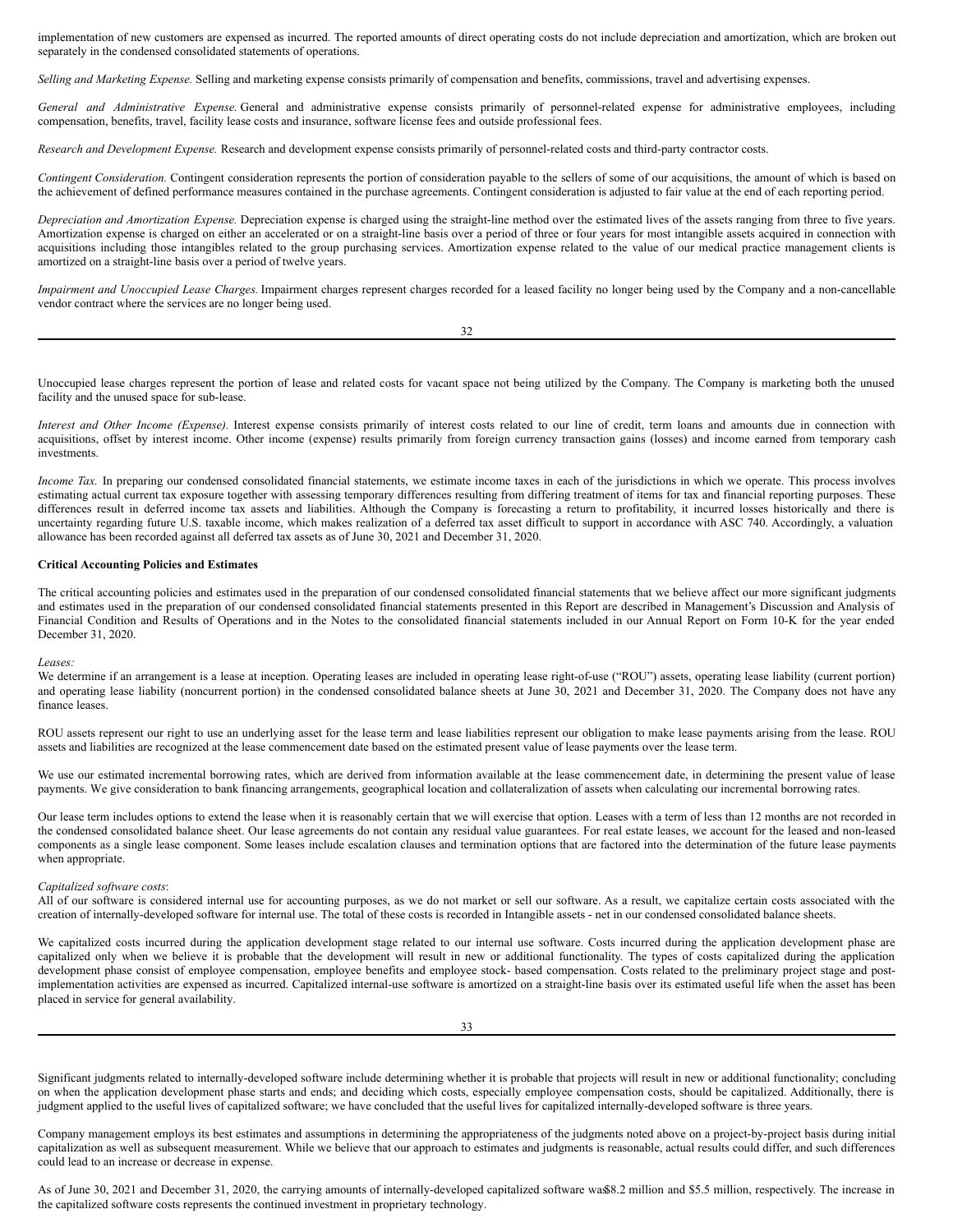There have been no material changes in our critical accounting policies and estimates from those described in the Management's Discussion and Analysis of Financial Condition and Results of Operations, included in our Annual Report on Form 10-K for the year ended December 31, 2020, filed with the SEC on February 25, 2021.

## **Results of Operations**

The following table sets forth our consolidated results of operations as a percentage of total revenue for the periods shown:

|                                         | <b>Three Months Ended</b><br><b>June 30,</b> |            | <b>Six Months Ended</b><br><b>June 30,</b> |            |  |  |
|-----------------------------------------|----------------------------------------------|------------|--------------------------------------------|------------|--|--|
|                                         | 2021                                         | 2020       | 2021                                       | 2020       |  |  |
| Net revenue                             | 100.0%                                       | 100.0%     | 100.0%                                     | 100.0%     |  |  |
| Operating expenses:                     |                                              |            |                                            |            |  |  |
| Direct operating costs                  | 60.3%                                        | 64.1%      | 60.5%                                      | 63.0%      |  |  |
| Selling and marketing                   | $6.5\%$                                      | 8.3%       | 6.4%                                       | $7.7\%$    |  |  |
| General and administrative              | 18.4%                                        | 27.5%      | 18.6%                                      | 26.5%      |  |  |
| Research and development                | $5.3\%$                                      | 11.0%      | $6.0\%$                                    | 10.8%      |  |  |
| Depreciation and amortization           | $9.2\%$                                      | 12.3%      | $9.3\%$                                    | $9.0\%$    |  |  |
| Impairment and unoccupied lease charges | $0.7\%$                                      | $0.3\%$    | $1.9\%$                                    | $0.9\%$    |  |  |
| Total operating expenses                | $100.4\%$                                    | 123.5%     | 102.7%                                     | 117.9%     |  |  |
| Operating loss                          | $(0.4)\%$                                    | $(23.5)\%$ | $(2.7)\%$                                  | $(17.9)\%$ |  |  |
| Interest expense - net                  | $0.3\%$                                      | 0.7%       | $0.3\%$                                    | $0.5\%$    |  |  |
| Other income (expense) - net            | $0.6\%$                                      | $(0.6)\%$  | $(0.0)\%$                                  | $0.8\%$    |  |  |
| Loss before income taxes                | (0.1)%                                       | $(24.8)\%$ | $(3.0)\%$                                  | $(17.6)\%$ |  |  |
| Income tax provision (benefit)          | $0.6\%$                                      | $(0.4)\%$  | $0.3\%$                                    | (0.1)%     |  |  |
| Net loss                                | (0.7)%                                       | $(24.4)\%$ | $(3.3)\%$                                  | $(17.5)\%$ |  |  |
|                                         | 34                                           |            |                                            |            |  |  |

## *Comparison of the three and six months ended June 30, 2021 and 2020:*

|             | <b>Three Months Ended</b> |                 |        |  |        |         |                   |      | <b>Six Months Ended</b> |                 |        |  |        |         |
|-------------|---------------------------|-----------------|--------|--|--------|---------|-------------------|------|-------------------------|-----------------|--------|--|--------|---------|
|             |                           | <b>June 30.</b> |        |  | Change |         |                   |      |                         | <b>June 30.</b> |        |  | Change |         |
|             | 2021                      | 2021            |        |  | Amount | Percent |                   | 2021 |                         |                 | 2020   |  | Amount | Percent |
|             |                           |                 |        |  |        |         | (\$ in thousands) |      |                         |                 |        |  |        |         |
| Net revenue | 34.065                    |                 | 19.579 |  | 14.486 |         | 74%               |      | 63.834                  |                 | 41,446 |  | 22.388 | 54%     |

*Net Revenue.* Net revenue of \$34.1 million and \$63.8 million for the three and six months ended June 30, 2021, respectively increased by \$14.5 million or 74% and \$22.4 million or 54% from net revenue of \$19.6 million and \$41.4 million for the three and six months ended June 30, 2020. Revenue for the three and six months ended June 30, 2021 includes approximately \$21.3 million and \$38.5 million from customers acquired in the medSR, CCH and Meridian acquisitions. Revenue for the three and six months ended June 30, 2021 includes \$27.1 million and \$53.0 million relating to technology-enabled business solutions, \$3.5 million and \$4.1 million related to professional services and \$3.0 million and \$5.7 million for medical practice management services.

|                                 |    | <b>Three Months Ended</b> | <b>June 30,</b> |        | Change |                   |        | <b>Six Months Ended</b> | <b>June 30,</b> |        |    | Change |       |        |         |
|---------------------------------|----|---------------------------|-----------------|--------|--------|-------------------|--------|-------------------------|-----------------|--------|----|--------|-------|--------|---------|
|                                 |    | 2020<br>2021              |                 |        |        |                   | Amount | Percent                 | 2021<br>2020    |        |    |        |       | Amount | Percent |
|                                 |    |                           |                 |        |        | (\$ in thousands) |        |                         |                 |        |    |        |       |        |         |
| Direct operating costs          | \$ | 20.534                    | S               | 12,557 | 7.977  | 64%               | \$     | 38,595                  | \$              | 26,123 | S. | 12,472 | 48%   |        |         |
| Selling and marketing           |    | 2,204                     |                 | 1,625  | 579    | 36%               |        | 4,094                   |                 | 3,206  |    | 888    | 28%   |        |         |
| General and administrative      |    | 6,269                     |                 | 5,393  | 876    | 16%               |        | 11,893                  |                 | 10,986 |    | 907    | $8\%$ |        |         |
| Research and development        |    | .813                      |                 | 2,146  | (333)  | $(16)\%$          |        | 3,839                   |                 | 4,479  |    | (640)  | (14)% |        |         |
| Depreciation                    |    | 533                       |                 | 288    | 245    | 85%               |        | 994                     |                 | 562    |    | 432    | 77%   |        |         |
| Amortization                    |    | 2,595                     |                 | 2,117  | 478    | 23%               |        | 4,965                   |                 | 3,176  |    | 1,789  | 56%   |        |         |
| Impairment and unoccupied lease |    |                           |                 |        |        |                   |        |                         |                 |        |    |        |       |        |         |
| charges                         |    | 223                       |                 | 63     | 160    | 254%              |        | 1,241                   |                 | 361    |    | 880    | 244%  |        |         |
| Total operating expenses        |    | 34,171                    |                 | 24,189 | 9,982  | $41\%$            |        | 65,621                  |                 | 48,893 |    | 16,728 | 34%   |        |         |

*Direct Operating Costs.* Direct operating costs of \$20.5 million and \$38.6 million for the three and six months ended June 30, 2021 increased by \$8.0 million or64% and \$12.5 million or 48% compared to direct operating costs of \$12.6 million and \$26.1 million for the three and six months ended June 30, 2020. During the three and six months ended June 30, 2021, salary costs increased by \$4.8 million and \$8.4 million, and outsourcing and processing costs increased by \$2.5 million and \$3.4 million, respectively. The increase in the costs for the three and six months ended June 30, 2021 were primarily related to the CCH, Meridian and medSR acquisitions.

*Selling and Marketing Expense.* Selling and marketing expense of \$2.2 million and \$4.1 million for the three and six months ended June 30, 2021 increased by\$579,000 or 36% and \$888,000 or 28% from selling and marketing expense of \$1.6 million and \$3.2 million for the three and six months ended June 30, 2020. The increase was primarily related to additional emphasis on sales and marketing activities which began as a result of the CCH acquisition.

*General and Administrative Expense.* General and administrative expense of \$6.3 million and \$11.9 million for the three and six months ended June 30, 2021 increased by \$876,000 or 16% and \$907,000 or 8% compared to the same period in 2020. The increase in general and administrative expense was primarily related to the CCH, Meridian and medSR acquisitions.

*Research and Development Expense.* Research and development expense of \$1.8 million and \$3.8 million for the three and six months ended June 30, 2021 decreased by \$333,000 and \$640,000 from research and development expense of \$2.1 million and \$4.5 million for the three and six months ended June 30, 2020. The decrease primarily represented additional capitalization of software costs. During the three and six months ended June 30, 2021, the Company capitalized approximately \$1.7 million and \$3.3 million of development costs in connection with its internal-use software, respectively.

*Depreciation.* Depreciation of \$533,000 and \$994,000 for the three and six months ended June 30, 2021 increased by\$245,000 o r 85% and \$432,000 o r 77% from the depreciation of \$288,000 and \$562,000 for the three and six months ended June 30, 2020, primarily due to the property and equipment acquired as part of the MedMatica, CCH and Meridian acquisitions.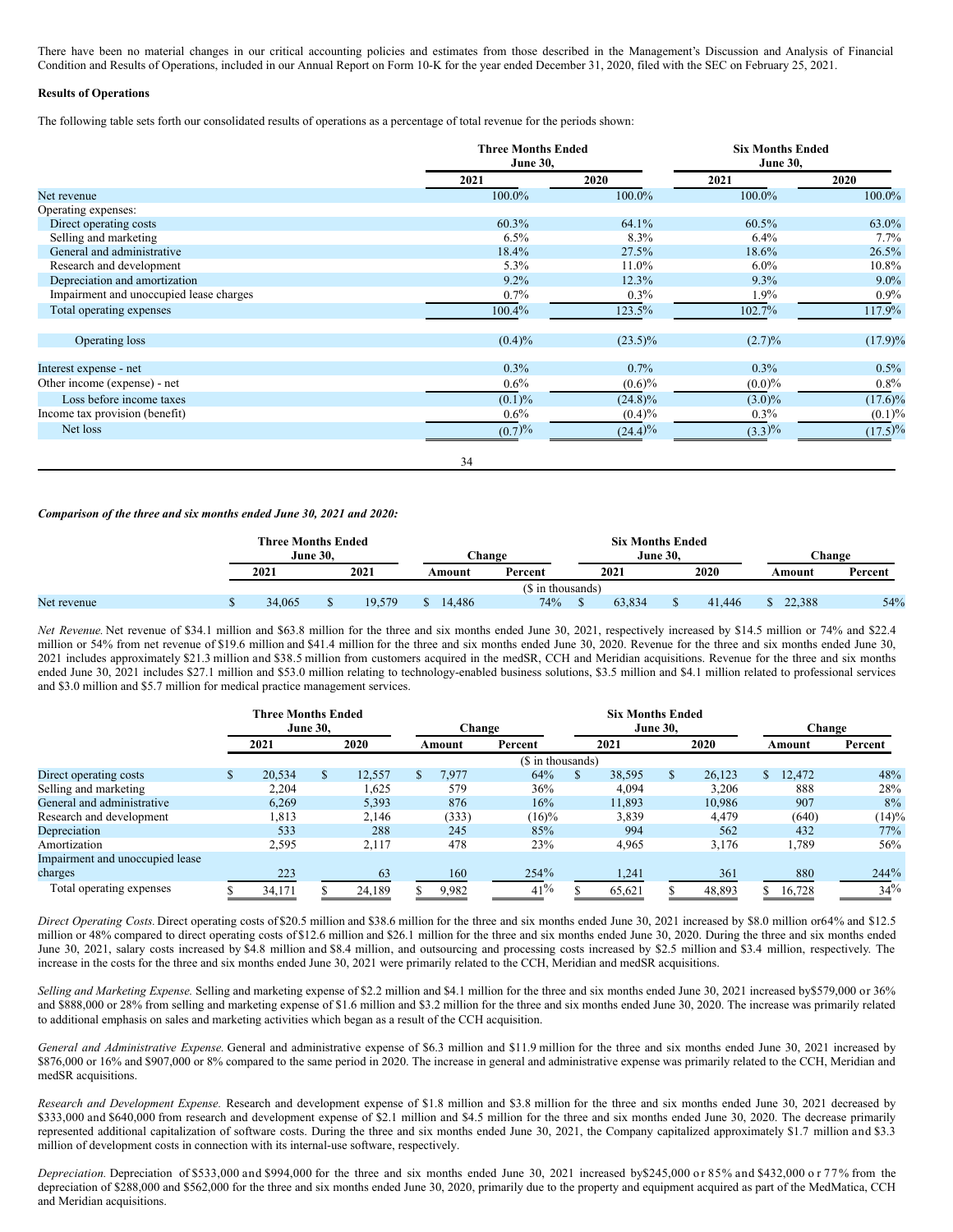*Amortization Expense.* Amortization expense of \$2.6 million and \$5.0 million for the three and six months ended June 30, 2021, respectively increased by\$478,000 or 23% and \$1.8 million or 56% from amortization expense of \$2.1 million and \$3.2 million for the three and six months ended June 30, 2020. The increase was primarily related to the intangible assets acquired from the MedMatica, CCH and Meridian acquisitions.

*Impairment and Unoccupied Lease Charges.* Impairment charges represent charges recorded for a leased facility no longer being used by the Company and the impairment of a vendor contract assumed in the CCH acquisition where the provided services are no longer being used by the Company. Unoccupied lease charges represent the portion of lease and related costs for space not being utilized by the Company. The Company is marketing both the unused facility and the unused space for sub-lease.

|                                        | <b>Three Months Ended</b><br><b>June 30.</b> |       | Change |                   |  | <b>Six Months Ended</b><br><b>June 30.</b><br><b>Change</b> |  |       |  |        |           |
|----------------------------------------|----------------------------------------------|-------|--------|-------------------|--|-------------------------------------------------------------|--|-------|--|--------|-----------|
|                                        | 2021                                         | 2020  | Amount | Percent           |  | 2021                                                        |  | 2020  |  | Amount | Percent   |
|                                        |                                              |       |        | (\$ in thousands) |  |                                                             |  |       |  |        |           |
| Interest income                        |                                              |       | (2)    | (50)%             |  |                                                             |  | 42    |  | (36)   | $(86)\%$  |
| Interest expense                       | (115)                                        | (146) |        | 21%               |  | (183)                                                       |  | (264) |  | 81     | 31%       |
| Other income (expense) - net           | 205                                          | (114) | 319    | 280%              |  | (15)                                                        |  | 331   |  | (346)  | $(105)\%$ |
| Income tax expense (benefit) provision | 213                                          | 74    | (287)  | (388)%            |  | 212                                                         |  | (44)  |  | (256)  | (582)%    |

*Interest Income.* Interest income of \$2,000 and \$6,000 for the three and six months ended June 30, 2021, respectively, decreased by\$2,000 or 50% and \$36,000 or 86% from interest income of \$4,000 and \$42,000 for the three and six months ended June 30, 2020, respectively. The interest income represents interest earned on temporary cash investments.

*Interest Expense.* Interest expense of \$115,000 and \$183,000 for the three and six months ended June 30, 2021, respectively, decreased by\$31,000 or 21% and \$81,000 or 31% from interest expense of \$146,000 and \$264,000 for the three and six months ended June 30, 2020, respectively. Interest expense includes the amortization of deferred financing costs, which was \$71,000 and \$96,000 during the six months ended June 30, 2021 and 2020, respectively.

*Other Income* (Expense) - net. Other income (expense) - net was \$205,000 and (\$15,000) for the three and six months ended June 30, 2021, respectively compared to other income (expense) - net of (\$114,000) and \$331,000 for the three and six months ended June 30, 2020, respectively. Other income (expense) primarily represents foreign currency transaction gains and other expense primarily represents foreign currency transaction losses. These transaction gains and losses result from revaluing intercompany accounts whenever the exchange rate varies and are recorded in the condensed consolidated statements of operations.

*Income Tax Provision*. The provision for income taxes was\$213,000 and \$212,000 for the three and six months ended June 30, 2021, respectively compared to income tax benefits of \$74,000 and \$44,000 for the three and six months ended June 30, 2020, respectively. As a result of the Company incurring a tax loss for 2021 and 2020, which has an indefinite life under the current Federal tax rules, the federal deferred tax liability was offset against the federal net operating loss to the extent allowable in 2021 and 2020. The current income tax provision for the three and six months ended June 30, 2021 was approximately \$51,000 and \$86,000 and primarily relates to state minimum taxes and foreign income taxes. The Company has incurred cumulative losses historically and there is uncertainty regarding future U.S. taxable income, which makes realization of a deferred tax losses difficult to support in accordance with ASC 740. Accordingly, a valuation allowance was recorded against all deferred tax assets at June 30, 2021 and December 31, 2020.

36

## **Liquidity and Capital Resources**

Borrowings under the SVB facility are based on 200% of repeatable revenue, reduced by an annualized attrition rate as defined in the agreement. As of June 30, 2021, \$5.0 million was drawn on the SVB facility which was fully repaid in July 2021.

During the three and six months ended June 30, 2021, there was positive cash flow from operations of approximately\$1.1 million and \$2.1 million, respectively. As of June 30, 2021, the Company had approximately \$9.5 million in cash with \$5.0 million drawn on its line of credit, and positive working capital of\$8.0 million. The line of credit was fully repaid in July 2021.

During April and July 2020, the Company sold 1,932,000 shares of its Series A Preferred Stock and received net proceeds of approximately \$44.6 million, after issuance expenses. A portion of these proceeds was used to fully repay the line of credit outstanding at March 31 and June 30, 2020.

During the first quarter of 2021, 858,000 warrants for common stock issued to Midcap Funding as part of the consideration for the Meridian acquisition were exercised at an exercise price of \$7.50 per warrant. The Company received net proceeds of approximately \$6.4 million.

During June 2021, the Company sold 178,092 shares of common stock and received net proceeds of approximately \$1.4 million, after issuance expenses.

The following table summarizes our cash flows for the periods presented:

|                                                     | <b>Three Months Ended June</b> |           |                           |           |           |          |
|-----------------------------------------------------|--------------------------------|-----------|---------------------------|-----------|-----------|----------|
|                                                     | 30,                            |           | Six Months Ended June 30. |           | Change    |          |
|                                                     | 2021                           | 2020      | 2021                      | 2020      | Amount    | Percent  |
|                                                     |                                |           | (\$ in thousands)         |           |           |          |
| Net cash provided by (used in) operating activities | 1.123                          | 955       | 2.081                     | (2,928)   | 5.009     | 171%     |
| Net cash used in investing activities               | (14, 780)                      | (13, 122) | (16,999)                  | (27, 155) | 10.156    | 37%      |
| Net cash provided by financing activities           | 2,434                          | 16.249    | 3,591                     | 23,058    | (19, 467) | $(84)\%$ |
| Effect of exchange rate changes on cash             | (270)                          | 55        | (96)                      | (437)     | 341       | 78%      |
| Net (decrease) increase in cash and restricted cash | (11, 493)                      | 4,137     | (11, 423)                 | (7, 462)  | (3,961)   | (53)%    |

The loss before income taxes was\$14,000 and \$2.0 million for the three and six months ended June 30, 2021, respectively, which included\$3.1 million and \$6.0 million of noncash depreciation and amortization, respectively. The loss before income taxes for the three and six months ended June 30, 2020 was \$4.9 million and \$7.3 million, respectively, which included \$2.4 million and \$3.7 million of non-cash depreciation and amortization, respectively.

During 2021, the Company paid approximately \$4.2 million in cash to resolve a civil investigation for which one of the subsidiaries it acquired in 2020 has been subject to since July 2018. Of this amount, \$4.0 million came from escrowed shares of preferred stock that the Company held that were subsequently cancelled.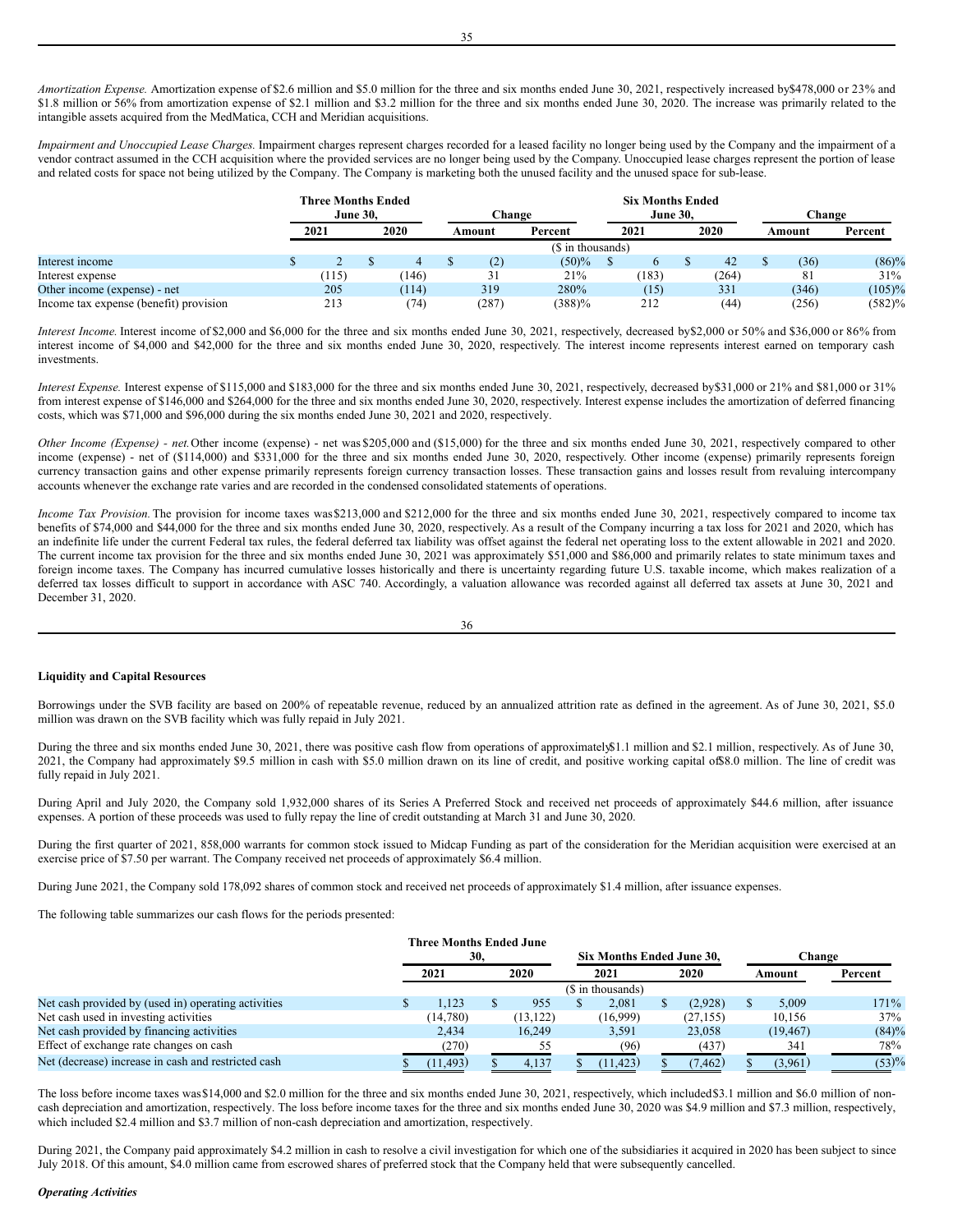Cash provided by operating activities was \$2.1 million for the six months ended June 30, 2021 and cash used by operations was \$2.9 million during the six months ended June 30, 2020. During both the three and six months ended June 30, 2021, approximately \$4.2 million of cash from operations was used to settle a pre-existing contingent liability from the CCH acquisition, which resulted in an equivalent reduction in the value of consideration paid. The decrease in the net loss of \$5.1 million for the six months ended June 30, 2021 as compared to the same period in 2020 was accompanied by the following changes in non-cash items: an increase in depreciation and amortization expense of \$2.5 million, a decrease in stock-based compensation expense of \$186,000, a change in the provision (benefit) for deferred income taxes of \$226,000 and a decrease in interest accretion of \$43,000.

The net change in operating assets and liabilities was\$6.9 million. Accounts payable, accrued compensation and accrued expenses decreased by\$6.1 million for the six months ended June 30, 2021 compared to a decrease of \$5.6 million for the six months ended June 30, 2020 as the Company paid past due amounts which existed at the time of the CCH and Meridian acquisitions. Accounts receivable increased by \$1.7 million for the six months ended June 30, 2021 compared with a decrease of\$1.6 million for the six months ended June 30, 2020. For the six months ended June 30, 2021 and 2020, the change in the lease liabilities is included in this amount.

## *Investing Activities*

Capital expenditures were \$1.5 million and \$817,000 for the six months ended June 30, 2021 and 2020, respectively. The capital expenditures for the six months ended June 30, 2021 and 2020 primarily represented computer equipment purchased and leasehold improvements for the Pakistan Offices. Software development costs of \$3.3 million and \$2.6 million for the six months ended June 30, 2021 and 2020, respectively, were capitalized in connection with the development of software for providing technology-enabled business solutions.

#### *Financing Activities*

Cash provided by financing activities during the six months ended June 30, 2021 and 2020, was\$3.6 million and \$23.1 million, respectively. The Company received \$6.4 million from the exercise of common stock warrants, \$1.4 million from the sale of common stock and \$5.0 million from the line of credit during the six months ended June 30, 2021. Cash used in financing activities during the six months ended June 30, 2021 included \$7.2 million of preferred stock dividends, \$391,000 of repayments for debt obligations and \$1.6 million of tax withholding obligations paid in connection with stock awards issued to employees. Cash used in financing activities for the six months ended June 30, 2020 included \$4.5 million of preferred stock dividends, \$186,000 of repayment for debt obligations and \$1.0 million of tax withholding obligations paid in connection with stock awards issued to employees.

#### **Contractual Obligations and Commitments**

We have contractual obligations under our line of credit. We also maintain operating leases for property and certain office equipment. We were in compliance with all SVB covenants as of June 30, 2021. For additional information, see Contractual Obligations and Commitments under Item 7, "Management's Discussion and Analysis of Financial Condition and Results of Operations," in the Company's Annual Report on Form 10-K for the year ended December 31, 2020, filed with the SEC on February 25, 2021.

#### **Off-Balance Sheet Arrangements**

As of June 30, 2021, and 2020, we did not have any relationships with unconsolidated entities or financial partnerships, such as entities often referred to as structured finance or special-purpose entities, which would have been established for the purpose of facilitating off-balance sheet arrangements or other contractually narrow or limited purposes. During 2020, a New Jersey corporation, talkMD Clinicians, PA ("talkMD"), was formed by the wife of the Executive Chairman, who is a licensed physician, to provide telehealth services. talkMD was determined to be a variable interest entity ("VIE") for financial reporting purposes because the entity will be controlled by the Company. As of June 30, 2021, talkMD had not yet commenced operations or had any transactions or agreements with the Company or otherwise. We do not engage in off-balance sheet financing arrangements.

## *Item 3. Quantitative and Qualitative Disclosures about Market Risk*

We are a smaller reporting company as defined by 17 C.F.R. 229.10(f)(1) and are not required to provide information under this item, pursuant to Item 305(e) of Regulation S-K.

#### *Item 4. Controls and Procedures*

#### *Evaluation of Disclosure Controls and Procedures*

Our management, with the participation of our Chief Executive Officer and Chief Financial Officer, based on the 2013 framework and criteria established by the Committee of Sponsoring Organizations of the Treadway Commission ("COSO"), evaluated the effectiveness of our disclosure controls and procedures as of June 30, 2021 as required by Rules 13a-15(b) and 15d-15(b) of the Exchange Act. The term "disclosure controls and procedures," as defined in Rules 13a-15(e) and 15d-15(e) under the Exchange Act, means controls and other procedures of a company that are designed to ensure that information required to be disclosed by a company in the reports that it files or submits under the Exchange Act is recorded, processed, summarized and reported, within the time periods specified in the SEC's rules and forms.

Disclosure controls and procedures include, without limitation, controls and procedures designed to ensure that information required to be disclosed by a company in the reports that it files or submits under the Exchange Act is accumulated and communicated to the company's management, including its principal executive and principal financial officer, to allow timely decisions regarding required disclosure. Management recognizes that any controls and procedures, no matter how well designed and operated, can provide only reasonable assurance of achieving their objectives and management necessarily applies its judgment in evaluating the cost-benefit relationship of possible controls and procedures.

Based on the evaluation of our disclosure controls and procedures, as of June 30, 2021, our Chief Executive Officer and Chief Financial Officer concluded that, as of such date, our disclosure controls and procedures were effective at the reasonable assurance level.

#### *Changes in Internal Control Over Financial Reporting*

There were no changes in our internal control over financial reporting (as defined in Rules 13a-15(f) and 15d-15(f) of the Exchange Act) that occurred during our most recent fiscal quarter that have materially affected, or are reasonably likely to materially affect, our internal control over financial reporting.

For the year ended December 31, 2021, the Company will be required to have an attestation by its independent accountants regarding the effectiveness of its internal controls over financial reporting. Additionally, for the year ended December 31, 2021, the Company will become an accelerated filer.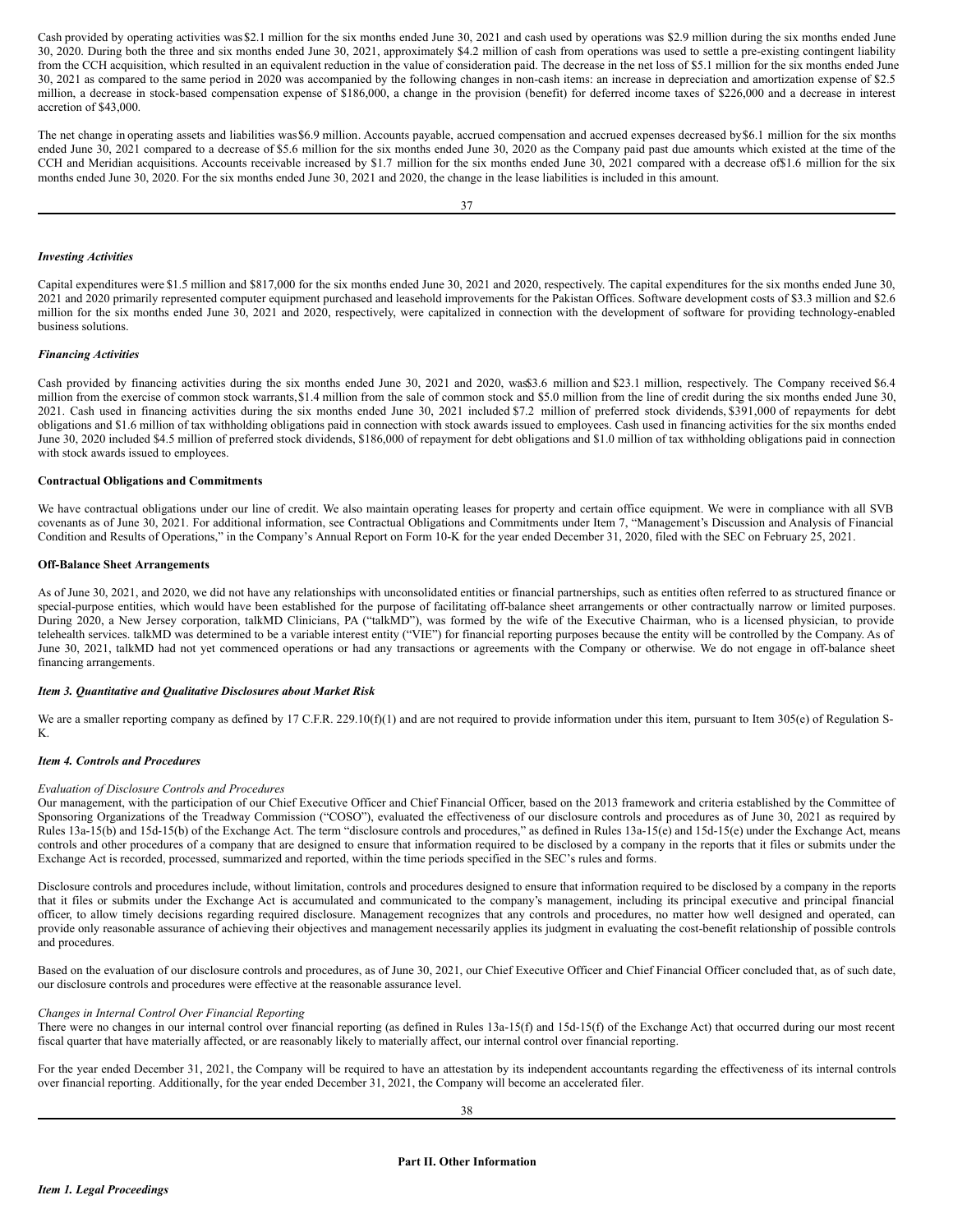See discussion of legal proceedings in "Note 8, Commitments And Contingencies" of the Notes to Condensed Consolidated Financial Statements in this Quarterly Report, which is incorporated by reference herein.

#### *Item 1A. Risk Factors*

In addition to the other information set forth in this Quarterly Report on Form 10-Q, you should carefully consider the factors discussed in Part I—Item 1A. "Risk Factors" in our Annual Report on Form 10-K, filed with the SEC on February 25, 2021, which could materially affect our business, financial condition and/or future results and may be further impacted by the coronavirus pandemic. The risks described in our Annual Report on Form 10-K are not the only risks facing us. Additional risks and uncertainties not currently known to us or that we currently deem to be immaterial may also materially adversely affect our business, financial condition, cash flows and/or future results.

### *Item 2. Unregistered Sales of Equity Securities and Use of Proceeds*

Not applicable.

## *Item 3. Defaults upon Senior Securities*

Not applicable.

*Item 4. Mine Safety Disclosures*

Not applicable.

#### *Item 5. Other Information*

Not applicable.

## *Item 6. Exhibits*

| <b>Exhibit Number</b> | <b>Exhibit Description</b>                                                                                                                                                                                                                                                                                                                             |
|-----------------------|--------------------------------------------------------------------------------------------------------------------------------------------------------------------------------------------------------------------------------------------------------------------------------------------------------------------------------------------------------|
| 2.1                   | Asset and Stock Purchase Agreement by and among CareCloud Acquisition, Corp., MedMatica Consulting Associates, Inc., and Jerold Howell, dated June 1,<br>2021 (filed as Exhibit 2.1 to the Company's Form 8-K filed on June 2, 2021, and incorporated herein by reference).                                                                            |
| 2.2                   | Non-Competition and Non-Solicitation Agreement by and among Santa Rosa Consulting, Inc., SureTest Holdings, LLC, Laura O'Toole, Mark Scruggs,<br>Raleigh Brewer, Thomas Watford, and CareCloud Acquisition, Corp., dated June 1, 2021 (filed as Exhibit 2.2 to the Company's Form 8-K filed on June 2,<br>2021, and incorporated herein by reference). |
| 2.3                   | Transition Services Agreement by and among CareCloud Acquisition, Corp., MedMatica Consulting Associates, Inc., and Jerold Howell, dated June 1, 2021<br>(filed as Exhibit 2.3 to the Company's Form 8-K filed on June 2, 2021, and incorporated herein by reference).                                                                                 |
| 31.1                  | Certification of the Company's Principal Executive Officer pursuant to Exchange Act Rules 13a-14(a)/15d-14(a), of the Securities Exchange Act of 1934,<br>as amended.                                                                                                                                                                                  |
| 31.2                  | Certification of the Company's Principal Financial Officer pursuant to Exchange Act Rules 13a-14(a)/15d-14(a), of the Securities Exchange Act of 1934,<br>as amended.                                                                                                                                                                                  |
| $32.1*$               | Certification of the Company's Chief Executive Officer pursuant to 18 U.S.C. Section 1350, as adopted pursuant to Section 906 of the Sarbanes-Oxley Act<br>of 2002.                                                                                                                                                                                    |
| $32.2*$               | Certification of the Company's Chief Financial Officer pursuant to 18 U.S.C. Section 1350, as adopted pursuant to Section 906 of the Sarbanes-Oxley Act<br>of 2002.                                                                                                                                                                                    |
| 101.INS               | <b>XBRL</b> Instance                                                                                                                                                                                                                                                                                                                                   |
| 101.SCH               | XBRL Taxonomy Extension Schema                                                                                                                                                                                                                                                                                                                         |
| 101.CAL               | XBRL Taxonomy Extension Calculation Linkbase                                                                                                                                                                                                                                                                                                           |
| 101.LAB               | XBRL Taxonomy Extension Label Linkbase                                                                                                                                                                                                                                                                                                                 |
| 101.PRE               | XBRL Taxonomy Extension Presentation Linkbase                                                                                                                                                                                                                                                                                                          |
| 101.DEF               | XBRL Taxonomy Extension Definition Linkbase                                                                                                                                                                                                                                                                                                            |

\*The certifications on Exhibit 32 hereto are not deemed "filed" for purposes of Section 18 of the Securities and Exchange Act of 1934, as amended, or otherwise subject to the liability of that Section. Such certifications will not be deemed incorporated by reference into any filing under the Securities Act or the Exchange Act.

39

## **Signatures**

Pursuant to the requirements of the Securities Exchange Act of 1934, the Registrant has duly caused this report to be signed on its behalf by the undersigned thereunto duly authorized.

## **CareCloud, Inc.**

By: */s/ A. Hadi Chaudhry*

A. Hadi Chaudhry Chief Executive Officer Date: August 5, 2021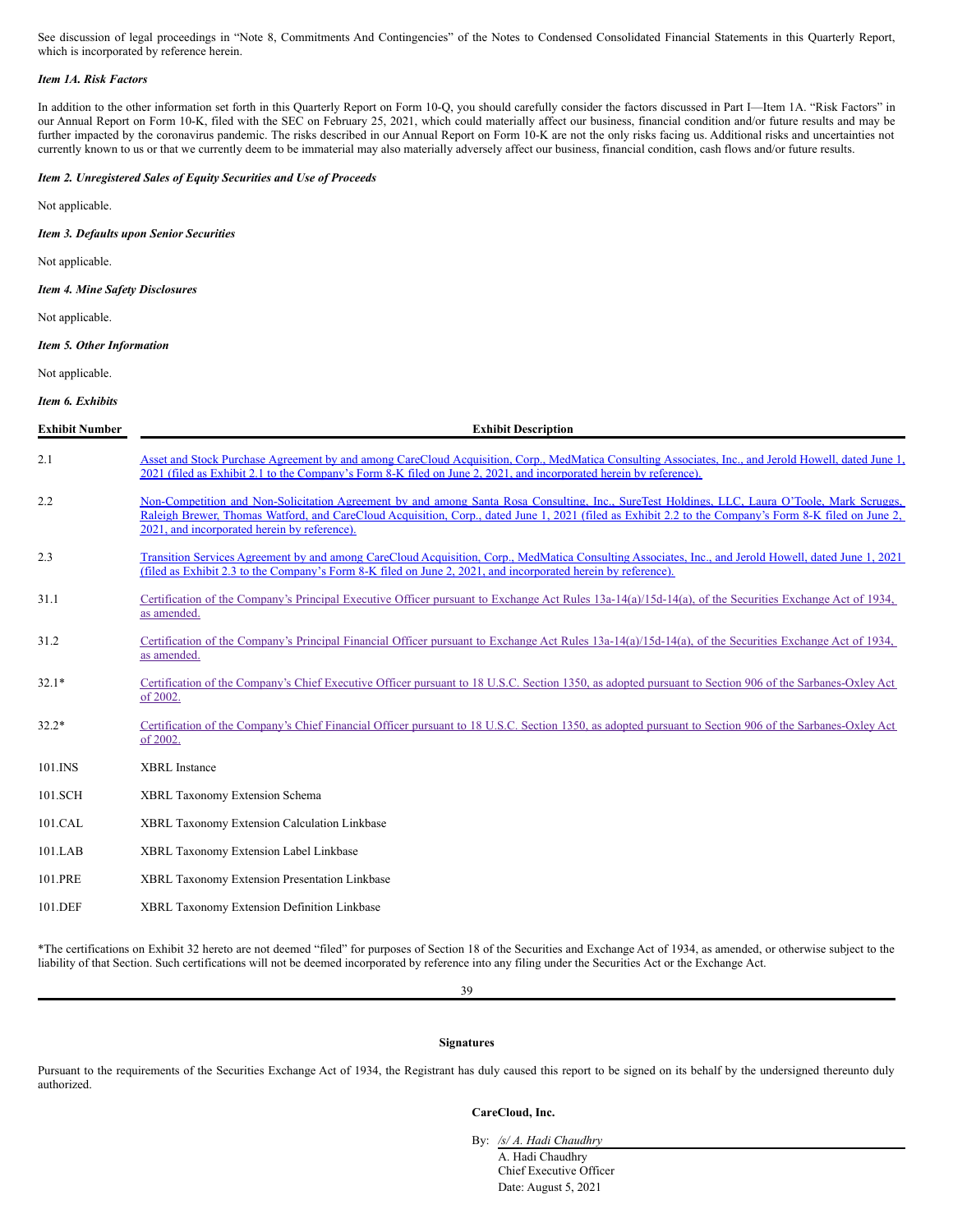By: */s/ Bill Korn*

Bill Korn Chief Financial Officer Date: August 5, 2021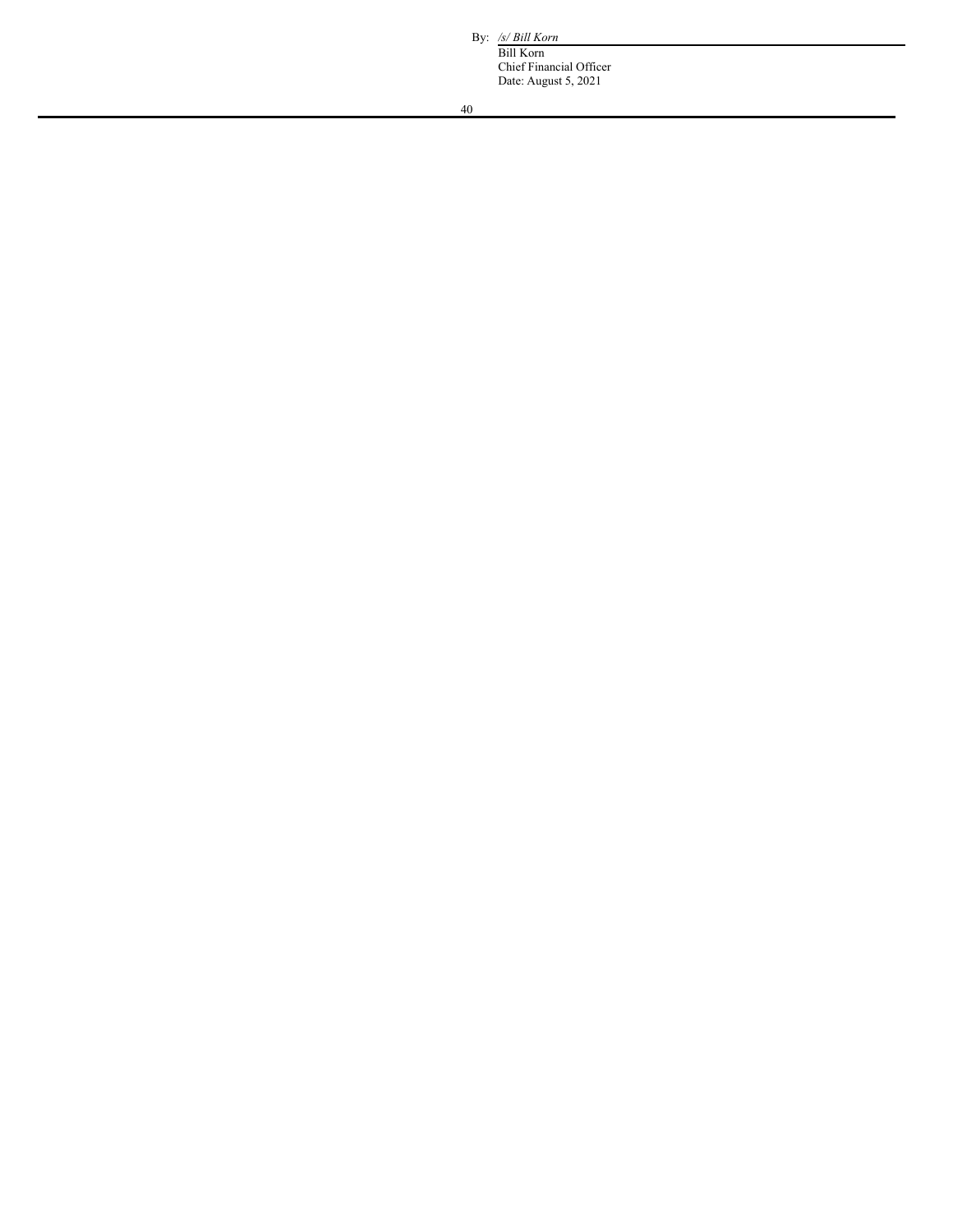## **CERTIFICATION OF PRINCIPAL EXECUTIVE OFFICER PURSUANT TO SECTION 302 OF THE SARBANES-OXLEY ACT OF 2002**

<span id="page-26-0"></span>I, A. Hadi Chaudhry, certify that:

- 1. I have reviewed this Quarterly Report on Form 10-Q of CareCloud, Inc.;
- 2. Based on my knowledge, this report does not contain any untrue statement of a material fact or omit to state a material fact necessary to make the statements made, in light of the circumstances under which such statements were made, not misleading with respect to the period covered by this report;
- 3. Based on my knowledge, the financial statements, and other financial information included in this report, fairly present in all material respects the financial condition, results of operations and cash flows of the registrant as of, and for, the periods presented in this report;
- 4. The registrant's other certifying officer(s) and I are responsible for establishing and maintaining disclosure controls and procedures (as defined in Exchange Act Rules 13a-15(e) and 15d-15(e)) and internal control over financial reporting (as defined in Exchange Act Rules 13a-15(f) and 15d-15(f)) for the registrant and have:
	- a. Designed such disclosure controls and procedures, or caused such disclosure controls and procedures to be designed under our supervision, to ensure that material information relating to the registrant, including its consolidated subsidiaries, is made known to us by others within those entities, particularly during the period in which this report is being prepared;
	- b. Designed such internal control over financial reporting, or caused such internal control over financial reporting to be designed under our supervision, to provide reasonable assurance regarding the reliability of financial reporting and the preparation of financial statements for external purposes in accordance with generally accepted accounting principles;
	- c. Evaluated the effectiveness of the registrant's disclosures controls and procedures and presented in this report our conclusions about the effectiveness of the disclosure controls and procedures, as of the end of the period covered by this report based on such evaluation; and
	- d. Disclosed in this report any change in the registrant's internal control over financial reporting that occurred during the registrant's most recent fiscal quarter (the registrant's fourth fiscal quarter in the case of an annual report) that has materially affected, or is reasonably likely to materially affect, the registrant's internal control over financial reporting; and
- 5. The registrant's other certifying officer(s) and I have disclosed, based on our most recent evaluation of internal control over financial reporting, to the registrant's auditors and the audit committee of the registrant's board of directors (or persons performing the equivalent functions):
	- a. All significant deficiencies and material weaknesses in the design or operation of internal control over financial reporting which are reasonably likely to adversely affect the registrant's ability to record, process, summarize and report financial information; and
	- b. Any fraud, whether or not material, that involves management or other employees who have a significant role in the registrant's internal control over financial reporting.

**CareCloud, Inc.**

By: */s/ A. Hadi Chaudhry*

A. Hadi Chaudhry Chief Executive Officer *(Principal Executive Of icer)*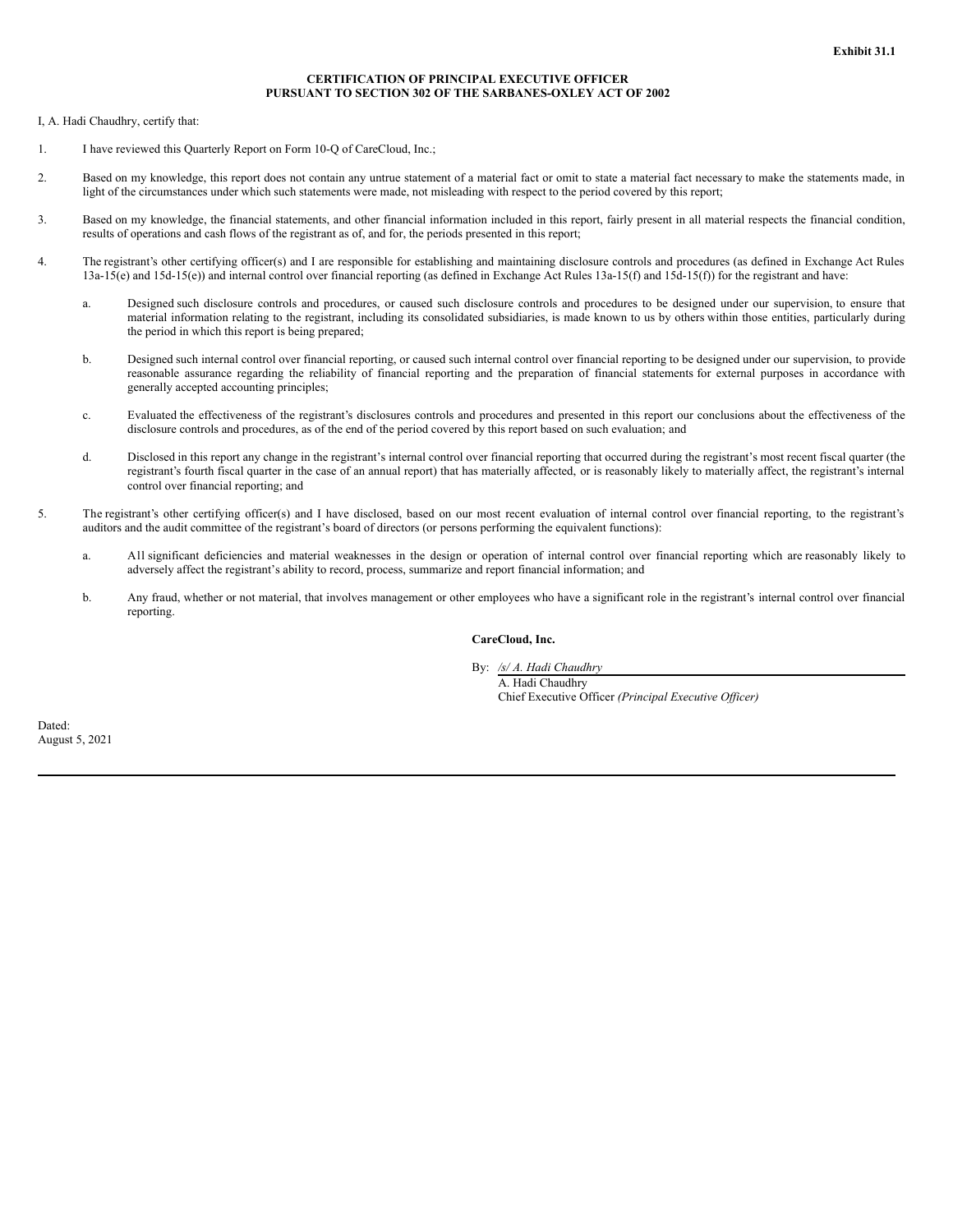## **CERTIFICATION OF PRINCIPAL FINANCIAL OFFICER PURSUANT TO SECTION 302 OF THE SARBANES-OXLEY ACT OF 2002**

<span id="page-27-0"></span>I, Bill Korn, certify that:

- 1. I have reviewed this Quarterly Report on Form 10-Q of CareCloud, Inc.;
- 2. Based on my knowledge, this report does not contain any untrue statement of a material fact or omit to state a material fact necessary to make the statements made, in light of the circumstances under which such statements were made, not misleading with respect to the period covered by this report;
- 3. Based on my knowledge, the financial statements, and other financial information included in this report, fairly present in all material respects the financial condition, results of operations and cash flows of the registrant as of, and for, the periods presented in this report;
- 4. The registrant's other certifying officer(s) and I are responsible for establishing and maintaining disclosure controls and procedures (as defined in Exchange Act Rules 13a-15(e) and 15d-15(e)) and internal control over financial reporting (as defined in Exchange Act Rules 13a-15(f) and 15d-15(f)) for the registrant and have:
	- a. Designed such disclosure controls and procedures, or caused such disclosure controls and procedures to be designed under our supervision, to ensure that material information relating to the registrant, including its consolidated subsidiaries, is made known to us by others within those entities, particularly during the period in which this report is being prepared;
	- b. Designed such internal control over financial reporting, or caused such internal control over financial reporting to be designed under our supervision, to provide reasonable assurance regarding the reliability of financial reporting and the preparation of financial statements for external purposes in accordance with generally accepted accounting principles;
	- c. Evaluated the effectiveness of the registrant's disclosures controls and procedures and presented in this report our conclusions about the effectiveness of the disclosure controls and procedures, as of the end of the period covered by this report based on such evaluation; and
	- d. Disclosed in this report any change in the registrant's internal control over financial reporting that occurred during the registrant's most recent fiscal quarter (the registrant's fourth fiscal quarter in the case of an annual report) that has materially affected, or is reasonably likely to materially affect, the registrant's internal control over financial reporting; and
- 5. The registrant's other certifying officer(s) and I have disclosed, based on our most recent evaluation of internal control over financial reporting, to the registrant's auditors and the audit committee of the registrant's board of directors (or persons performing the equivalent functions):
	- a. All significant deficiencies and material weaknesses in the design or operation of internal control over financial reporting which are reasonably likely to adversely affect the registrant's ability to record, process, summarize and report financial information; and
	- b. Any fraud, whether or not material, that involves management or other employees who have a significant role in the registrant's internal control over financial reporting.

**CareCloud, Inc.**

By: */s/ Bill Korn* Bill Korn

Chief Financial Officer (Principal Financial Officer )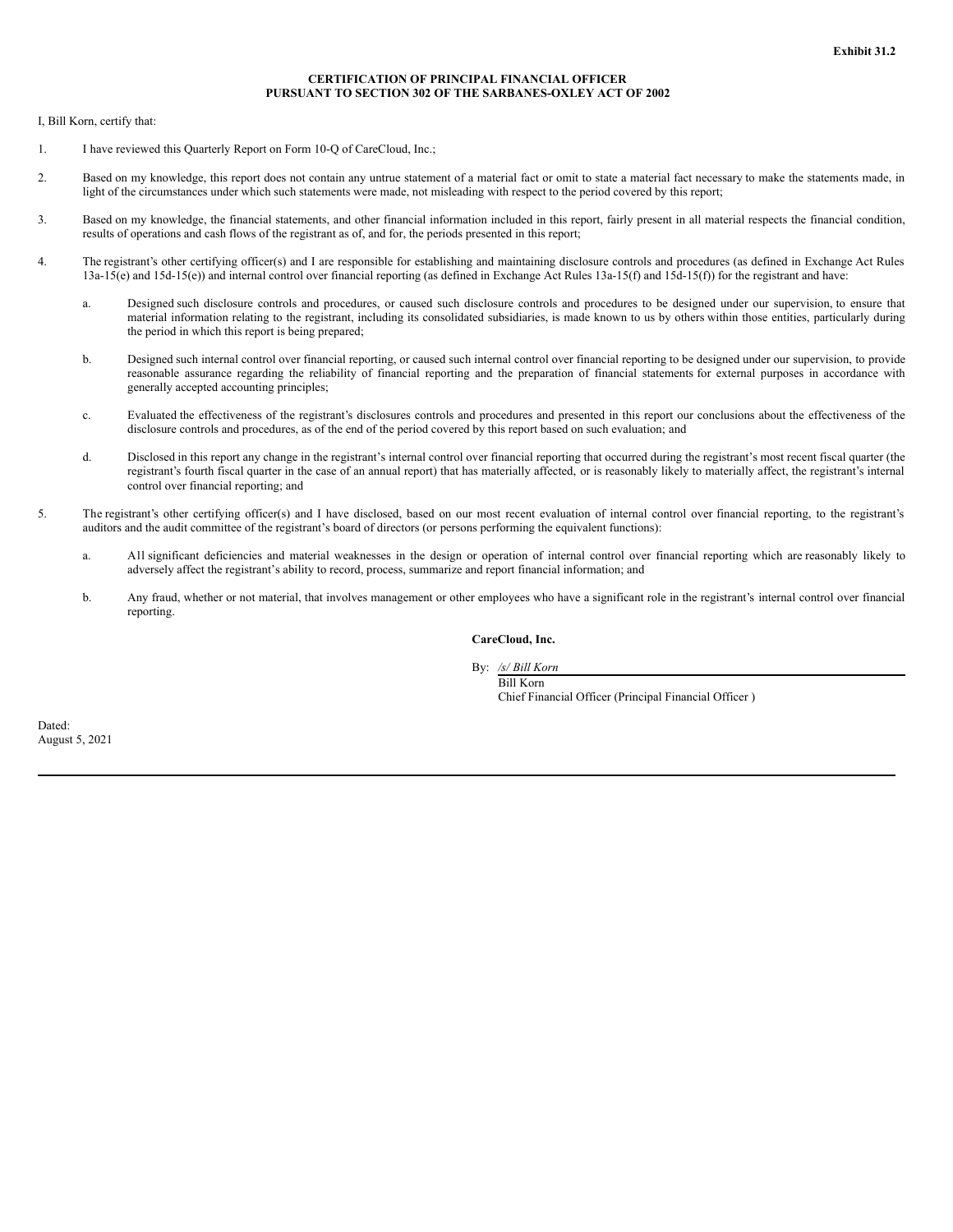## **CERTIFICATION OF CHIEF EXECUTIVE OFFICER PURSUANT TO 18 U.S.C. SECTION 1350, AS ADOPTED PURSUANT TO SECTION 906 OF THE SARBANES-OXLEY ACT OF 2002**

<span id="page-28-0"></span>Based on my knowledge, I, A. Hadi Chaudhry, certify, pursuant to 18 U.S.C. Section 1350, as adopted pursuant to Section 906 of the Sarbanes-Oxley Act of 2002, that the Quarterly Report of CareCloud, Inc. on Form 10-Q for the quarter ended June 30, 2021 fully complies with the requirements of Section 13(a) or 15(d) of the Securities Exchange Act of 1934 and that information contained in such Form 10-Q fairly presents in all material respects the financial condition and results of operations of CareCloud, Inc.

**CareCloud, Inc.**

By: */s/ A. Hadi Chaudhry*

A. Hadi Chaudhry Chief Executive Officer *(Principal Executive Of icer)*